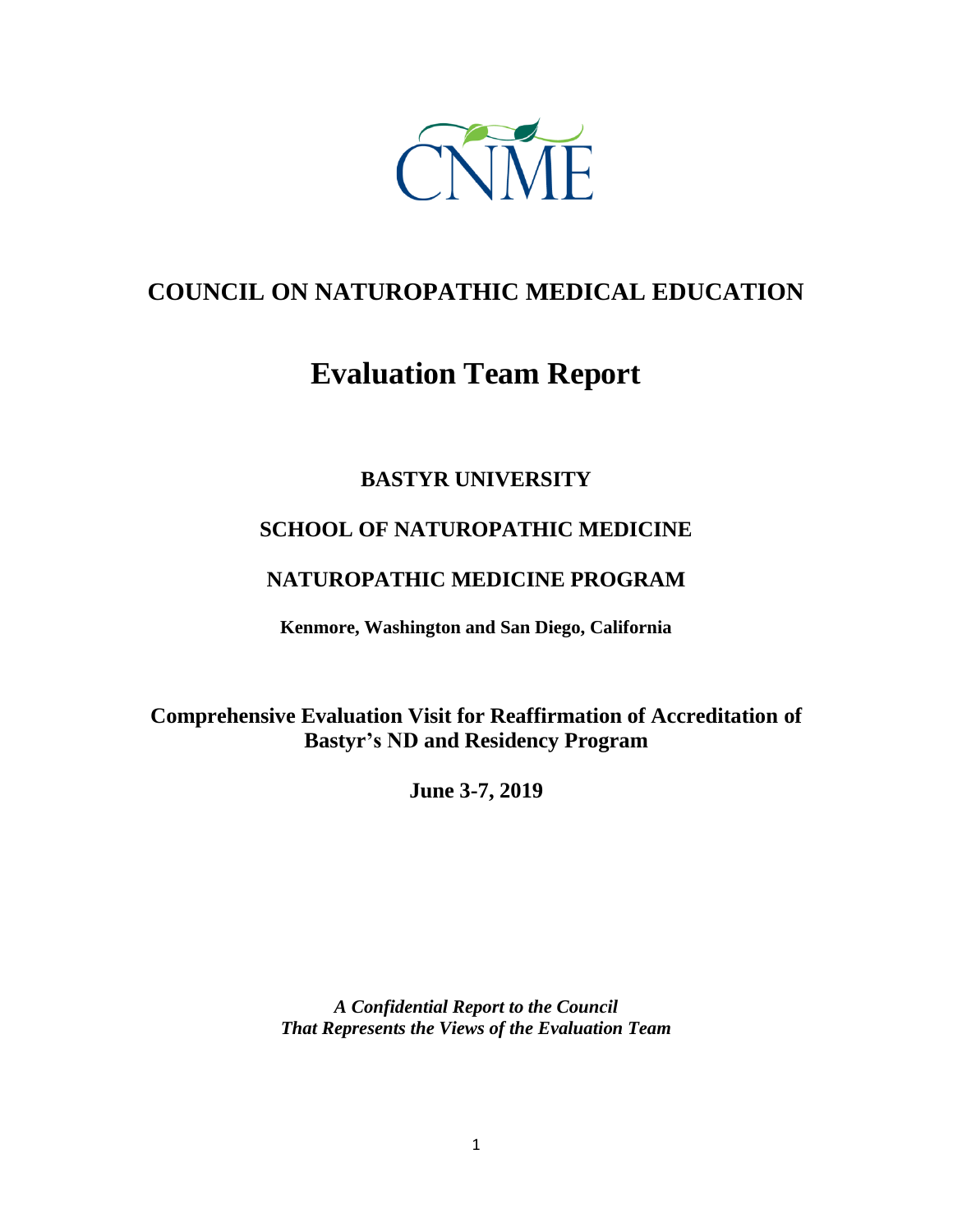#### **COUNCIL ON NATUROPATHIC MEDICAL EDUCATION Comprehensive Evaluation Visit for Reaffirmation of Accreditation**

#### **BASTYR UNIVERSITY SCHOOL OF NATUROPATHIC MEDICINE NATUROPATHIC MEDICINE PROGRAM Kenmore, Washington and San Diego, California**

**June 3 - 7, 2019**

#### **EVALUATION TEAM MEMBERS**

#### **Thomas Kruzel, ND, Team Chair**

Naturopathic Medical Practitioner Scottsdale, Arizona, USA

#### **Richard Barrett, ND**

Professor, NUNM Naturopathic Medical Practitioner Portland, Oregon, USA

**Sarah Beasleigh, ND** CNME Institutional Member Representative Provost, BINM Coquitlam, British Columbia, Canada

#### **Margot Gregory, NMD**

CNME Profession Member Naturopathic Medical Practitioner Tucson, Arizona, USA

**Leslie Solomonian, ND** Naturopathic Medical Practitioner and CCNM faculty member Toronto, Ontario, Canada

#### **COUNCIL STAFF**

**Daniel Seitz, JD, EdD** CNME Executive Director Great Barrington, Massachusetts

> **Council on Naturopathic Medical Education P.O. Box 178 Great Barrington, MA 01230 413-528-8877**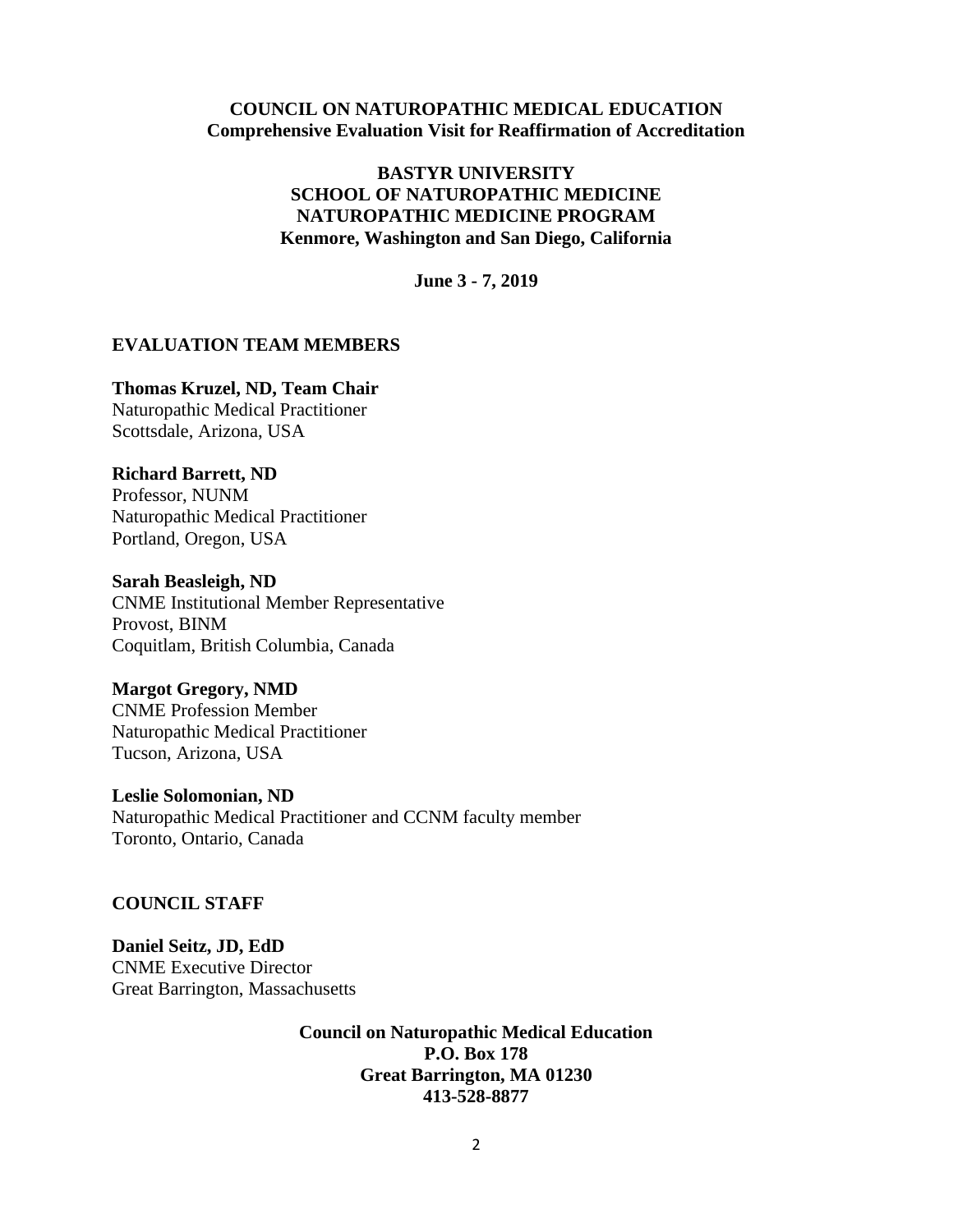# **TABLE OF CONTENTS**

|                |                                             | $\overline{4}$ |
|----------------|---------------------------------------------|----------------|
| $\mathbf{I}$ . |                                             | 6              |
| II.            | Organization, Governance and Administration | 8              |
| III.           |                                             | 12             |
| IV.            |                                             | 14             |
| V.             |                                             | 18             |
| VI.            |                                             | 21             |
| VII.           |                                             | 26             |
| VIII.          |                                             | 27             |
| IX.            |                                             | 30             |
| X.             |                                             | 31             |
| XI.            |                                             | 33             |
|                |                                             | 34             |
|                |                                             | 35             |
|                |                                             | 36             |
|                |                                             | 38             |
|                |                                             | 39             |
|                |                                             |                |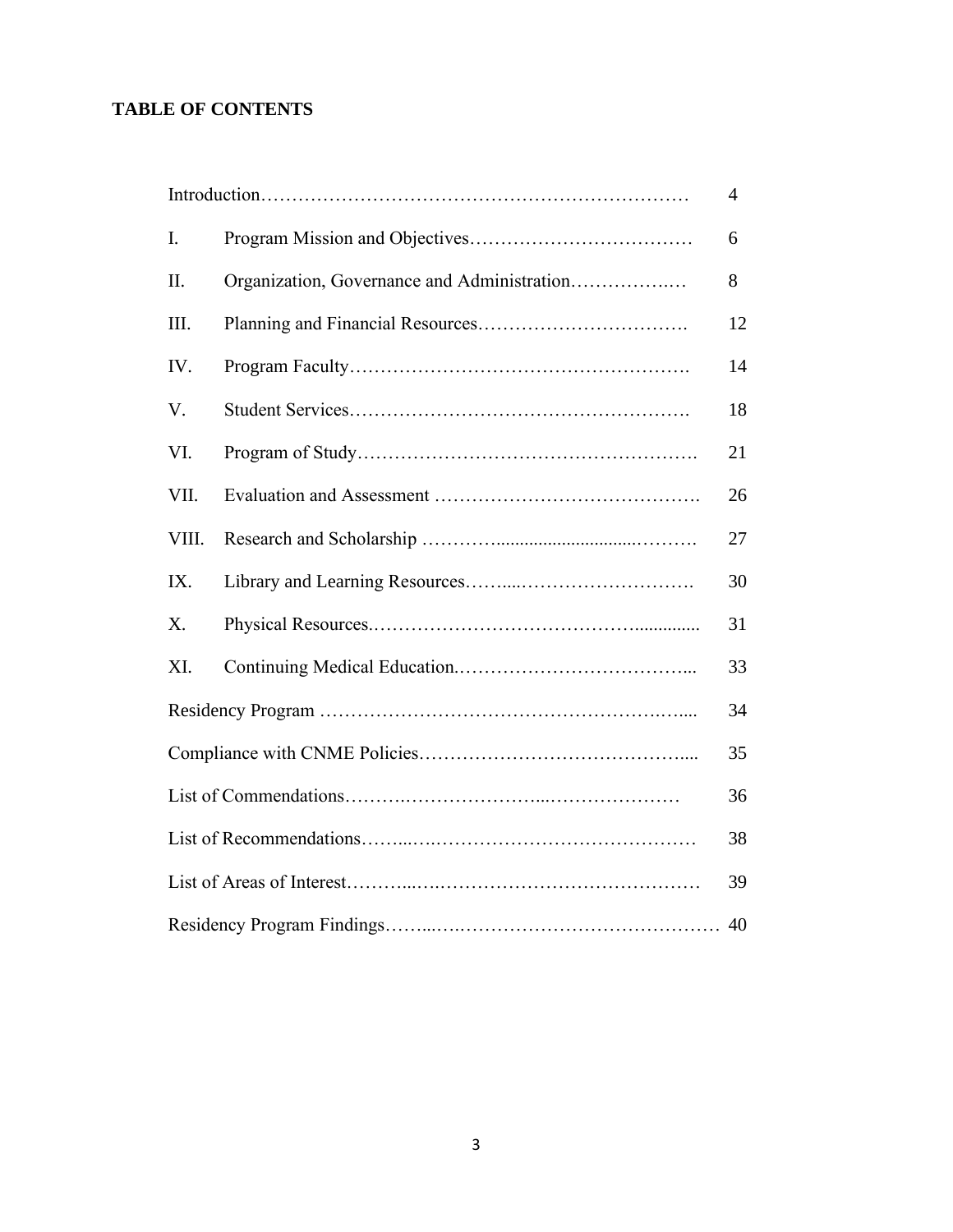# **INTRODUCTION**

#### **HISTORY OF THE INSTITUTION**

Bastyr University (BU) was founded in 1978 as the John Bastyr College of Naturopathic Medicine with a single academic degree program in naturopathic medicine. In 1984 the institution's name was changed to Bastyr College, as more degree programs were added. In 1994 the College was renamed Bastyr University. Today, BU is a private, coeducational, nonproprietary, non-sectarian, non-profit multipurpose institution offering more than 20 certificate, undergraduate, and graduate level health science professional programs under the auspices of its three schools: Naturopathic Medicine, Natural Health Arts and Sciences, and Traditional World Medicines. The Doctor of Naturopathic Medicine (ND) program is the University's largest, with a total 540 students at both campuses as of Spring 2019.

BU is incorporated under the laws of the State of Washington and is authorized to operate as an institution of higher education by the Washington State Academic Council. The University has IRS 501(c)(3) tax-exempt and is approved for participation in federally guaranteed student loan programs. It has been regionally accredited on a continuing basis by the Northwest Commission on Colleges and Universities (NWCCU) since1989, and was last reaccredited in 2012. The ND program has had on-going accreditation by the Council on Naturopathic Medical Education (CNME) since 1987, and was last reaccredited in 2013.

In December 2011 the CNME approved a substantive change proposal for Bastyr University to establish a branch campus in the Torrey Pines area just north of San Diego, CA, and to offer the Doctor of Naturopathic Medicine program there. This campus is referred to as Bastyr University California (BUC). In February 2012, NWCCU approved the establishment of BUC, and in June 2012 the California Bureau of Private and Postsecondary Education verified BUC's exempt status. In September 2012, the first ND students enrolled at BUC, and the program has been in continued operation since then.

#### **NATURE OF VISIT AND STRUCTURE OF THE REPORT**

The Evaluation Team (the "Team") spent three days at the Bastyr University main campus in Kenmore, WA, which included a visit to the Bastyr Center for Natural Health (BCNH) in Seattle, and spent two days at the BUC campus in San Diego. During the course of visits to the two campuses and the BCNH the Team met with and interviewed the following individuals and groups:

# **Kenmore Campus & Bastyr Center for Natural Health**

- Members of the Board of Trustees
- President
- Senior Vice President and Provost
- Associate Vice President for Budget and Finance & CFO
- Vice President for Student Affairs
- Vice President for Advancement and Enrollment Services
- Dean, School of Naturopathic Medicine (SNM)
- Associate Dean, Academics, SNM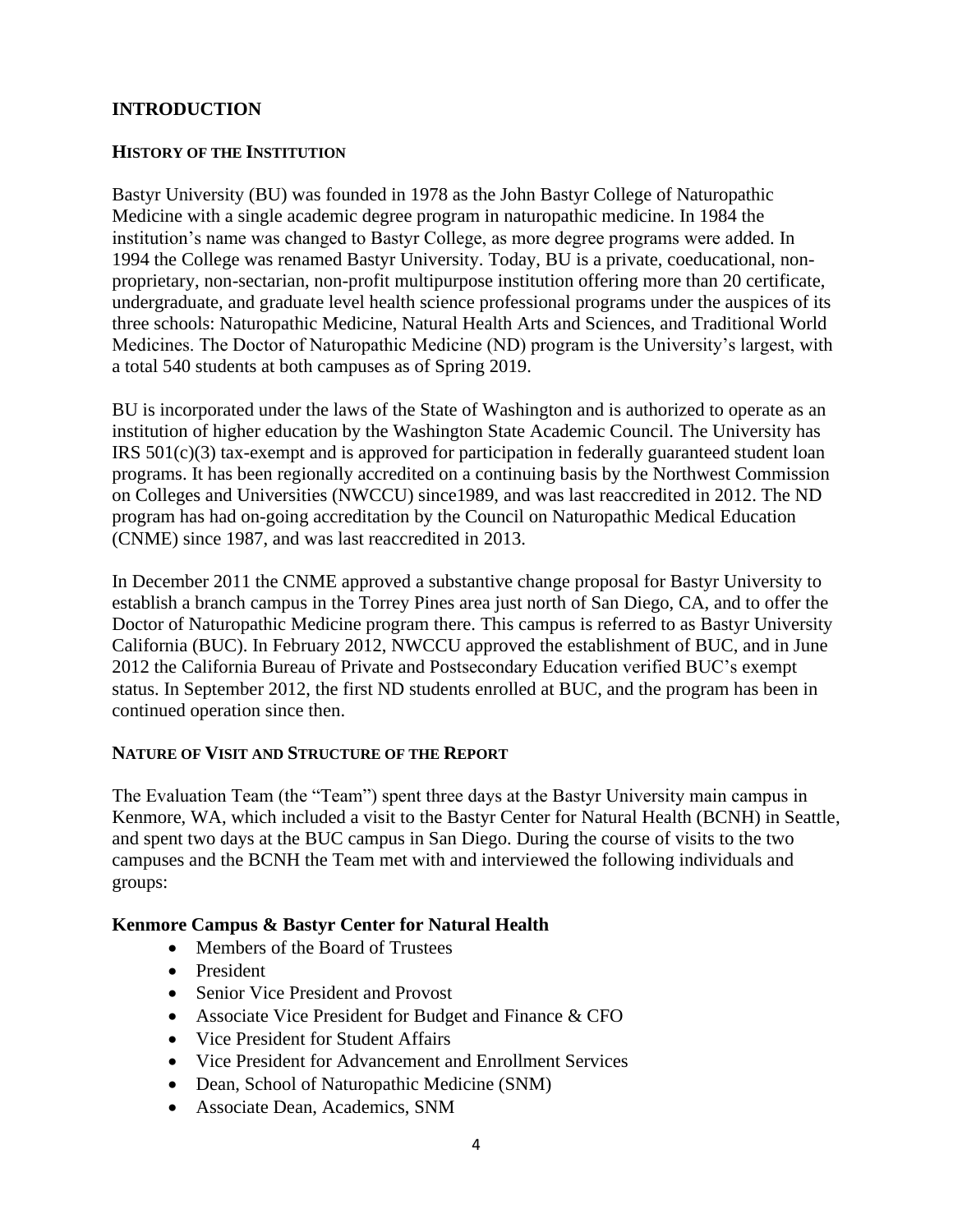- Associate Dean, Clinical Education, SNM
- Chair, Clinical Sciences
- Department Chairs
- Director of Graduate and Community Medicine
- Chief Medical Officer
- Administrative Director, BU Research Institute
- Director of Library Services
- Director of Facilities, Operations Safety and Security Services
- Basic Science Faculty
- Naturopathic Medicine Clinical and Didactic Faculty
- Members of the Faculty Senate
- External Shift Coordinator, School of Natural Medicine
- ND Program Students in all four years
- ND Residents
- ND Program Student Interns

#### **San Diego Campus**

- President
- Senior Vice President and Provost
- Dean, School of Naturopathic Medicine
- Associate Dean, Academics, SNM, San Diego
- Associate Dean, Clinical Education, SNM, San Diego
- Chair, Department of Nutrition and Basic Sciences
- Chair, Department of Counseling and Health Psychology
- San Diego Didactic and Clinical Faculty
- Chief Medical Officer
- Admissions Advisor
- Senior Librarian and Librarian
- Senior Building Engineer
- ND Program Students
- ND Residents
- ND Program Alumni/Alumnae

In the Evaluation Team Report certain key words have special meanings. The word **commends** identifies an aspect of programmatic or institutional strength that the Team has found worthy of special praise or of being highly noteworthy.

The term **is concerned** denotes an aspect of the program or institution that the Team has found to be deficient in meeting the criteria as stated in a particular element or section of the CNME Accreditation Standards.

The word **recommends** represents the corrective action(s) the Team deems necessary to address the deficiency. Whenever a concern and associated recommendation appear in the report, the relevant CNME standard or policy is stated in the Team report.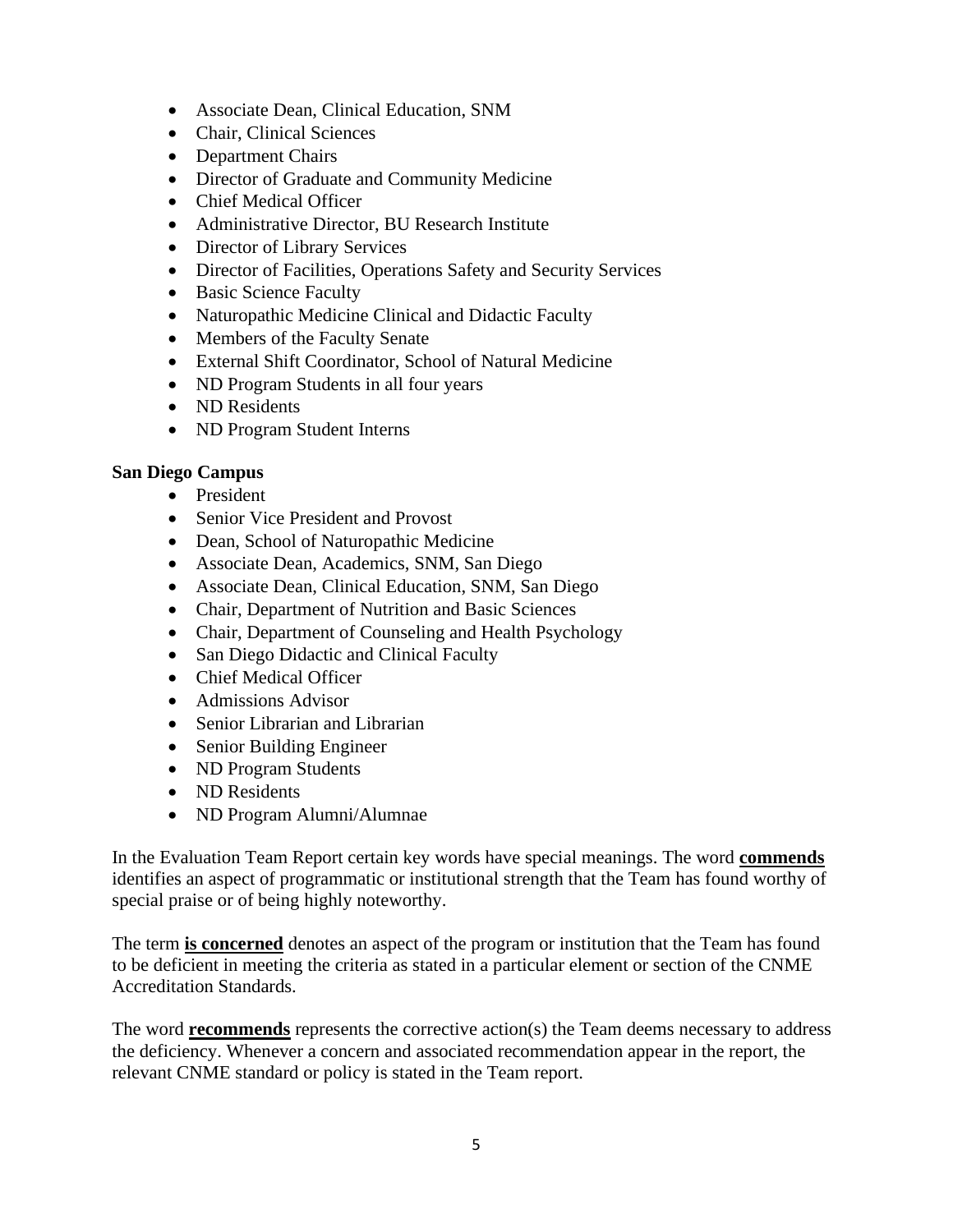The term **Area of Interest** denotes a problematic situation that could potentially evolve to noncompliance with a CNME standard or policy; while not a formal finding like a recommendation, an area of interest must be referenced in the Team Report to a specific CNME standard or policy.

The word *suggests* identifies a non-binding, collegial comment by the Team intended for the purpose of programmatic or institutional improvement. The Team hopes that the suggestions will be helpful to the program and institution. Team suggestions do not require any response or actions, and may freely be adopted, modified, or rejected.

A *Determination* is provided at the end of each section of the report pertaining to a CNME accreditation standard. This briefly describes the extent to which the Team believes the College is in compliance with the particular standard.

#### **ACKNOWLEDGEMENT**

The Team thanks Bastyr University faculty, administrators, and staff within and external to the School of Naturopathic Medicine (SNM) at both the Kenmore and San Diego campuses for the hospitality, cooperation, and courtesy shown Team members throughout the visit. The candor that was evident at meetings and interview sessions provided the Team with useful and relevant information regarding SNM issues, activities and achievements during the Reaffirmation of Accreditation evaluation visit and was much appreciated. In addition, the Team wishes to acknowledge the high degree of self-reflection and the careful analysis of the challenges facing the ND program contained in the Self-Study Report, and the corresponding formulation of plans and recommendations for future development.

#### **STANDARD I: PROGRAM MISSION AND OBJECTIVES**

In light of the challenging circumstances (senior-level turnover, decline in enrollment) BU faced during the previous few years, the program engaged in a process of redefine its mission and outcomes. A taskforce made up of academic and clinic faculty was appointed to guide this process. One aspect of the redefinition process involved drafting a definition of "naturopathic primary care", which was shared with all stakeholders in a town hall format, and ultimately approved by the core faculty. A similar process was undertaken to revise the program's mission, with an ultimate vote of approval by faculty for a revised mission that was ratified by the Board of Trustees. The following is the revised mission statement for the Naturopathic Medical Program at Bastyr is:

We educate naturopathic primary care physicians who care for the health and wellbeing of their communities, through education, research, leadership, and clinical services. Respecting the naturopathic principles, we integrate science, nature and spirit.

The new mission informed a subsequent revision of program outcomes, including two new additions: (i) cultural humility, and (ii) the development and dissemination of new knowledge. These additions were made in response to the recognition that there was a need for explicit and accountable inclusion of diversity education in the program, as well as for the profession to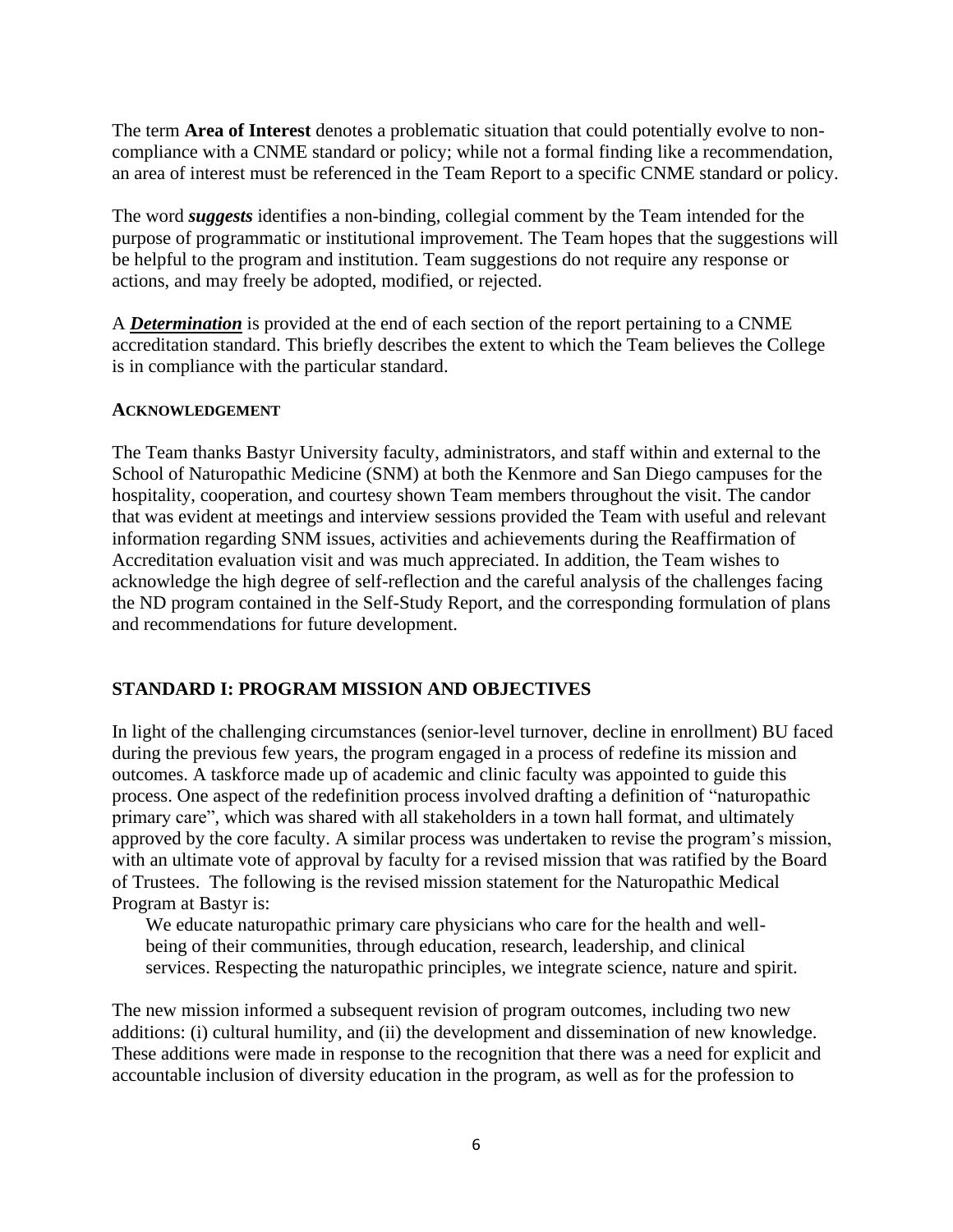develop a stronger culture of scholarship and research. The program outcomes for the Naturopathic Medical Program at Bastyr are:

A graduate of the Naturopathic Medical Program at the School of Naturopathic Medicine, Bastyr University will be able to:

- Demonstrate competency in biomedical and clinical sciences in order to practice safely and effectively as a naturopathic physician.
- Provide patient-centered clinical services as a naturopathic primary care physician.
- Apply the philosophy and principles of naturopathic medicine to efficiently and effectively practice naturopathic primary care.
- Uphold ethical standards and demonstrate respect and integrity in professional interactions.
- Apply information literacy skills to efficiently and effectively practice evidenceinformed naturopathic primary care.
- Demonstrate cultural humility through self-awareness and a commitment to engage in culturally responsive naturopathic practice in their communities.
- Cultivate the development and dissemination of new knowledge in naturopathic medicine through education, scholarship or research.

One of the University's first steps towards actualizing the new objective of cultural humility was the creation of a new leadership position: the Associate Vice President of Diversity, Equity and Inclusion.

The team **commends** the program for the thoughtful, inclusive, and iterative process by which the mission and program outcomes were reviewed and revised. The explicit inclusion of cultural competence and humility as a program outcome demonstrates the commitment to caring for the "health and well-being of the community" as articulated in the mission, both within and beyond the Bastyr community.

The program's revised mission statement is consistent with the University's, which is: We educate future leaders in the natural health arts and sciences. Respecting the healing power of nature and recognizing that body, mind and spirit are intrinsically inseparable, we model an integrated approach to education, research and clinical services.

Both share the goals of education, research, leadership and clinical services. The program's mission statement is clear, concise, realistic and an accurate reflection of the curriculum and overall educational practices. The mission and outcomes are aligned with naturopathic principles, philosophy and clinical theory and practice, and are widely distributed via the catalog, website and inclusion on every naturopathic medicine program syllabus. Each course syllabus is expected to provide course level learning outcomes that link back to the program outcomes.

The new mission statement and program outcomes will serve as the foundation for program activities going forward—including the program assessment plan—and will guide the strategic and budget planning cycle for 2019 – 2020. In June 2019, the program will undertake a review and update of the vision statement, using an inclusive process that gathers input from and builds support among all stakeholders, including the administration, faculty and students. The program will use the updated vision, mission and program outcomes to develop a program specific strategic plan that is in alignment with the University strategic plan.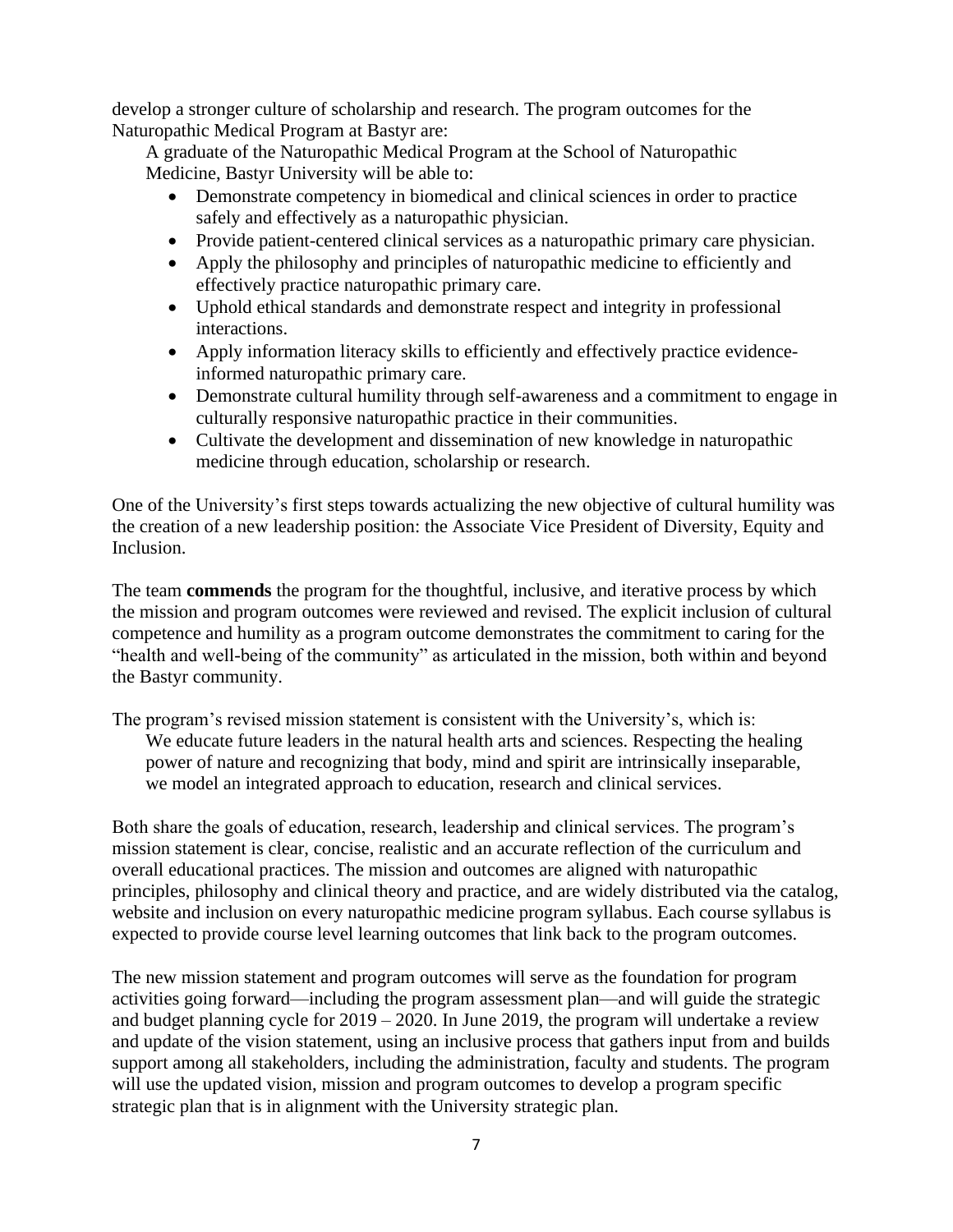#### *Determination***:** *Standard I on Program Mission and Objectives is being met.*

**Commendation:** the program for the thoughtful, inclusive, and iterative process by which the mission and program outcomes were reviewed and revised. The explicit inclusion of cultural competence and humility as a program outcome demonstrates the commitment to caring for the "health and well-being of the community" as articulated in the mission, both within and beyond the Bastyr community.

# **STANDARD II: ORGANIZATION, GOVERNANCE AND ADMINISTRATION**

#### **A. Legal Organization and Governance**

Founded in 1978 as the John Bastyr College of Naturopathic Medicine, Bastyr University became recognized as a University in 1994. Bastyr University is a private, non-profit, nonproprietary institution, incorporated under the laws of the State of Washington with tax exempt, IRS  $501(c)(3)$  status.

Bastyr University is recognized by both the Washington Student Achievement Council and the State of Washington Higher Education Coordinating Commission to grant a Doctorate in Naturopathic Medicine degree (ND). The University is institutionally accredited through the Northwest Commission on Colleges and Universities (NWCCU), a regional accrediting body recognized by the US Department of Education. The University was initially granted accreditation by NWCCU (formerly NASC) in 1989, retroactive to 1988. Bastyr University was reaccredited by NWCCU in 2012 and is in good standing with the agency.

In June 2012, the California Bureau of Private and Postsecondary Education (BPPE) provided verification of exempt status to Bastyr University California. The BPPE conducted a site visit in 2018 and found Bastyr California to be in compliance with their regulations without any findings. The Naturopathic Medicine program at Bastyr has been continually accredited by the Council on Naturopathic Medicine (CNME) since 1987.

Bastyr University is governed by a Board of Trustees composed of men and women from the community who are committed to upholding and fulfilling the mission of the institution. The Board of Trustees currently consists of nine members, including one naturopathic physician and others who have backgrounds in higher education, government, health policy, finance, business, public affairs, human resources, marketing and development and natural health products. Board membership also includes the president of the University and a faculty member nominated by the faculty and selected by the board. The faculty member does not serve on the board as a faculty representative, but as a full member of the board who is also a faculty member. Board members serve three-year terms, which are renewable twice for a total of three terms. There is no compensation for board membership.

The Board of Trustees meets four times a year. The Board operates in accordance with a set of Bylaws that clearly outline the Board's authority, organization and operation, and that includes a conflict of interest provision. The board's regular and periodic activities include approving long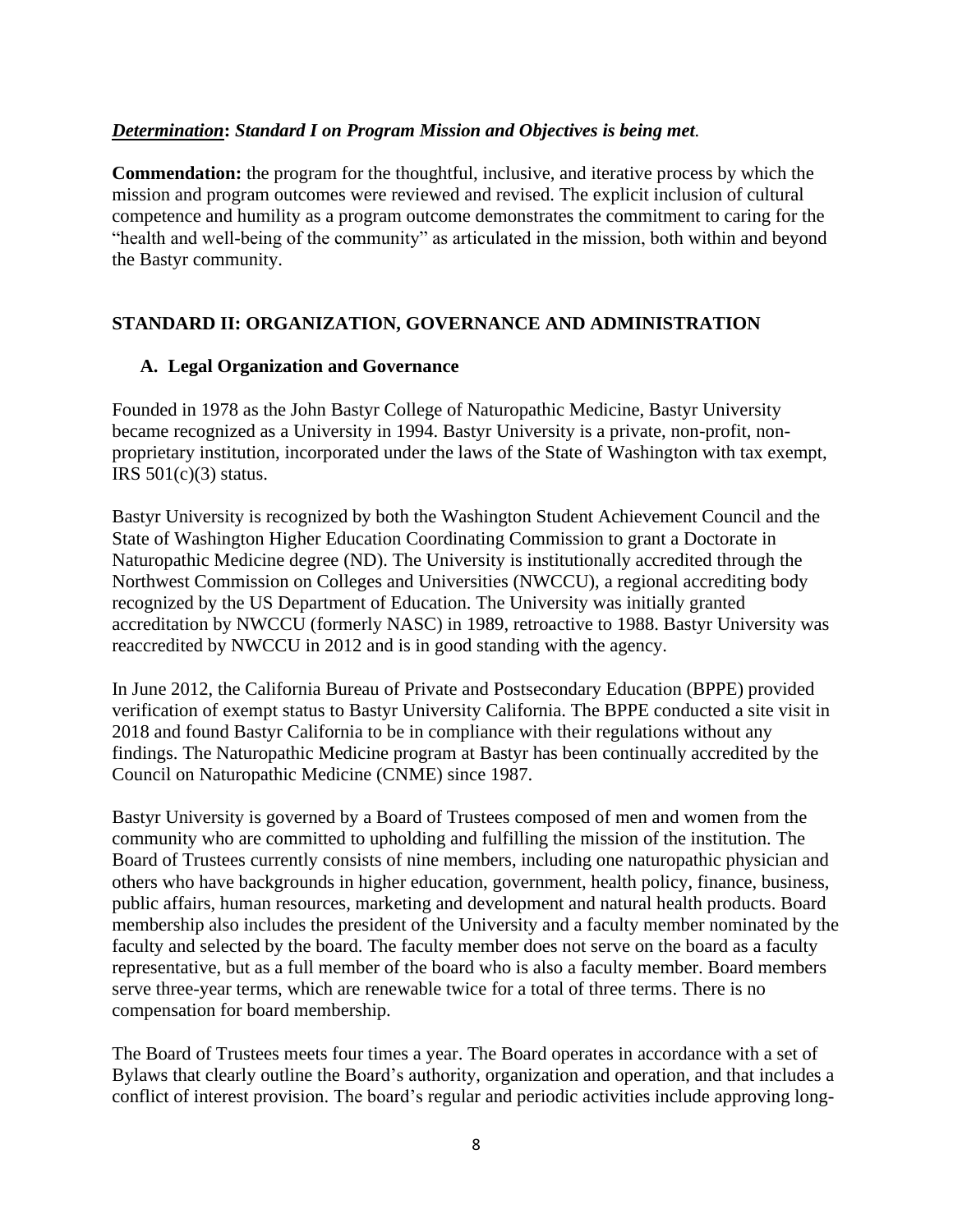range plans, appointing and evaluating the president of the University, reviewing financial performance, approving budgets, approving major program changes and additions, evaluating its own performance, ensuring the integrity of the institution, and approving major policy additions and changes presented by the president. Additionally, the board is briefed on operating issues such as enrollment, financial performance, academic matters, external business opportunities and accreditation—both regional and programmatic. The president, who reports to the Board, is responsible for the management and operations of the institution.

The Board is supported in its work by five standing committees—Executive, Academic Affairs, Development, Finance and Governance—that are responsible for addressing specific areas of Board responsibility with the goal of gathering information for the Board, proposing actions and their implications, and making recommendations for Board decisions. In addition to the standing committees, the Board may create ad hoc committees, advisory taskforces and working groups as may be needed to accomplish certain tasks.

The School of Naturopathic Medicine has an opportunity for regular communication with the Board through the Board's Academic Affairs committee (for program curriculum and accreditation matters), and through the Finance Committee (for budget-related matters). This typically occurs through the senior vice president and provost to whom the dean of the School of Naturopathic Medicine reports and with whom she regularly meets. There is apparently nothing in University policy that prohibits members of the institution from informally communicating with Board members directly.

#### **B. Administration**

Dr. Daniel Church, who retired from his role as president of the University in June 2015, was succeeded by a president whose leadership style caused substantial unrest among the staff, faculty and students resulting in high staff and faculty turnover, including a number of longserving, senior individuals. Faced with the growing unrest and the resultant institutional instability, the Board of Directors hired a facilitator in a consultant capacity to conduct confidential interviews with staff, faculty and students at both campuses, and present a report to the Board on the findings, which the facilitator did in August 2017. Meanwhile, in May 2017 the faculty held a vote of no confidence in the president, which led to his resignation. In August 2017 the Board hired one of its members, Harlan Patterson, MBA, to serve as interim president.

Following receiving the facilitator's report, the Board of Directors expressed responsibility for not having recognized in a timely way the serious problems with the last president, and they also acknowledged the valuable role the faculty and students played in bringing these problems to the Board's attention. In order to guard against similar things happening in the future, the Board supported the development of a Shared Governance Policy and the hiring of an ombudsman. The Board also initiated an internal review of the clinical program, and has committed itself to expanding cultural diversity, making naturopathic medicine available to communities that currently have little access or exposure—such as Native American and minority communities and supporting efforts to integrate naturopathic medicine into the conventional medical community.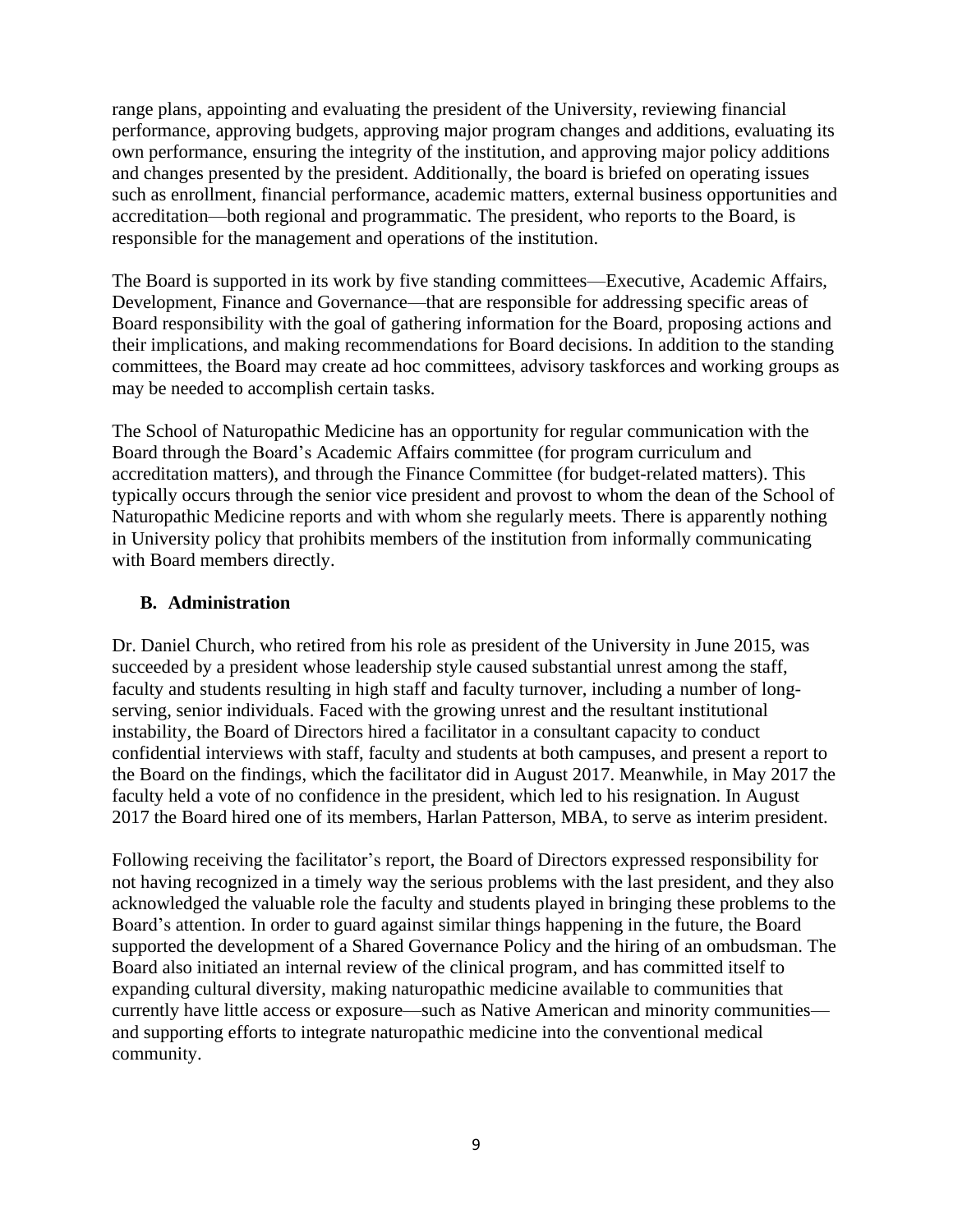In fall 2017, the Board established a presidential search committee that included representative from the various stakeholder groups. The search committee selected two finalists to visit both campuses in winter 2018 for interviews. After careful consideration, the Board decided that neither candidate was appropriate for the president's position, and instead offered the positon to Mr. Patterson, who was named president in August 2018.

During the three-year period of institutional instability described above, the enrollment decreased, causing some severe financial challenges (see the Standard III section of this report). These financial challenge have, among other things, adversely impacted faculty support, staffing, salaries, workloads, and lines of communication, resulting in overwork and burn-out of faculty and staff, lower morale, and some inefficiency in delivering the program—especially at the California campus.

In the process of conducting interviews, the facilitator mentioned above discovered widespread concerns on the campus about bias and diversity. To address these concerns, Bastyr created a new position—Vice President for Diversity, Equity and Inclusion—and filled the position in December 2018. Additionally, as mentioned above, the University hired an ombudsperson to address conflict resolution and miscommunications arising from the previous administration as well as to increase communication and mediate conflicts in order to prevent a reoccurrence of what had transpired during the previous administration.

At the time of the last site visit in 2013, Dr. Jane Guiltinan, ND, was the dean of the School of Naturopathic Medicine and the branch campus in San Diego had just opened under the direction of Vice President Dr. Moira Fitzpatrick. From 2013 until 2018 there were a considerable number of changes to the administrative staffs at both the Kenmore and Bastyr California Campuses. From July 2017 to June 2018 the interim dean position was held by Dr. Arianna Staruch, ND, who formerly had been associate dean of academics. During this time, the position of associate dean of academics was not filled, and the associate dean of clinical education was given additional administrative credit (and consequently a reduced teaching load) to help with the duties of the associate dean of academics that were split between her and the interim dean. In July 2018, after a nationwide search, Dr. Staruch, was chosen to be the dean. In September 2018 the interim associate deans at Bastyr California became the permanent associate deans and in September 2018 the associate dean of academics position for the Kenmore campus was filled; thus, the SNM academic leadership team is fully staffed.

The dean of the School of Naturopathic Medicine (SNM) is thoroughly qualified for her position, and she has sought out opportunities for professional growth (e.g., in the areas of student assessment and online learning). The dean is assisted by a competent administrative team that works together to meet the needs of the program to achieve its mission. The team consists of an associate dean of clinical education at each campus, an associate dean of academics at each campus, department chairs in Washington for physical medicine, clinical sciences and botanical medicine, all whom report to the dean. All associate deans and department chairs are highly qualified, experienced naturopathic physicians. Each of the associate deans has well defined duties and reporting structures. The dean of the School of Naturopathic Medicine is responsible for evaluating the associate deans and the department chairs.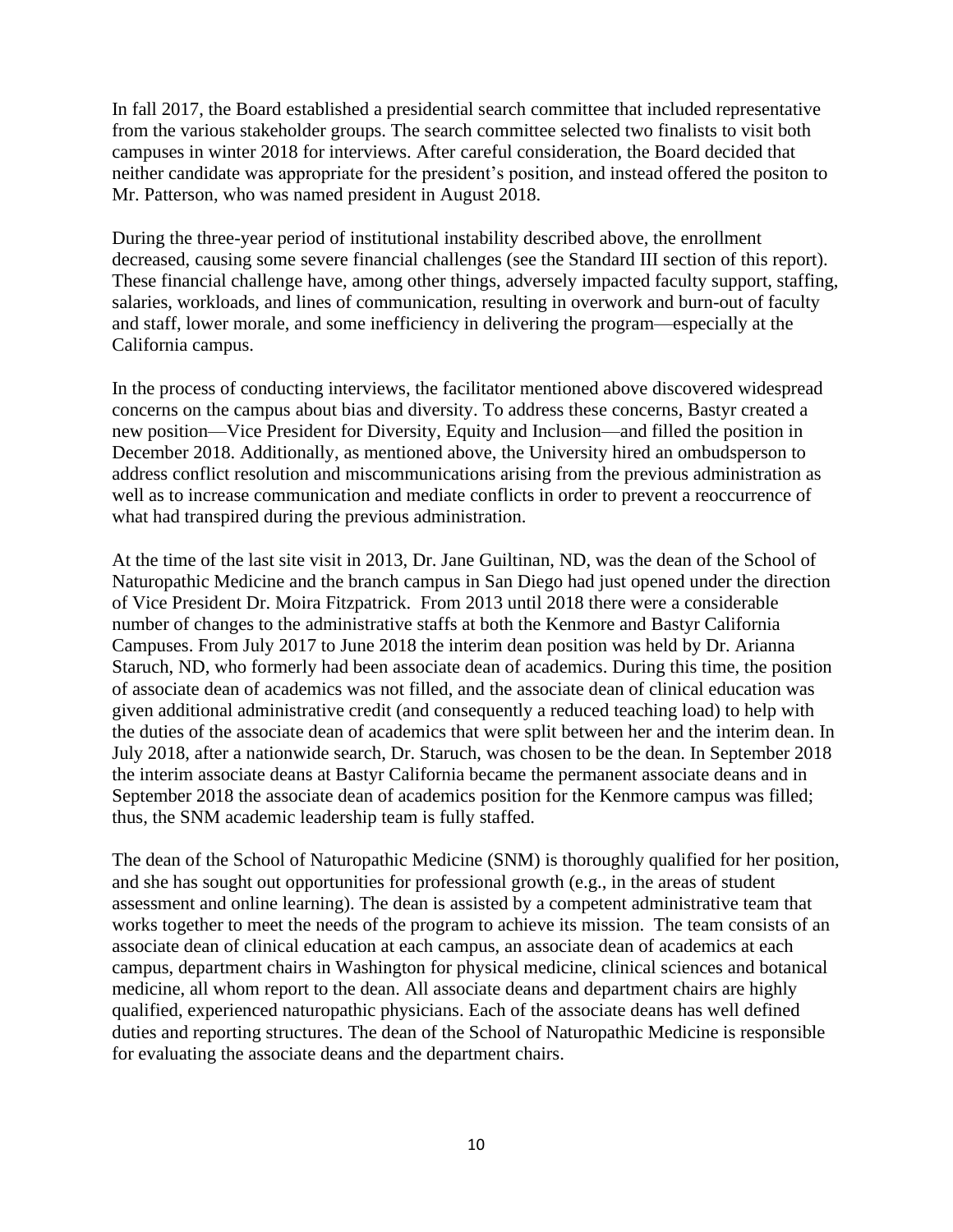The Bastyr University Office of Human Resources is managed by the Associate Vice President of Human Resources, who is responsible for overseeing the hiring and training of new employees, as well the benefits and compensation packages provided to University employees. All HR policies and procedures are found on the MyBU Human Resources webpage, which is updated regularly.

Faculty evaluations are handled separately from staff evaluations, with the process and forms being developed by the Faculty Senate and approved by the Faculty Assembly. Many faculty members teach both academic and clinical courses. The associate dean for academics for each campus evaluates the faculty who primarily teach academic courses, while the associate dean of clinical education evaluates the faculty who primarily teach clinical courses. The department chairs evaluate their respective faculty in Washington. Performance evaluations include personal interviews, peer assessments, student course assessments, supervisor evaluation and faculty selfassessments. Core faculty undergo a full evaluation at least every other year and yearly course evaluations by students. In between they meet with their supervisor to review and set goals. Adjunct faculty are evaluated by the use of student course evaluations.

The Faculty Senate is composed of representatives from each of the different colleges that compose the university, as well as from the basic, clinical and adjunct sciences faculty. The Faculty Senate selects a president, vice president and clinical faculty representative who work with the Sr. Vice President and Provost to address issues raised by the faculty. Faculty members are informed by the Senate Representatives once an issue has been addressed.

The Faculty Senate, after much discussion and input from all stakeholders, initiated the vote of no confidence mentioned above that contributed to the previous president's resignation. Faculty Senate members expressed to the evaluation the team that the new president has begun to foster an atmosphere of communication, cooperation and trust, and therefore the faculty are optimistic about the direction the University is moving in. They were also quite positive about the shared governance initiative and the new shared governance policy that grew out of the facilitator's report to the Board, and think that this new approach to shared governance will help foster greater communication and cooperation. Lastly, faculty are optimistic that faculty compensation issues will be appropriately addressed once resources allow; this optimism was reflected in a vote by the Faculty Senate to forgo a cost of living adjustment so that the staff and adjunct faculty could receive one.

Declining student enrollment has resulted in University-wide budget cuts that have affected all programs, especially the ND program. One impact has been the elimination of the student mentorship program, which provides students an opportunity to receive help with their ND studies from an experienced naturopathic physician. However, the faculty felt that the mentorship program was of minimal effectiveness due to underutilization by students. Additionally, the Learning Center Program was eliminated. This program helped students address academic difficulties (e.g., passing basic science courses) due to such things as coming from a deficient undergraduate academic background or having difficulty with English as a second language.

Another result of budget cuts was as an increase in class size in a number of courses. To contribute to solving the financial challenges, the dean offered to take a 20% pay cut and reduce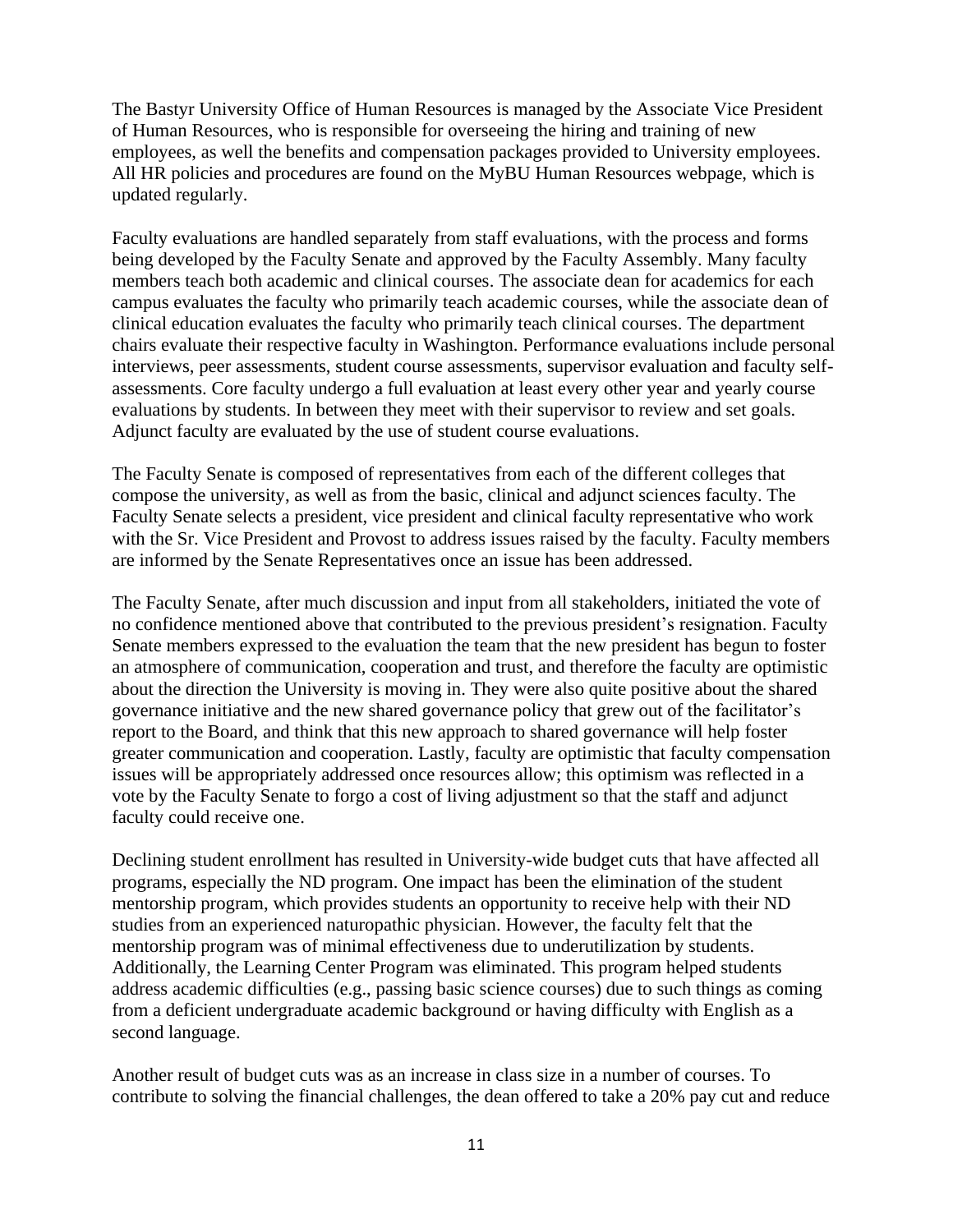her campus workweek from five to four days. While the dean expressed that she has adequate staff support to reduce her time on campus, the team thinks she may still end up working full time regardless.

# *Determination***:** *Standard II on Organization, Governance and Administration is being partially met, with deficiencies noted.*

**Commendation:** The board's willingness to acknowledge to the Bastyr community its role in not addressing issues with the former president in a timely manner, and to take proactive steps to heal the community, including: the creation of an ombudsperson position, the hiring of an Associate Vice President for Diversity, Equity and Inclusion, and the development of a shared governance policy.

**Commendation:** Dedicated, able and hardworking staff who are willing to go the extra mile.

**Recommendation:** The team is concerned that there has been an unusually large amount of administrative staff turnover, particularly at the San Diego campus. The program/institution needs to reduce administrative staff turnover to ensure effective operations. (Std. II, Sec. B, Para. 3)

**Recommendation:** The team is concerned that due to reductions in administrative staff and a decrease in administrative/academic support, the workload increase for the remaining employees is causing burnout and erosion of morale and is impeding staff ability to fully meet job responsibilities. The program must make sure that administrative workloads are reasonable and manageable, and that there is sufficient administrative/academic support. (Std. II, Sec. B, Para. 3)

**Recommendation:** The San Diego campus formerly had a campus director, a position eliminated due to budget considerations. The provost has stepped in on an interim basis to oversee the San Diego campus and visits the campus every other week, which is a useful stopgap measure; similarly, the SNM dean regularly visits the campus. The team is concerned that the lack of an onsite campus leader hampers the effective delivery of the program and efficient accomplishment of day-to-day operations, including timely provision of student services and addressing campus needs as they arise. The program needs to ensure that the administrative structure for the San Diego campus allows for more effective operation of the campus. (Std. II, Sec. B, Para. 3)

# **STANDARD III: PLANNING AND FINANCIAL RESOURCES**

# **A. Planning**

The Board of Trustees is responsible for approval and oversight of Bastyr University's finances and budget. The University has engaged in appropriate strategic and financial planning and budgeting. The current financial plan is aligned with the strategic plan and includes a budget for the current fiscal year, and a projected two-year budget; there is also a five-year resource planning and budgeting model being developed to support comprehensive long-term planning.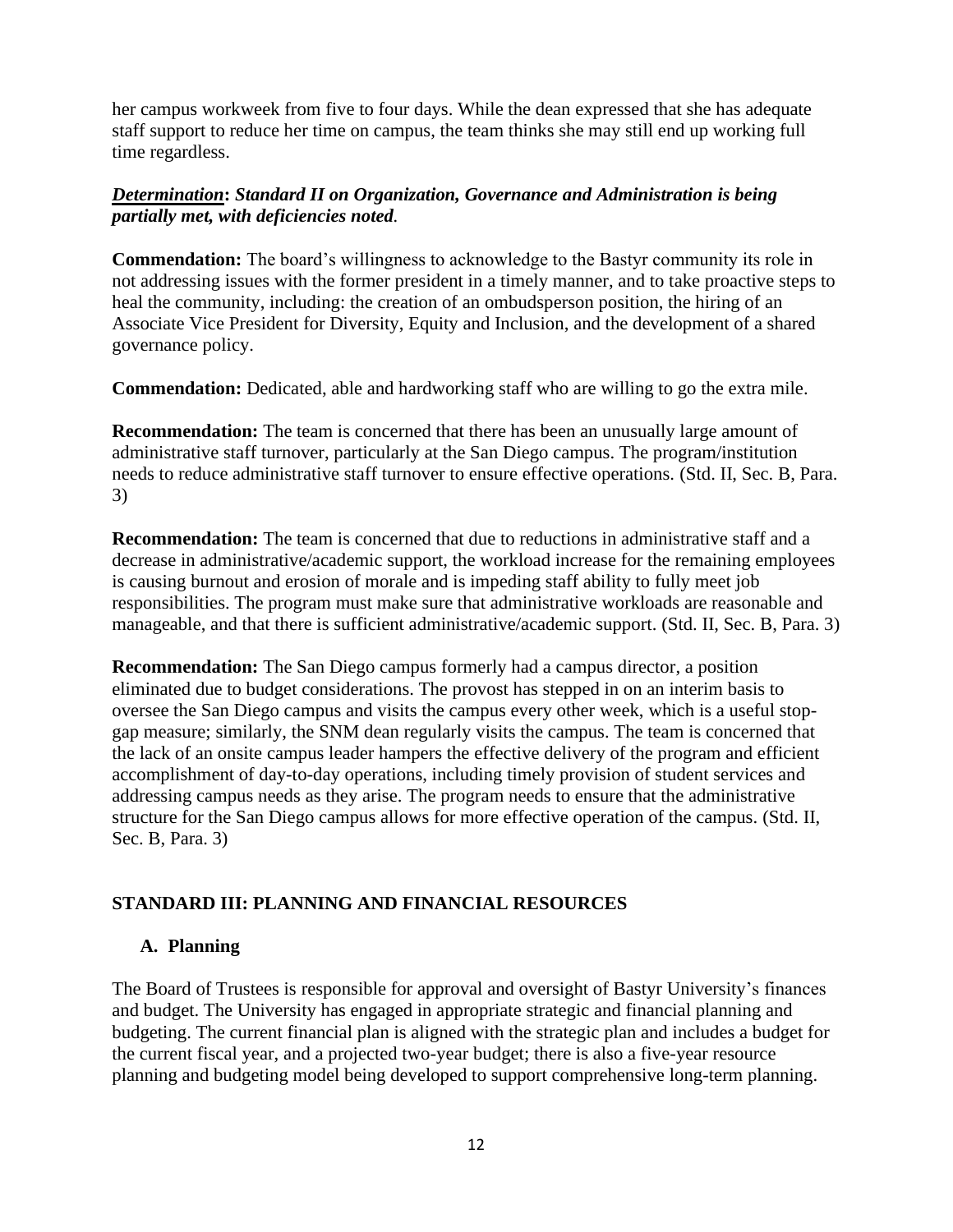Bastyr had developed a 2016 – 2021 Strategic Plan based on the University vision and mission, as well as its commitment to academic rigor, effective communication, respectful behavior, intercultural and social justice awareness, research and financial stewardship. While the 2016 – 2021 strategic plan initially provided clear objectives for the University, a change in leadership and a decline in enrollment necessitated the updating of the plan. To this end, President Patterson implemented an inclusive planning process to address the new challenges and changing circumstances facing the University, and update the strategic goals. In particular, a budgeting process was initiated to address the financial impact of declining enrollment in the ND program and some other programs from Fiscal Year 2017 through Fiscal Year 2019 (it should be noted that some programs saw an increase in enrollment, which helped mitigate the overall enrollment situation somewhat). The President initially worked with the President's Cabinet, and the Executive Leadership Team (ELT)—which was established in 2018 to give the School of Naturopathic Medicine a bigger role in financial planning—and other community members to develop more appropriate strategic goals given the circumstances. Subsequently, Universitywide input was solicited from various Bastyr stakeholders. What resulted from this process was a specific set of strategic goals and objectives for Fiscal Year 2019, which were approved by the Board of Trustees. This planning document also outlines a process for making any adjustments that might be necessary due to changes in the internal and external environment.

#### **B. Institutional Financial Resources**

Bastyr University continues to demonstrate adequacy and stability of financial resources to support the program, despite the financial challenges posed by declining enrollment over the last several years. In particular, the University's cash reserves and net assets have steadily increased over the last several years, and Bastyr continues to have no problems in meeting its debt obligations. An annual independent audit is performed by an Independent Certified Public Accounting hired by the Board of Trustees, and there were no material findings in the latest audit. The Board's Finance/Audit committee reviews the audits with a final review and ratification by the full Board. Although the overall financial situation of the institution is adequate and stable, the recent decreases in income—as noted above—necessitated a fair number of cuts in the budget with some resultant negative impacts on the ND program and the broader institution.

#### **C. Program Financial Resources**

With approximately 77% of Bastyr's total revenue generated by tuition, the national downturn in ND enrollments has resulted in budget deficits that have led to program-wide budgetary cuts. During the 2016 – 2017 academic year, each school was asked to cut their budget by four percent (4%) in the winter of 2017 and another seven percent (7%) in spring 2017. Because of these cuts, a positive bottom line was maintained, but at a cost to the program and institution.

In the School of Naturopathic Medicine, the budget cuts resulted in a reduction in the number of class sections for certain courses as well as funding for professional development for faculty. Additionally, faculty were required to take on additional classes and/or clinic rotations in order to continue receiving full-time pay. These changes contributed a loss of a fair number of core faculty members, who were mostly replaced with adjunct faculty with significantly less experience. One of the core faculty positions was filled in order to maintain quality in a critical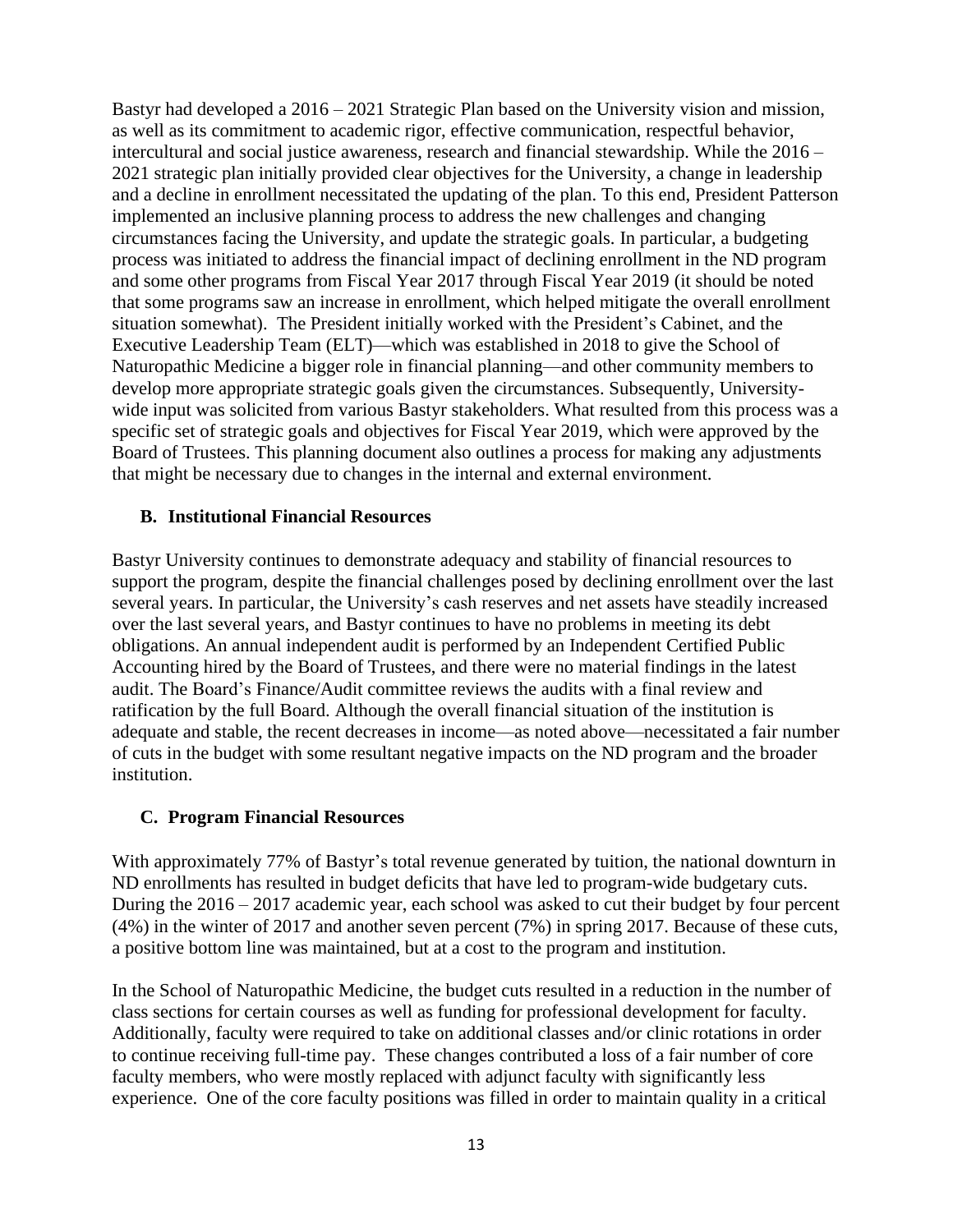class. The increased workload has also contributed to a significant decrease in faculty's participation in research and scholarship.

Other strategies for addressing the financial challenges included cutting the credit for the faculty participating in the mentorship program in half, leaving the chair of clinical sciences position unfilled, eliminating a second office administrator position, and increasing the use of adjuncts for clinical rotations. Among other things, these measures negatively impacted faculty pay, and led to increases in class size as well as the use of less experienced faculty in some courses.

Additionally, the budget cuts impacted many of the support staff, who experienced an increased workload. The budget cuts, combined with the stressful campus atmosphere, resulted in higher than normal turnover in staff. Although it is still struggling with the effects of the leadership changes and financial challenges, Bastyr University continues to move forward and improve in certain key ways. The institution has taken important measures and committed precious resources to ensure that effective communication and fair processes are in place. It now has a well-qualified and dedicated president. As noted above, Bastyr also worked with its independent facilitator/consultant and community members to develop a strong shared governance policy. Processes and people have been put in place (e.g., omsbudperson, and Associate Vice President for Diversity, Equity and Inclusion) to address issues in a timely fashion. An experienced provost has started the process of building an Academic Master Plan in addition to other initiatives. In 2019, funds were allocated for faculty development and a new Center for Teaching and Learning to help improve the ability of faculty to participate in professional development and scholarship. In other words, Bastyr has worked creatively with the hard lessons learned in the past few years and has demonstrated this by committing funds to strengthen its foundation and to ready the institution for to move forward in a positive direction.

#### *Determination***:** *Standard III on Planning and Financial Resources is being met.*

**Commendation:** The leadership team has been proactive in developing thoughtful plans to address the institution's current financial challenges that evidence a responsible use of reserves by targeting reductions in some areas and investments in others.

**Area of Interest:** Due to an overall drop in enrollment, the institution is experiencing financial challenges. While the financial position poses no immediate danger, it needs to be strengthened in a timely manner in order for the institution to be financially stable in the future. (Std. III, Sec. B, Para. 2)

# **STANDARD IV: PROGRAM FACULTY**

The majority of faculty at Bastyr University hold degrees—mostly terminal in their field—that are appropriate to the courses they teach, though some of the basic sciences faculty at the California campus teach courses that are outside of their main discipline. The core and adjunct faculty of the naturopathic program are overall well regarded by the students, who describe them as knowledgeable, dedicated, and willing to go the extra mile to support their learning. It is noteworthy that the Core Faculty voted to forego a cost of living increase in their salaries to free up resources for cost of living increases for staff and adjunct faculty.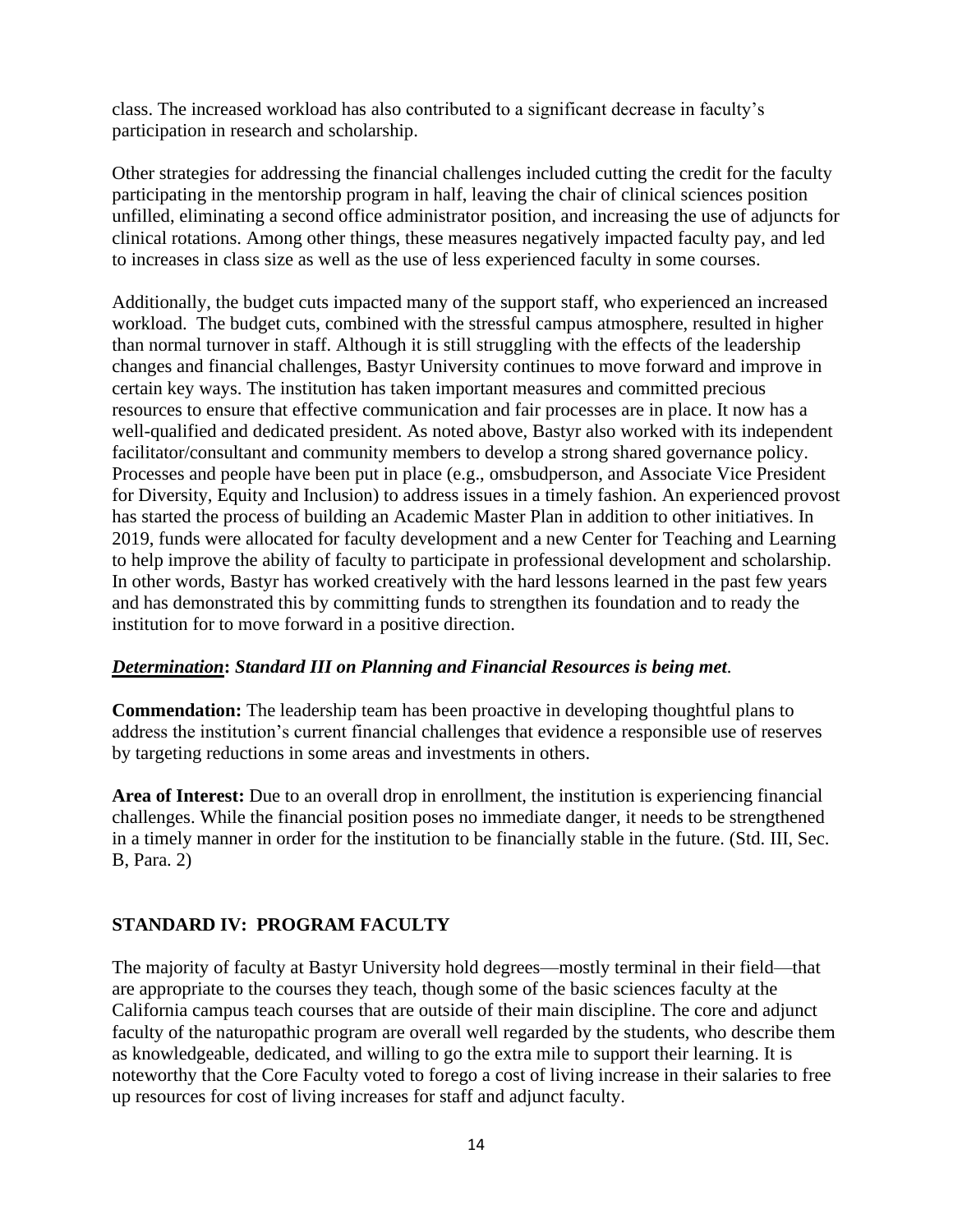The naturopathic program at the Kenmore campus has 26 core faculty and 34 adjuncts. The California campus currently has 16 core faculty and 18 adjuncts. Kenmore campus has 19 naturopathic doctors who serve as core faculty, in California there are seven ND core faculty. Core faculty is defined as working 36 units per academic year; however, there are faculty who have workloads as high as 42 units but are classified as adjunct, with lower pay and fewer benefits.

As noted above, there has been significant attrition in in the past few years among core faculty. The Kenmore campus lost four to retirement and five to resignation. The California campus lost six to resignation. There was an overall 19.2% loss to resignation. The most common reasons cited for this trend were the drama and upheaval that marked the previous administration, combined with pay cuts, loss of administrative support, decreases in faculty development opportunities, and the overall negative impact on faculty morale. The high cost of living in San Diego and Seattle is another contributing factor that has necessitated many faculty taking on a greater course load, finding a different balance between private practice and a full-time teaching load, living further from campus (with the resultant increase in time spent commuting), or ultimately seeking more higher paid employment.

Recruitment of adjunct faculty in the basic sciences at BUC has been particularly challenging because of the intense competition for qualified individuals with educational and research institutions in Southern California. As a result, some of the BUC Integrated Case Studies classes only have a single clinician as a presenter as opposed to both a clinician and basic sciences presenter, as was the original course design and is the practice at BUK. The BUC campus is also challenged by having a relatively less experienced faculty overall. Students who were interviewed at both campuses commented on the increased use of recent graduates of the program in both academic and clinical instruction. The University is considering the creation of what is termed "super-adjunct faculty", namely faculty who would have a year-long contract and a guaranteed course load; it is hoped that such an arrangement would build faculty loyalty to the institution by providing increased job security. The Kenmore campus has the advantage of a larger pool from which to recruit ND faculty due to the much larger number of practicing naturopathic physicians in the greater Seattle area as compared to Southern California. One solution to increasing the pool of qualified faculty that has been utilized by the associate dean of academics is to mentor new graduates for use as "professional teaching assistants," who—among other things—assume some of the grading responsibilities of the teaching faculty. The faculty reported that these individuals appear to be available only for lab classes. Work study students are also used as teaching assistants in classes, which can help with their residency applications.

Most clinical faculty have more than five years of experience, with some having three years of experience combined with having completed a postdoctoral residency program. The University would like to increase the collective overall experience of the faculty, and sees the adequacy of compensation as the main obstacle to recruiting and retaining highly qualified faculty given factors such as the high cost of living in both the BUC and BUK areas. The Clinic Restructuring Committee suggested increasing the clinic credit load/compensation model as a potential solution. Currently, clinical shifts are allotted a 1.8 credit load for a four-hour shift; thus, a faculty member needs to work five shifts for four quarters to be considered full-time faculty.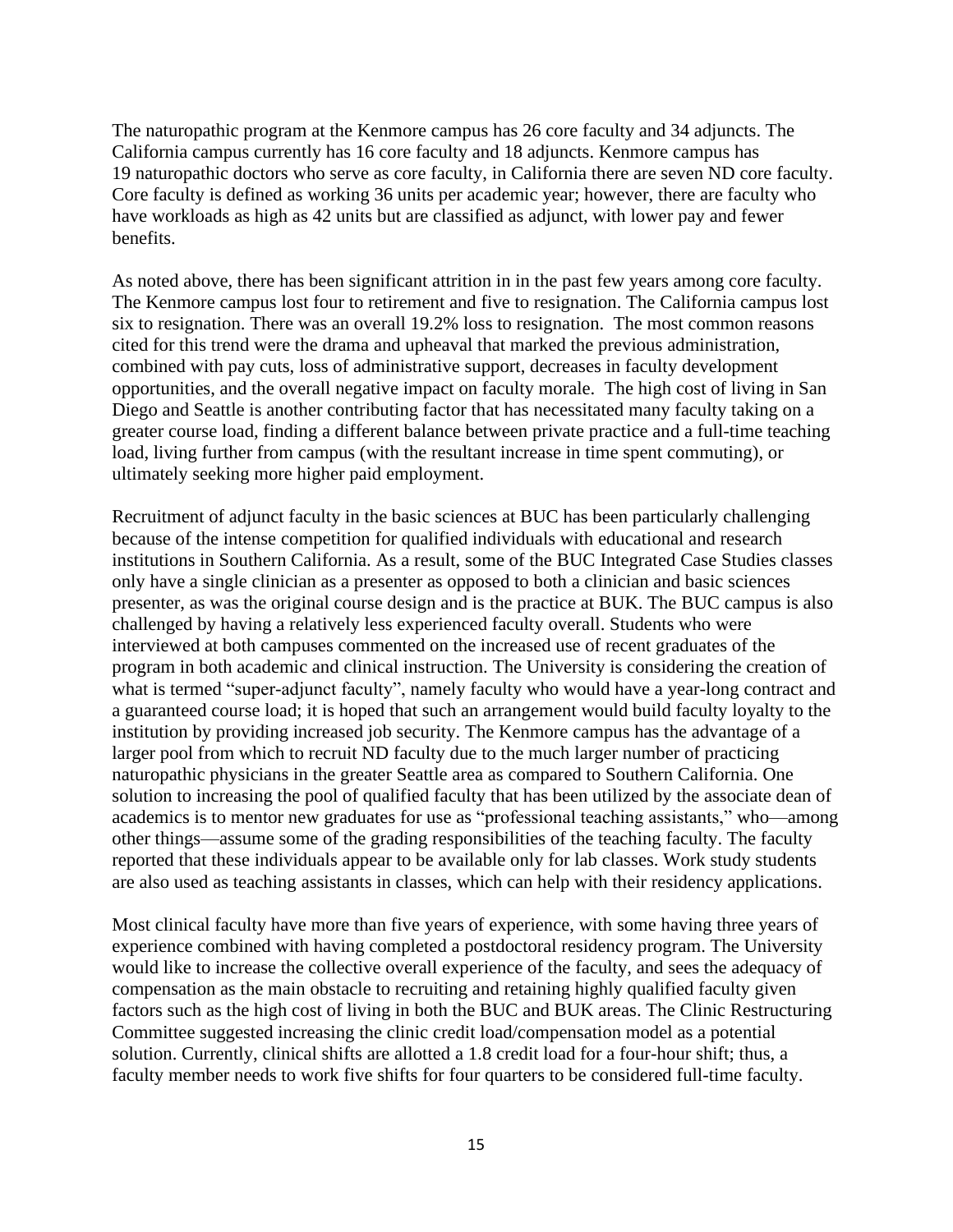The team observed that clinical faculty salaries based on this model are well below what is generally paid by other accredited ND programs.

The core faculty have been innovative in making up for the loss in professional development opportunities by finding and sharing teaching webinars and using resources available at the University of Washington medical school. The Provost was able to increase faculty development funds to \$20,000 for the current fiscal year for faculty to attend conferences of their choosing, with plans to increase this to \$30,000 for the next fiscal year. The Center for Teaching and Learning will house faculty training in andragogy and multi-modal delivery of the curriculum for all programs of the University. The Center will be managed thought the Provost's office and is projected to be in operation by Fall of 2019. The university will be moving from Moodle to Canvas as their learning management system, which everyone sees as a positive change. A three-day training workshop on the use of Canvas and concepts related to online education is planned prior to the role out of Canvas. Clinical faculty observed that trainings often happen during breaks between quarters when there are no classes, but clinic shifts are still in session, making it impossible for them to attend.

One prominent concern at BUC is that IT support is severely lacking given the reliance for course delivery on course management systems like the current Moodle and future Canvas. As one BUC core faculty remarked, "We are trained in our disciplines, and in pedagogy, but not IT." The team observed that one of the buildings in San Diego did not have functioning Internet. Even when the IT system is fully operational, BUC faculty experience themselves as being "downstream" in Skype meetings for Faculty Assembly and Professional Development, which give them a sense of being "junior partners" in the University. Faculty on both campuses report that less administrative staffing in general has shifted administrative tasks such as copying exams to them, taking time away from other faculty activities.

The self-study report noted "improvement and standardization of new faculty on-boarding and orientation" as a need and priority of the institution. Currently on-boarding is decentralized and, according to the adjunct faculty with whom the team spoke, lacking in thoroughness. One of the ways in which the administration plans to improve on-boarding is to shift much of the orientation process to being on-line, using learning modules that can be taken asynchronously. This approach will also allow for orientation to HR issues such as Title IX training and FERPA, as well as to the principles of andragogy and naturopathic philosophy for non-ND faculty.

All classroom and clinical faculty are evaluated by students each quarter. This is accomplished via online surveys. These evaluations are reviewed by the associate deans and department chairs. The chairs summarize these evaluations in a form for the academic dean. Adjunct faculty receive evaluations electronically, without necessarily meeting in person with a department chair or dean. In most cases this is their only performance evaluation. If evaluations fall below a threshold of four (based on a Likert scale of 1-5), this will trigger a more extensive review and a meeting with the chair or associate dean to identify the problems and develop a remediation plan as needed. However, the associate deans, the Dean and faculty members agree that a full performance review is not completed for the adjunct faculty.

The team **recommends** that the program conduct performance reviews regularly and consistently for all faculty.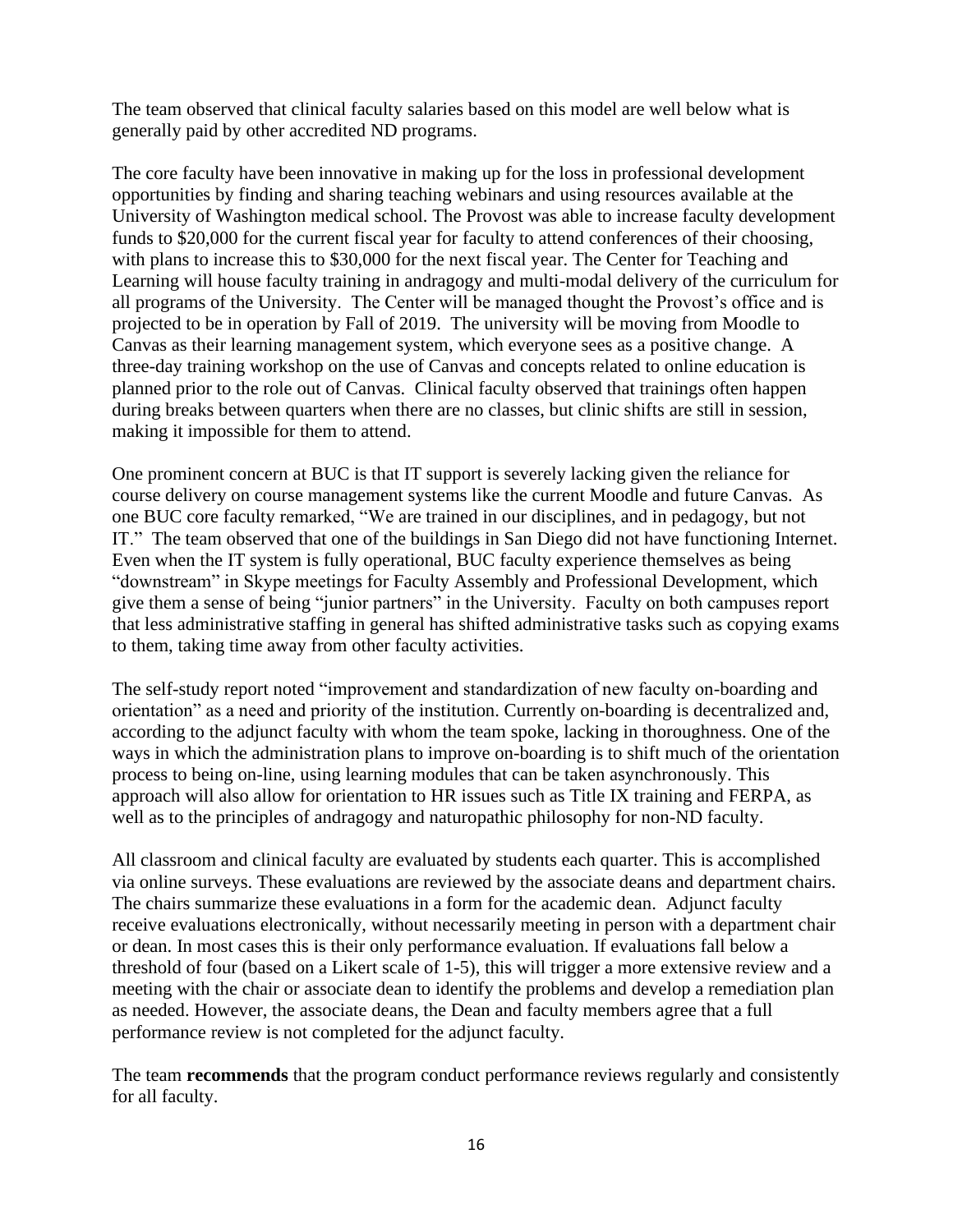Core faculty receive the same student evaluations as adjuncts. However, they also have a full review biennially which includes a self-evaluation and peer teaching evaluation. Core faculty members meet with their department chair, associate dean and dean to review the evaluations, discuss professional obligations, and assess eligibility for academic promotion. Faculty who are seen as needing support in pedagogy will be referred to the Center for Teaching and Learning.

Bastyr University Faculty have several avenues to participate in program development and administration. Core faculty are active in curriculum planning, student advising/mentoring, and institutional governance. The University has a 10-member Faculty Senate that includes a senator from each program and an adjunct faculty member. Two examples of Faculty Senate participation in academic administrative issues were a revision of the student class evaluations and a change to the grading system to add an "honors" grade. The Faculty Senate also regularly reviews the faculty evaluation process and the contents of the faculty handbook, and suggestions for changes are forward to the Provost for approval and implementation. The Faculty Assembly—a larger body that all core faculty are eligible to participate in—meets quarterly to discuss issues of general importance to the faculty. It is noteworthy that the faculty have a voting member on the University Board of Trustees, and that the current faculty member on the Board serves as the vice-chair.

Faculty participate in admissions interviews and decisions. At the end of each academic year the School of Naturopathic Medicine holds a "ReCap meeting" that provides an opportunity to share experiences, observations and concerns, was well as to provide suggestions regarding the program, technology needs, facilities etc. The faculty will continue to play an important role under the new Shared Governance initiative. There is now an American Association of University Professors (AAUP) chapter at Bastyr that will provide support to the faculty for their role in shared governance. One goal is to for BU to be removed from the AAUP Censure List, which it has been on since 2007.

As noted above, the financial impact caused by the downturn in enrollment has affected the conditions of employment significantly and put at risk the ability of the University to maintain a stable faculty. With decreases in compensation and increases in the faculty workload, core faculty turnover has been high—particularly at BUC. Faculty expressed to the team that they were dealing with "burn-out", and that engagement in research and scholarship was suffering due to faculty being spread too thin. The Faculty Affairs Sub-Committee of the Faculty Senate has proposed that faculty be paid on an FTE system that allots adequate time for research and scholarship.

The team **recommends** the University effectively address the high level of faculty turnover.

The University has a policy on intellectual property and a committee on intellectual property that includes two faculty members chosen by the Faculty Senate. This policy has had, it appears, one unfortunately unintended consequence: The current property policy allows—and perhaps even incentivizes—faculty to not share course materials they have developed (syllabi, notes, PowerPoint presentations, test items), even with attribution; when a colleague is asked to teach the same course at the other campus, he/she cannot obtain access to these already developed course materials. This situation has created inefficiencies and a lack of consistency in course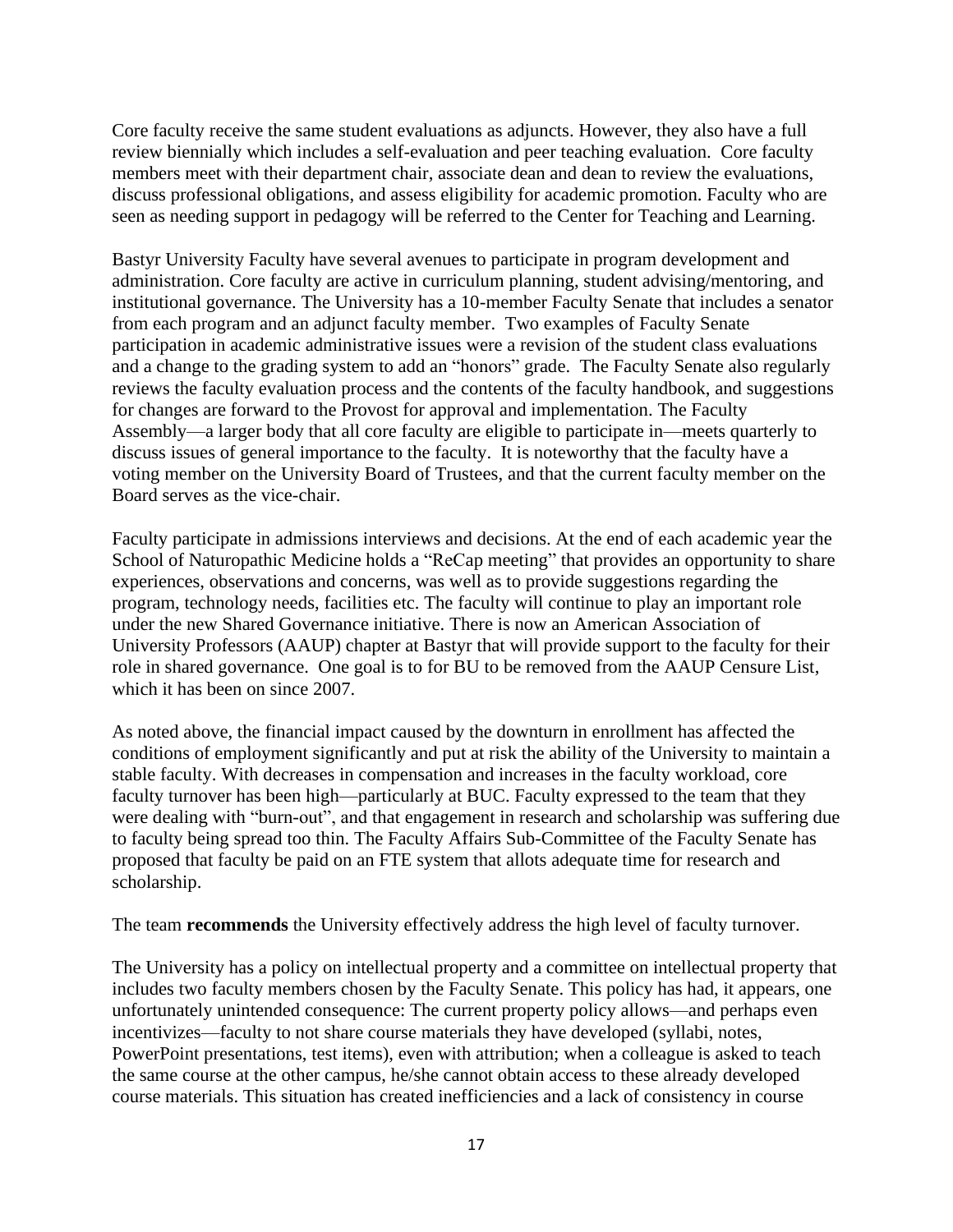delivery between the two campuses. **Suggestion**: The program should review this aspect of the policy and consider correcting this issue.

#### *Determination***:** *Standard IV on Program Faculty is partially being met, with deficiencies noted.*

**Commendation:** The overall expertise, passion and dedication of the faculty, and the core faculty's willingness during a time of limited financial resources to forego a cost of living increase to allow for increases for staff and adjunct faculty.

**Recommendation**: The team is concerned that during the past three years around 19% of core faculty have resigned, and either have been replaced by adjunct faculty or have not been replaced; this has had an adverse impact on program quality, faculty and student morale, and faculty ability to meet service and research/scholarship expectations. The University needs to effectively address this high level of faculty turnover. (Std. IV, Sec. B, Para. 1 & 2)

**Recommendation:** The team is concerned that adjunct faculty do not receive regular periodic performance reviews. The program needs to ensure that performance reviews are regularly and consistently performed for all faculty. (Std. IV, Sec. C, Para. 2)

Area of Interest: Faculty members reported widely that the brief onboarding/orientation process was inadequate. There needs to be a more thorough orientation/onboarding process for new faculty. (Std. IV, Sec. C, Para. 1)

**Area of interest**: Several faculty members are carrying loads above 36 credits without being designated as core faculty; this poses possible legal issues, as well as a fairness issue. (Std. IV, Sec. F, Para. 2)

**Area of Interest:** Clinical faculty salaries are well below what is generally paid by other accredited ND programs, which may be adversely impacting the programs ability to attract and retain well qualified instructors. (Std. IV, Sec. F, Para. 3)

# **STANDARD V: STUDENT SERVICES**

The student services department comprises admissions, student counseling, student events, financial aid, tutoring, ADA, career and alumni services. Policies, procedures, and processes regarding orientation, advisement and counseling, financial aid, tutorial services, and career services are fully in place to support students' progress and success in the ND program at the BUK campus; these same services are available to students at the BUC campus; however, they are provided in a less comprehensive way that has caused some difficulties.

The Admissions office has clearly established policies and procedures governing the admissions process—including an in-person interview with faculty input—that reliably identifies applicants who are capable of completing the rigorous ND program. Admissions requirements include prerequisite coursework, and evidence of certain skills and abilities; however, there is no minimum GPA specified—though the catalogue notes that students entering over the past five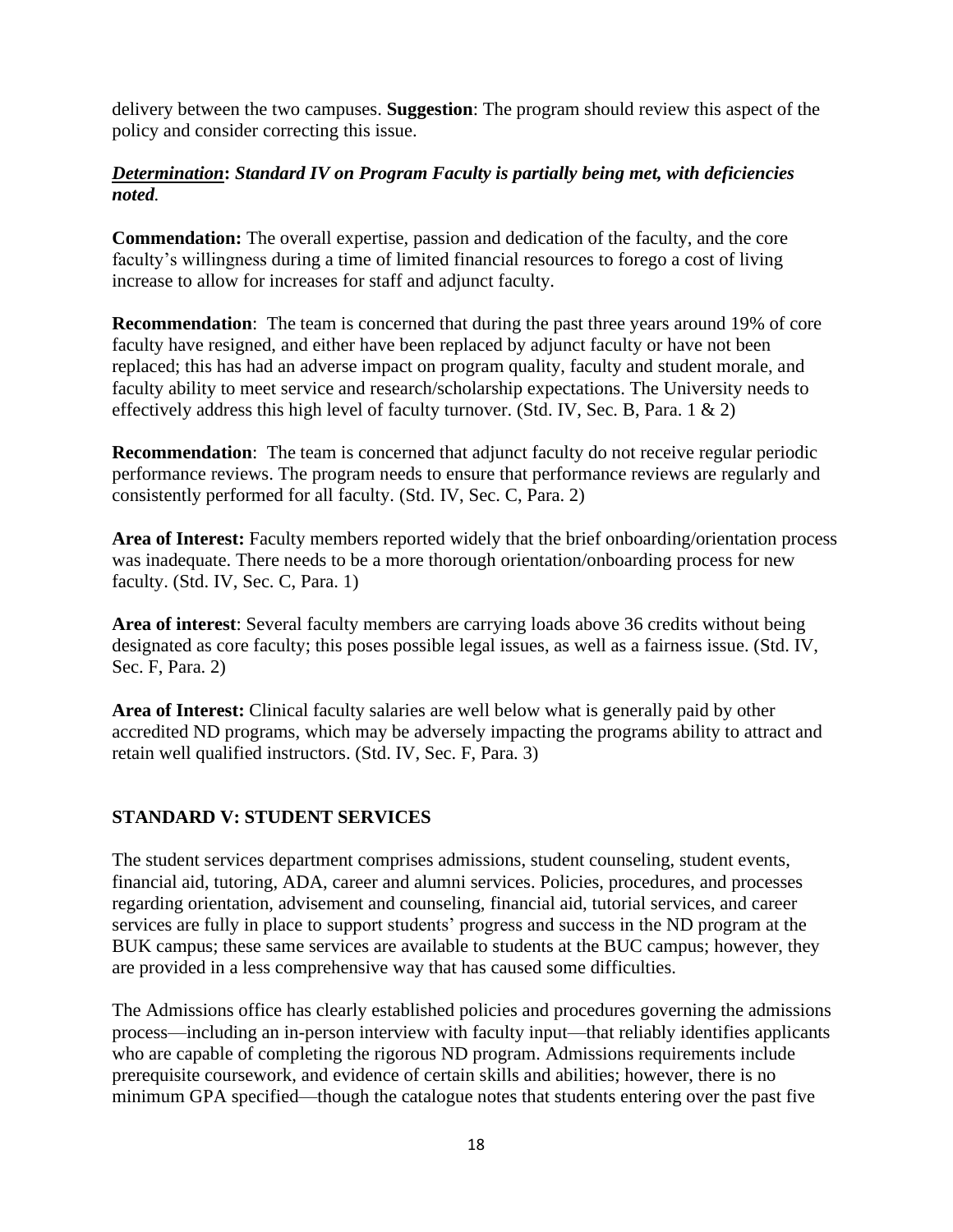years have had an average GPA of 3.3. Given the rigorous nature of the program, the program may want to consider setting a minimum GPA requirement for admission.

The Registrar's Office maintains student records in a secure manner and adheres to FERPA regulations. Official publications and online resources are adequate and include the website, academic catalog, and Student Handbook.

Services that provide student support at BUK include:

- The Student Support Committee, which hosts a number of events for students throughout the year;
- The Student Welfare Team, which is a point of contact for faculty/staff to identify students in crisis, assesses the nature of the crisis, and provide direction for appropriate support and intervention;
- Student counseling services;
- Academic advising by the Registrar; and
- Academic advising by faculty members.

One psychologist and several student peer counselors, who are senior students in the ND program, provide counseling services for students. Bastyr offers an M.S. in Counseling Psychology, and the team wondered why students from the counseling program are not involved in providing counseling services to ND students rather than using ND students to provide this to their fellow students. At both the BUC and BUK campuses, peer counseling for first-year ND students is free of charge and part of the curriculum; there is a fee for counseling by a licensed counselor.

Students have access to a newly appointed Ombudsperson who can provide support and guidance with conflict mediation, routes to solve issues, and timelines for issues such as appeals. The team feels this position is a valuable addition to the school, especially given the recent institutional challenges outlined earlier.

Students are assigned to a faculty advisor to whom they can reach out for any issues. Faculty members report that they get to know their students very well and are often a first point of contact for students at risk. They appear very dedicated to their students' welfare and successful progression through the program. However, other than end of term evaluations of academic standing, there seems to be no clear/formal procedure for identifying "at risk" students. Generally, faculty members will identify and work with students directly and notify the Associate Dean(s) if there are concerns. It is not clear what process is in place for students to be flagged early in a course so they can drop the course in accordance with deadlines if it appears that they won't be able to handle it.

Student input is collected annually through a Student Satisfaction Survey. There were no areas of concern identified by the Dean of Students other than students' desire to be able to register for courses online, which is not currently an option. From reviewing the 2018 Student Satisfaction survey  $(n = 240)$ , respondents have an overall positive view of the program, services, and facilities, and feel prepared to enter the clinic.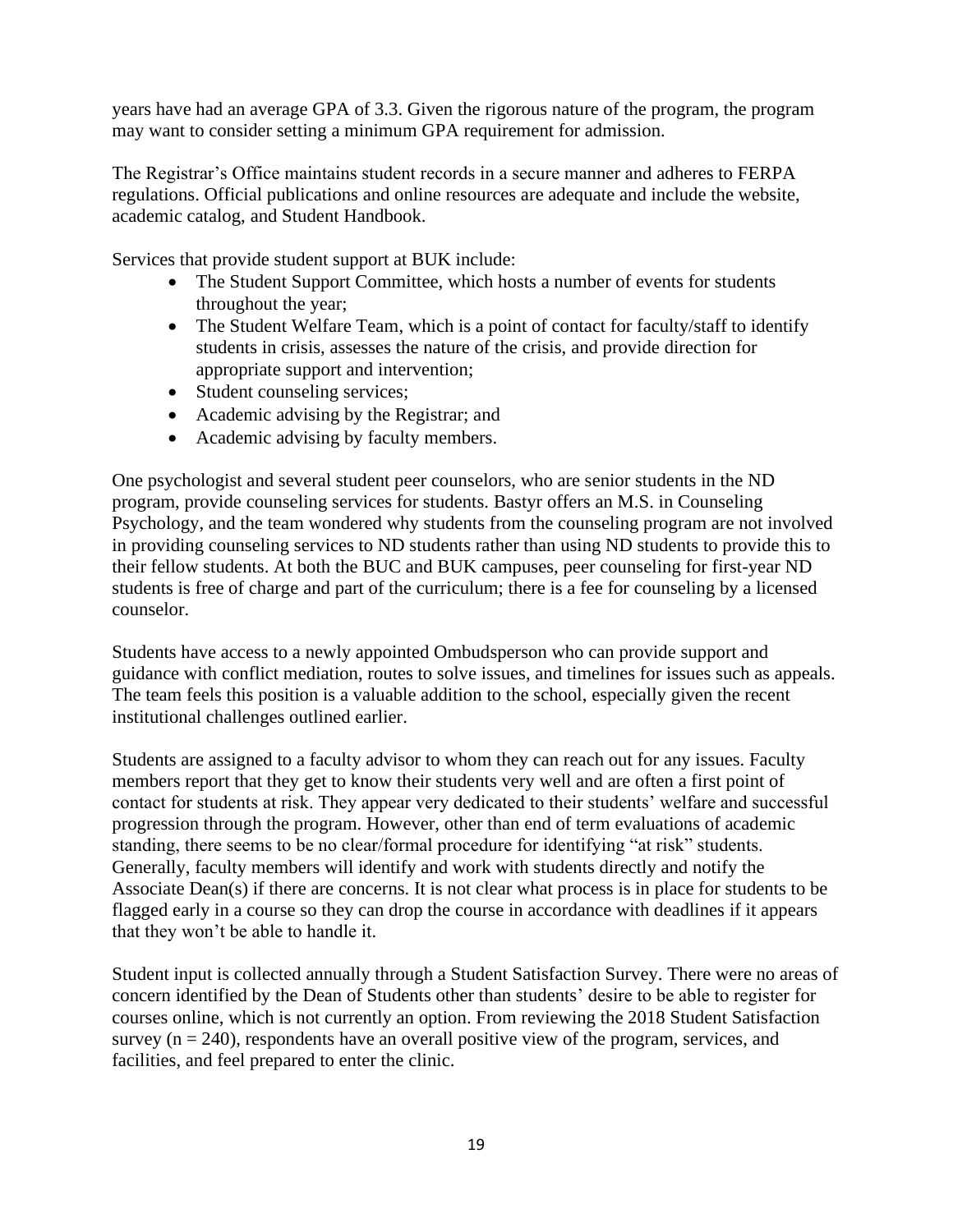The facilitator's report noted above identified the top two areas of concern for students throughout the University as "Services and Administrative issues" and "Peer, colleague relationships". The five identified underlying issues were: abrasive conduct, accountability, civility/respect, diversity, quality of education". These findings were not broken out according to specific degree programs, so it's not clear if these were issues for ND students. More specifically, students report experiencing long wait times for important communications/ responses regarding time sensitive issues such as failing a course, and that the grievance process seems unclear. There is a grievance process published in the 2018-19 Student Handbook; however, it does not identify who the "Student Grievance report" should be submitted to, who will contact the student to help direct them to the appropriate policy/procedure, and the time frame in which the process will happen. It would be useful to clarify the precise steps and timelines; it may be useful to include the Ombudsperson as part of the grievance process and include a route of appeal for decisions delivered by the "Issue Resolution Process" committee.

One of the areas of interest identified by the evaluation team during the 2013 accreditation visit was: "As would be expected of a start-up campus, student services at the San Diego campus are not comparable to those at Kenmore. Some of these services, such as counseling, student advisement, and financial aid, are being offered via the Mondo system, which allows for computer-mediated communication. The students have found this arrangement to be ineffective at times due to technological problems and the remoteness of staff as regards the circumstances in San Diego." This continues to be an issue. While students who were interviewed at the Kenmore campus described the student services department as accessible and responsive, students at the San Diego campus still do not feel they receive adequate student services support. Some of the specific feedback from BUC students who the team interviewed was that student services (excluding financial aid) via computer-mediated communication, does not adequately meet their needs, and IT services were not adequate for classes offered remotely. The team suggests that the institution review and compare how student services are made available to students at both campuses with a goal of standardizing services across the campuses at the level provided at BUK.

Registrar services are adequate for BUK; however, in spite of regular communication between campuses, the process for registering for classes appears to be inefficient for BUC. There is a registrar position allotted to BUC, but turnover in this position is high over the last few years. The team suggests reviewing the process for registering courses at BUC, and considering whether BUC staff should have more autonomy around course and classroom scheduling.

There is a designated senior staff person at BUC in charge of student services, but feedback to the team indicated that the lines of communication of lack clarity, and the responsibilities for coordinating and administering student services is falling to a number of people in an ad hoc capacity. Also, since there is no one person onsite at BUC who is in charge of the campus—e.g., a Campus Director—there is a lack of coordination in addressing issues related to IT, facilities, admissions, student services, academic advising, etc., and there appears to be no clear and direct reporting structure from BUC to the BUK senior staff, which may also be contributing to the lack of student support. The team questions whether it is advisable to operate BUC without a campus director of some sort.

#### *Determination: Standard V on Student Service is being met.*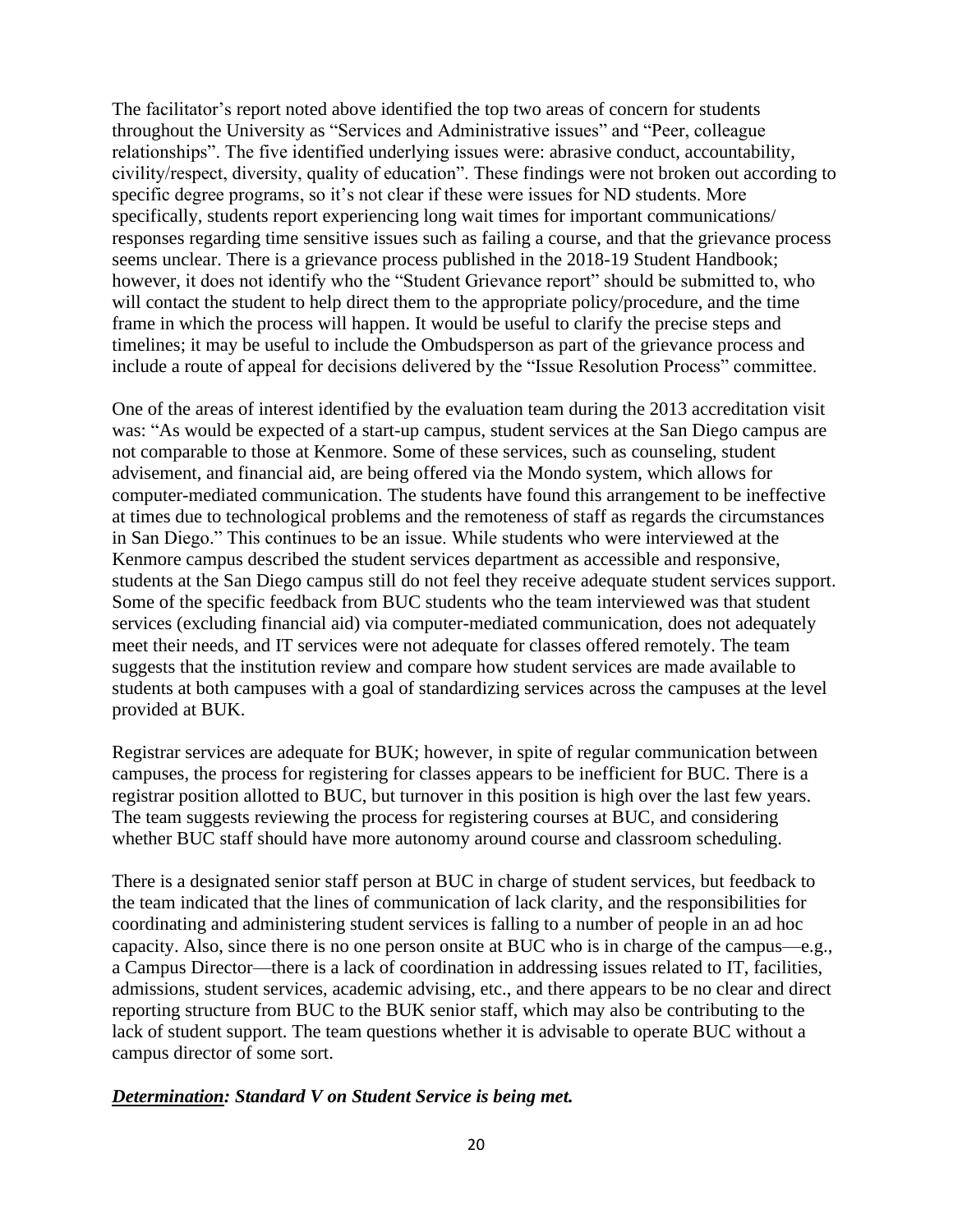**Commendation:** The institution has created an innovative student wellness committee to address the needs of students in crisis.

**Commendation:** There exists a wonderful sense of community among the students at both the Kenmore and San Diego campuses, and students expressed great appreciation for the support they receive from their fellow students.

**Area of Interest:** Some of the student services offered at the Kenmore campus are not readily available for students at the San Diego campus or offered at a lesser level, and thus the San Diego students do not always receive comparable support to their Kenmore counterparts. (Std. V, Sec. A, Para. 1)

# **STANDARD VI: PROGRAM OF STUDY**

#### **Academic Component**

The naturopathic program of study is competency-based and meets the minimum 4,100 clock hours requirement under this standard. It is delivered over 4 years on a quarterly system. A syllabus is prepared for each course that identifies competencies linked to the programmatic competencies. The program competencies are aligned with the mission of the ND program; however, there are no secondary or sub-competencies identified. Course descriptions, prerequisites and a program overview are detailed the Academic Catalogue.

The program implemented an "integrated curriculum" approach several years ago that is now well established and delivered in a coordinated manner; this approach integrates foundational biomedical sciences with opportunities to develop the knowledge and skills necessary for clinical care. The program has been responsive and flexible to reworking components of the integrative curriculum that were not well-suited to an integrated approach, and has separated out previously integrated components as stand-alone courses when that more effectively supports student learning (e.g., the nutrition course). The school has several well-equipped labs available including a human dissection lab, an industrial kitchen, a botanical compounding lab, a histology lab, and phlebotomy lab. Acupuncture is not a component of the ND program.

The curriculum is designed to provide students with the skills to evaluate and synthesize data from multiple sources, and students express that they feel well prepared in their foundations of research course and ICS classes to discuss and provide evidence-informed medicine when they reach the clinic.

Faculty members who were interviewed—approximately a dozen overall—report that faculty consistently make sure of teaching methods such as flipped classrooms and hybrid learning, which has allowed for more of class time to be focused on clinical studies and critical thinking particularly in the ICS and ACS courses. They feel the integrated curriculum, flipped classrooms and "spiral" approach to covering material work effectively together. Clinic faculty commented that the more recent students seem better prepared for clinical rotations in their ability to integrate knowledge and to apply critical thinking to cases.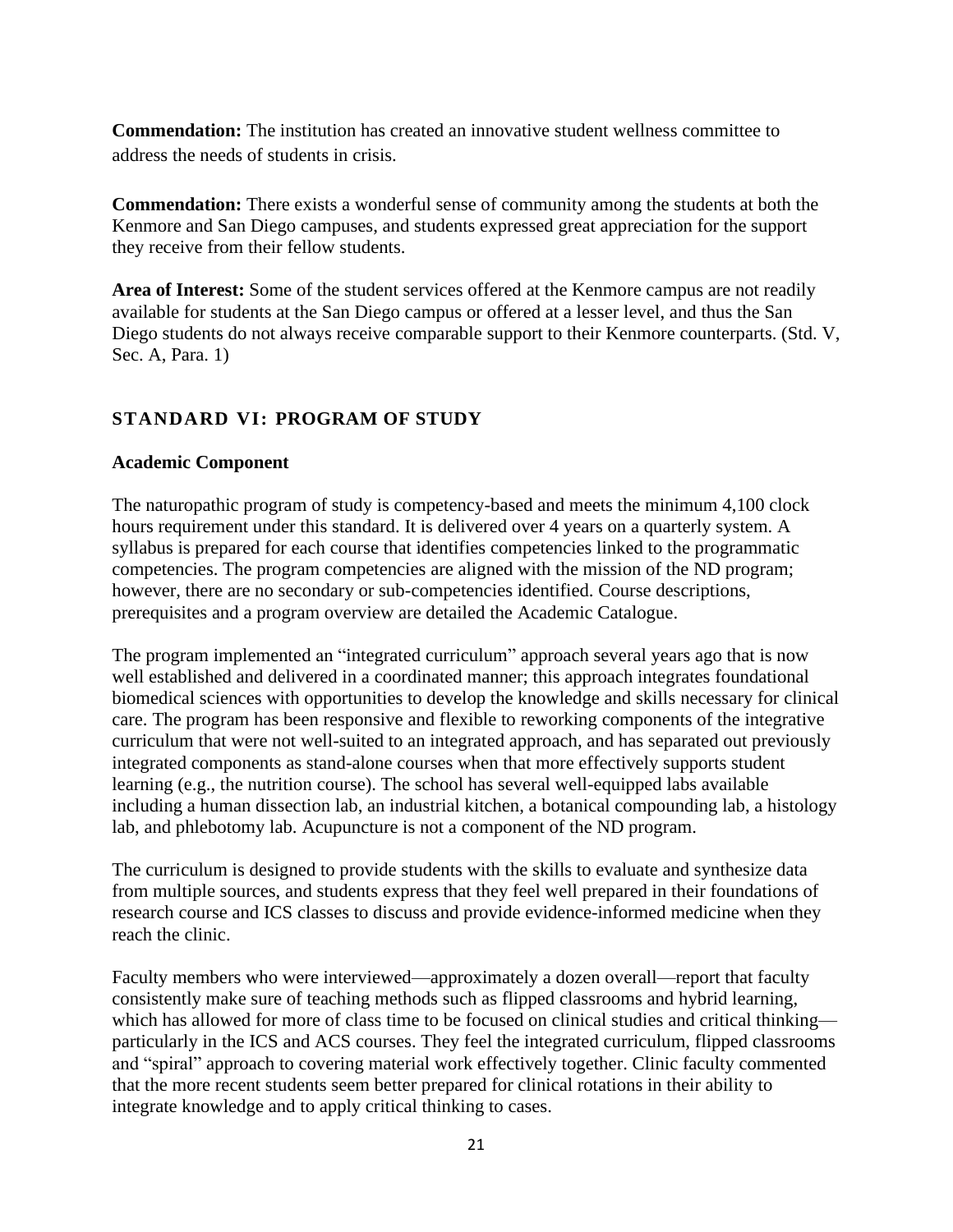Students and faculty agree that naturopathic principles are woven throughout the curriculum, particularly in the case-based classes and the Naturopathic Theory and Practice course. Utilizing naturopathic physicians as faculty in the ACS and ICS courses enhances this integration. However, students report that in the clinic it can be challenging to integrate naturopathic principles given the requirement to follow the standards of care for a primary care provider, and the expectations from their clinic supervisors to follow evidenced-based medicine. Students who were interviewed commented that this expectation is at times to the detriment of naturopathic modalities and seems to be more prevalent with faculty who are recent graduates. Also, students reported that although they feel prepared to provide patients a cognitive-based approach to counseling therapy, several students felt they did not have opportunities to integrate mind-body medicine because patients were being referred to a specific shift for mind-body medicine. Given that naturopathic medicine espouses treating the "whole person", it would be beneficial for all students to have opportunities to apply mind-body medicine.

Several faculty members teach in both the classroom and clinic, which also supports integration of the didactic and clinical components of the ND program. The evaluation team was glad to see Therapeutic Order posters placed prominently in the clinic and classrooms as a reminder and teaching tool regarding naturopathic philosophy. Students feel these have been helpful for students, faculty and patients in explaining the naturopathic approach to care. Of the students interviewed at both campuses, none spoke about application of the six naturopathic principles in the teaching clinics; the focus seems to be on the Therapeutic Order.

The program assessment committee, which is currently composed of the Deans and Department Chairs, is responsible for overseeing the assessment plan. For 2019-2020 the program assessment committee will be separated from the Deans and Department Chairs committee, and will include faculty and students. There are opportunities provided for faculty input to curriculum development—in particular, the year-end ReCap meeting. Faculty members indicate that they have flexibility and a good deal of autonomy over changing course content; however, there doesn't appear to be a systemic review of course content and associated learning objectives that ensures alignment with core competencies and drives programmatic changes. The team **suggests** that the curriculum review process include course/program section review in its assessment process.

Based on review of the self-study report, the academic catalogue, and student and alumni feedback, it appears that the practice management program may not be adequately preparing students for entering and building a successful career in naturopathic medicine. Although the academic administration discussed aspects of practice building that are delivered in second year business class (e.g., developing a vision, elevator speech, and business plan) and in a fourth-year business class, students and alumni reported that overall they felt ill-prepared for managing the business aspects of a naturopathic practice, and for that reason some took outside CE courses in business management to increase their understanding. Currently, there is no competency identified regarding practice or business management. The school may want to explore way to more comprehensively integrate practice management into the program.

The team reviewed five course syllabi and found they were consistent in format and included objectives, topics and dates, and assessments. Course objectives are aligned back to the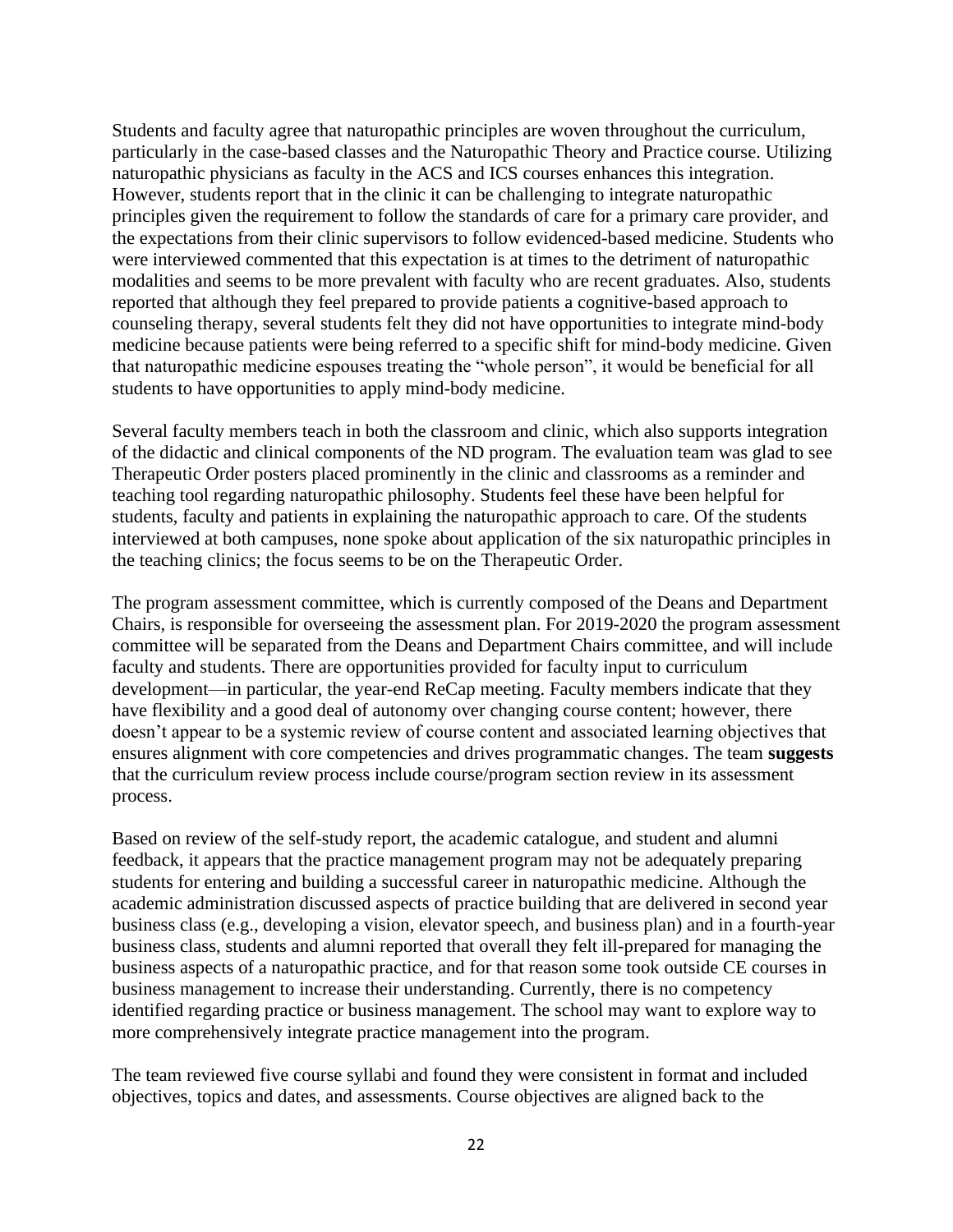overarching programmatic competencies in the syllabus. However, there is currently no formal mechanism to review if this is accurate and to ensure that the course assessments align with the objectives.

Regarding the delivery of the ND program at the BUC campus: students, alumni and faculty who were interviewed at BUC provided multiple examples of insufficient resources to effectively deliver the program. These included:

- Lack of slide sharing for courses that are already developed;
- The audio-visual quality of courses and faculty development workshops delivered from BUK to BUC via Skype is often poor due to technical issues.
- Lack of a full-time IT person onsite available to troubleshoot audio-visual issues, use of Moodle and Epic, etc., means that IT problems often cannot be addressed in a timely manner, which adversely impacts the faculty's ability to deliver the program and students' ability to learn.
- Lack of a campus director as the point person for all BUC issues impedes effectively communication of BUC issue to the BUK-based leadership team.

# **Clinical Component**

The clinical education component of the program is competency based and is integrated with the academic component of the program of study starting in the first year. Clinical education is designed to build on knowledge, skills and attitudes in a way that supports clinical competence, professionalism and confidence. The Clinic Restructuring Committee's analysis of the data they collected identified thematic areas and concepts pertaining to the naturopathic program. Underlying this analysis was the recognition that there are several overarching principles/themes that need to be woven throughout the whole curriculum—that focus on the clinical portions, but that are rooted in the didactic component of the curriculum and require qualified students with realistic expectations of the program.

As described in the self-study, the majority of student clinical training occurs at Bastyr's residential teaching clinics and associated external sites: the BCNH in Seattle and Bastyr University Clinic in San Diego. Many of the external sites provide care for underserved populations, which adds depth and breadth to the student experience of comprehensive patient care. Across the clinical education experience students see a variety of acute and chronic conditions. Students also see different types of patients and have diverse experiences in a variety of clinical scenarios including specialty services such as urgent care, integrative oncology, pediatrics, digestive wellness, diabetes and cardiovascular health, minor office procedures, intravenous medicine, homeopathy, environmental medicine and women's health.

Both campuses have external sites that provide experience in community medicine and integrative health care settings. Students also engage with diverse types of providers. The variety of clinics provides the opportunity to treat patients of all ages, to treat a wide variety of conditions and diseases and to develop case management skills. There is a commitment to inculcating cultural competence in areas such as human sexuality and gender sensitivity, as well as in cross-cultural situations. This commitment to diversity and patient recruitment was expressed universally. Students expressed the sentiment that more effort needs to be devoted to create additional opportunities for providing healthcare to minority populations. The position of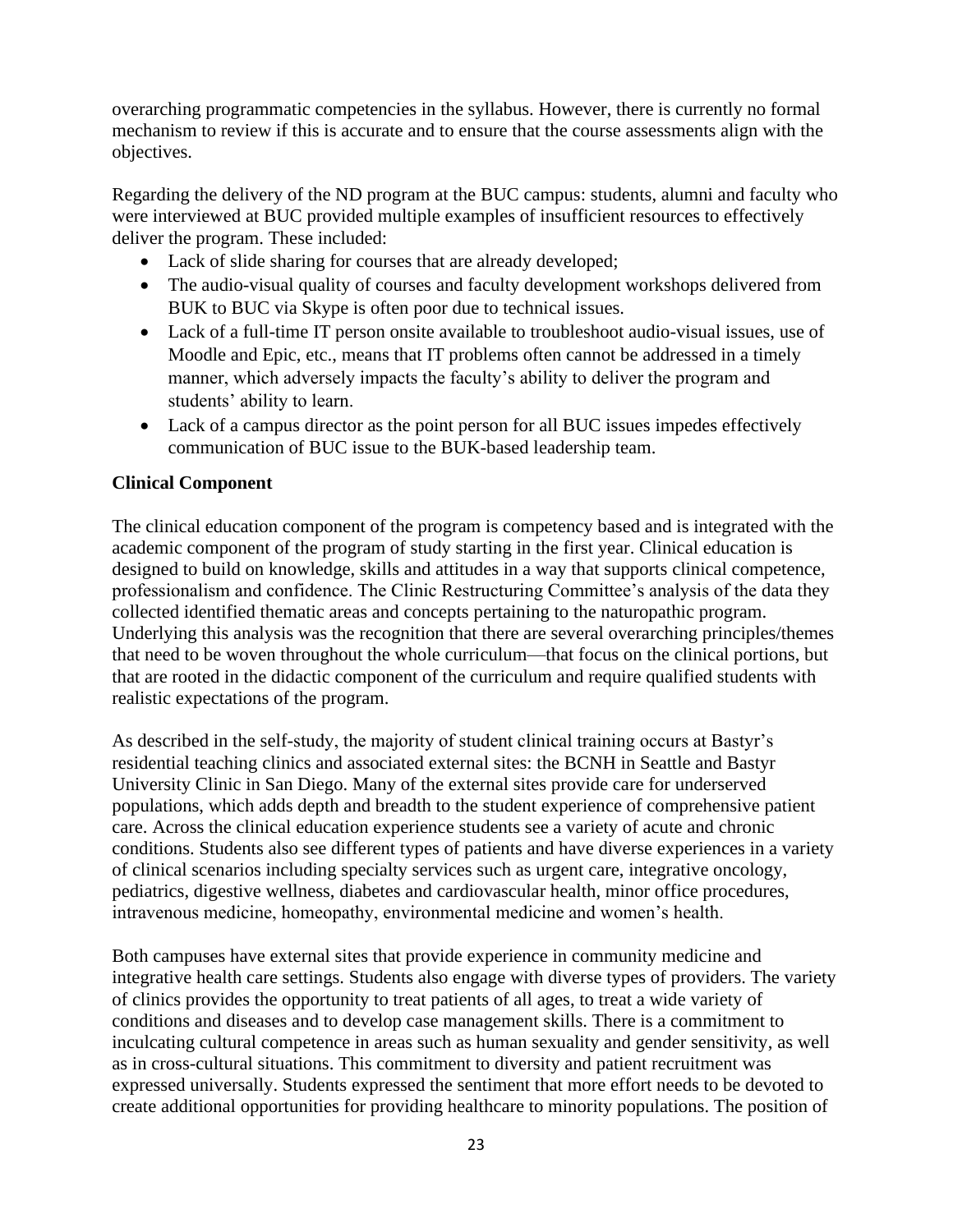Associate Vice President for Diversity, Equity and Inclusion was recently created to help develop opportunities to foster cultural competence by increasing students' contact with minority populations, ensuring a welcoming campus and community for all, and delivering enlightened training for students, faculty and staff. One suggestion would be to adopt a broader definition of the clinical encounter to include group visits. Group visits could help to improve patient volume and diversity in order to meet student educational needs.

Faculty and students need more support in practice management and marketing in order to compete effectively in the changing world of healthcare. This feedback was given both by current students and recent graduates. It would also be helpful to inform students of current marketing efforts undertaken by the program so that they understand that an effort is being made to increase patient volume, and how important marketing is for practice building. The Preceptor Program may require more investment and oversight to ensure opportunities are available and the learning experience is more standardized.

The clinical component of the ND program is designed to build on knowledge, skills and attitudes developed in the didactic portion of the program. Gradually ascending student responsibility is built into the 1204 hours of clinical education. Interactive case studies and the spiral/integrative curriculum approach seem to be an effective way to deepen understanding and application of the curriculum content. Co-teaching arrangements pairing ND and non-ND faculty also helps students to bridge the basic and clinical sciences.

There seems to be a strong culture rooted in naturopathic philosophy shared by members of the Bastyr community throughout both campuses. The clinical education component provides an opportunity for students to develop competence in applying naturopathic principles and philosophy. Among other things, there are group forums for discussion among faculty and students that include case analysis incorporating naturopathic principles, philosophy and clinical theory. Several students at BUC commented on the increased pressure to present and practice evidence-based medicine—sometimes to the detriment of naturopathic modalities. Also, the "mind-body" clinical rotation noted above is only available to students who have taken an elective course that covers biofeedback; apparently, this rotation is in such high demand that relatively small proportion of the interested students have the opportunity to take it. It may be worthwhile to offer this rotation more widely, though currently there is no waiting list.

The EHR system in use is very effective in prompting both primary care thinking/charting and naturopathic philosophical understanding and assessment. Adding the capacity to have the EHR prompt documentation of therapeutic order and obstacles to cure could be another way to reinforce these concepts. Posters of the Therapeutic Order in exam rooms help students educate patients.

Treatment plans on chart review were generally eclectic, appropriate, well tracked to assessment as evidenced by the review a broad spectrum of charts. There were some charting concerns: paper charting at one external clinic was not thorough enough; not all charts were signed off on EPIC; expiration dates on medications were not always noted; supervisor notes were not always comprehensive.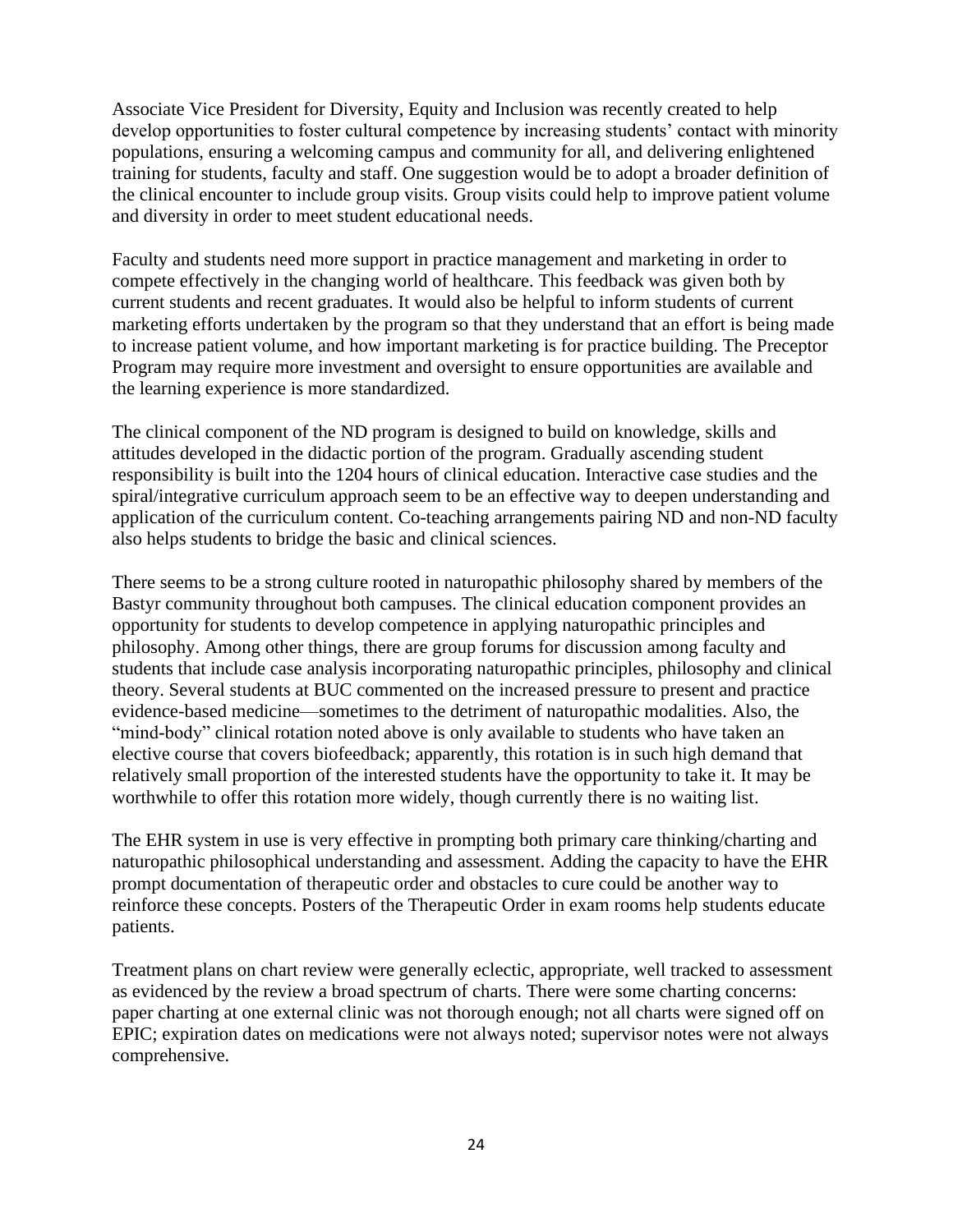Students demonstrate and apply an understanding of treatment modalities to develop effective evidence-informed treatment plans. Modalities include botanical medicine, homeopathy, pharmaceuticals that are in the scope of practice, clinical nutrition, physical medicine, exercise therapy, hydrotherapy, counseling, nature cure, medical procedures and minor surgery. Building a library of videos of case taking, physical exams, rooming process, etc. could help students with these skills; note, however, that the library does provide a large number of procedure/physical exam videos through the following resources: ["Access Medicine,](https://login.buproxy.bastyr.edu/login?url=https://accessmedicine.mhmedical.com/multimedia.aspx#1337)" "Clinical Key" and ["Medical](https://login.buproxy.bastyr.edu/login?url=http://www.medicalmediasystems.com/members.php)  [Media Systems.](https://login.buproxy.bastyr.edu/login?url=http://www.medicalmediasystems.com/members.php)"

#### **Clinic Administration, Resources and Facilities**

Clinical education is overseen at each campus by an associate dean of clinical education; both incumbents are well-qualified naturopathic physicians with more than 15 years of experience. The associate deans of clinical education are supervised by the dean and supported by the associate dean of academics and a chief medical officer (CMO) at each campus.

Although students at BUC who were interviewed expressed concern regarding the relatively low patient volume, there nonetheless appears to be sufficient patient volume for students to achieve their requisite contact numbers in order to graduate. The university has plans to enhance its clinic marketing plans in order to increase patient volume and variety.

Patient records are securely maintained using the electronic health records system EPIC. While the system works well in general, there are concerns that when the University's server is down there is no access to patients' medical record.

Student hours are entered in a system called e\*Value and are tracked by the registrar at each campus to ensure completion of clinical requirements.

Both BCNH and BUC have impressive clinical facilities that support the teaching and practice of nature cure modalities. Of special note at BUC is the University Clinic's hydrotherapy facilities and a botanical room that allows students to have hands-on experience with botanical formulation as well as a complete a homeopathy collection. These clinical experiences are especially important in light of California's scope of practice.

# *Determination: Standard VI on Program of Study is being met.*

**Commendation:** The integrated curriculum is widely appreciated by the students, and supports student academic success in the program.

**Commendation:** The Bastyr University Clinic at BUC has impressive hydrotherapy, botanical medicine and nutrition facilities that support the support the learning of—and underscore the importance of— nature cure modalities.

**Area of Interest:** There coordination of the program and communication between the San Diego and Kenmore campuses is inconsistent, which impedes consistent delivery of the ND program at both locations. (VI.A.5)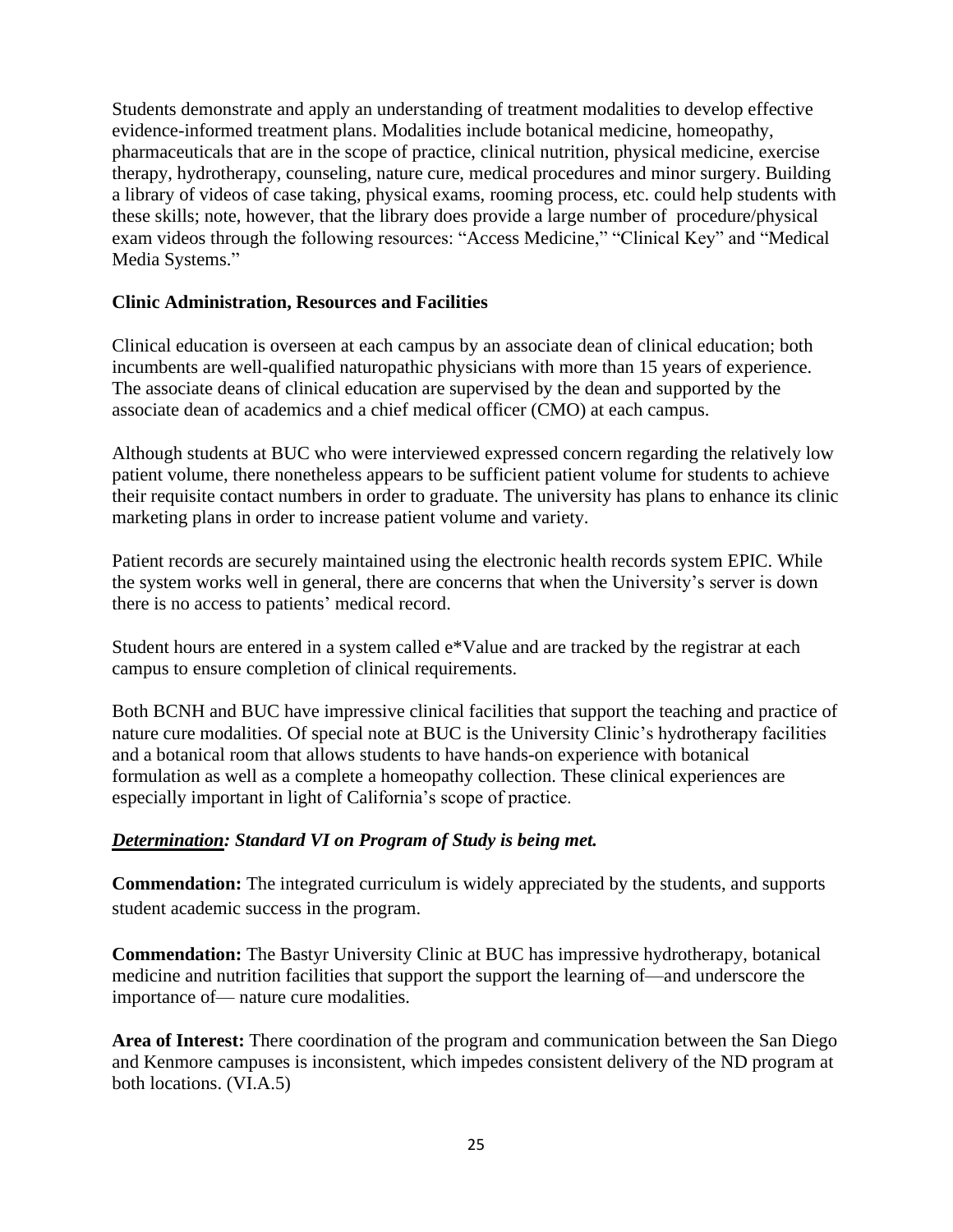**Area of Interest:** Formerly, the San Diego clinic was managed by a clinic manager, a position that has been eliminated due to budget constraints. The team is concerned—based upon input from ND faculty and students, as well as direct inspection—that while there are several administrative staff responsible for managing components of the clinic, there is an overall lack of coordination, efficiency and clarity regarding clinic operations due to communication challenges and confusion about job roles and lines of authority; this situation adversely impacts clinic operations. The program needs to consider options for addressing this situation. (Std. VI, Sec. D, Para. 1)

# **STANDARD VII: EVALUATION AND ASSESSMENT**

The University has hired a Director of the Office of Institutional Effectiveness (OIE) and is in the process of launching a new learning platform, Canvas, which will replace Moodle. Canvas has a number of advantages over Moodle in terms of ease of use; also, the back end of Canvas is much better suited for extracting and aggregating data from courses for use in assessment of programmatic objectives. Class exams can also be administered directly within the Canvas platform, allowing measurement of specific programmatic objectives and competencies.

During the development of the 2016 – 2017 Program Assessment Plan it was determined that the plan itself was in need of updating. The result was to restructure the Program Assessment Committee (PAC) to include faculty and student representation and to work directly with the Dean with input from the Director of the OIE.

Clinical assessments include a formal evaluation for each clinic shift, and two "high stakes" Objective Structured Clinical Exams (OSCE). The first OSCE serves as clinical entrance exam. The Clinic Exit Assessment is administered in the winter prior to graduation. Both exams are assessed by trained faculty proctors using grading rubrics and standardized patients. These clinic milestone assessments seem to be one of the better measures of student learning. The Deans noticed that the lowest scores on the exit exam were on acute cases. This feedback prompted an increased emphasis on acute cases in third year didactic classes and opportunities to practice acute scenarios during clinic shifts.

Clinical competencies are currently being tracked on paper and there is a plan to track them online using E\*Value. Migrating to an online system will allow the administration to track students' progress and recognize trends while obviating the need for manual data entry.

The OIE is also implementing a study to assess global student learning outcomes across the university; the naturopathic program at Bastyr University California will be participating in the pilot. The assessment of individual student learning includes both direct and indirect measures, and the current plan's data is sufficiently varied and plentiful; however, a proposed revision of the current assessment plan addresses using gathered data in a more effective, meaningful manner.

The university tracks important outcomes such as completion rates and NPLEX scores. The naturopathic program has had a completion rate above 75% with the exception of 2009 when the rate at BUK was 72%. Data is just becoming available for BUC. The first graduating class met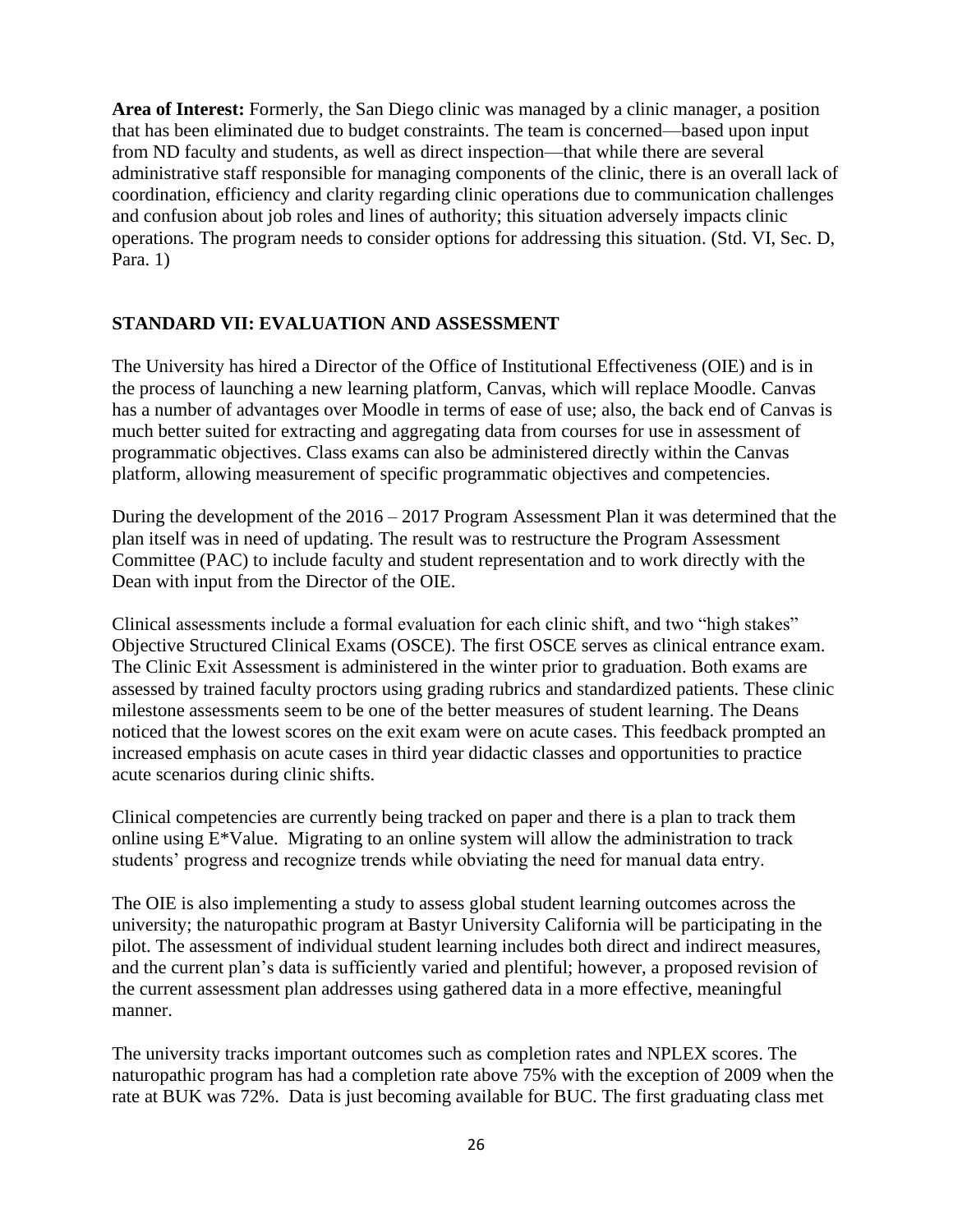the 75% standard and this percentage is expected to rise with students completing the 5-year track this year.

The Bastyr naturopathic program has had consistently high first-time NPLEX pass rates which typically average an amount equal to or above the all-school average. In 2018, the BUC cohort had a first-time pass rate of 63% on the NPLEX I which assesses basic science knowledge. The deans have analyzed the results and noted the BUC cohort had a lower entering undergraduate GPA than the cohort at BUK. They also looked at whether there were differences between students on 4-year vs. 5-years tracks. The dean is working with the associate dean of academics in San Diego to examine if the rapid turnover in basic science faulty played a role. Plans are now in place to identify students at risk and provide support earlier.

Bastyr's self-study process generated an impressive list of self-recommendations regarding assessment and other areas, many of which are already in progress; this is an indication of Bastyr's strong commitment to ongoing improvement.

The team **suggests** the program continue its efforts to close the loop of assessment by aggregating the most meaningful endpoints and continue using assessment data to inform curricular revisions.

# *Determination: Standard VII on Evaluation and Assessment is being met.*

#### **STANDARD VIII: RESEARCH AND SCHOLARSHIP**

The Bastyr University Research Institute (BURI) is the center of research activities at the University. A current research institute director, who was appointed in July 2015, came from the University of Washington with significant experience in grant writing and basic science research. He has collaborated with research scientists and staff at BURI to develop a five-year plan for future research and scholarship.

BURI has appropriate infrastructure to support their research enterprise, including an operations manager who ensures compliance with regulatory requirements, a grants and contracts specialist, and a director of research integrity. There is a committee on intellectual property composed of seven members: the provost, BURI director, director of the center for student research, two academic deans and two members of the faculty elected by the faculty senate. The committee advises the president on intellectual property policies and the rights. The University has an IRB which is recognized by the Department of Health and Human Services. It is composed of seven members of appropriate backgrounds and chaired by a researcher from the University of Washington who is very experienced in human subject protection and Federal research regulations. Research faculty and IRB members undergo regular online training through the Collaborative Institutional Training Initiative (CITI) to ensure the safe and ethical conduct of research.

Bastyr has created the Center for Student Research for both the Kenmore and the California campuses. The center's purpose is to engage students and encourage them to pursue research opportunities. BURI has seed money available to fund faculty-student research projects such as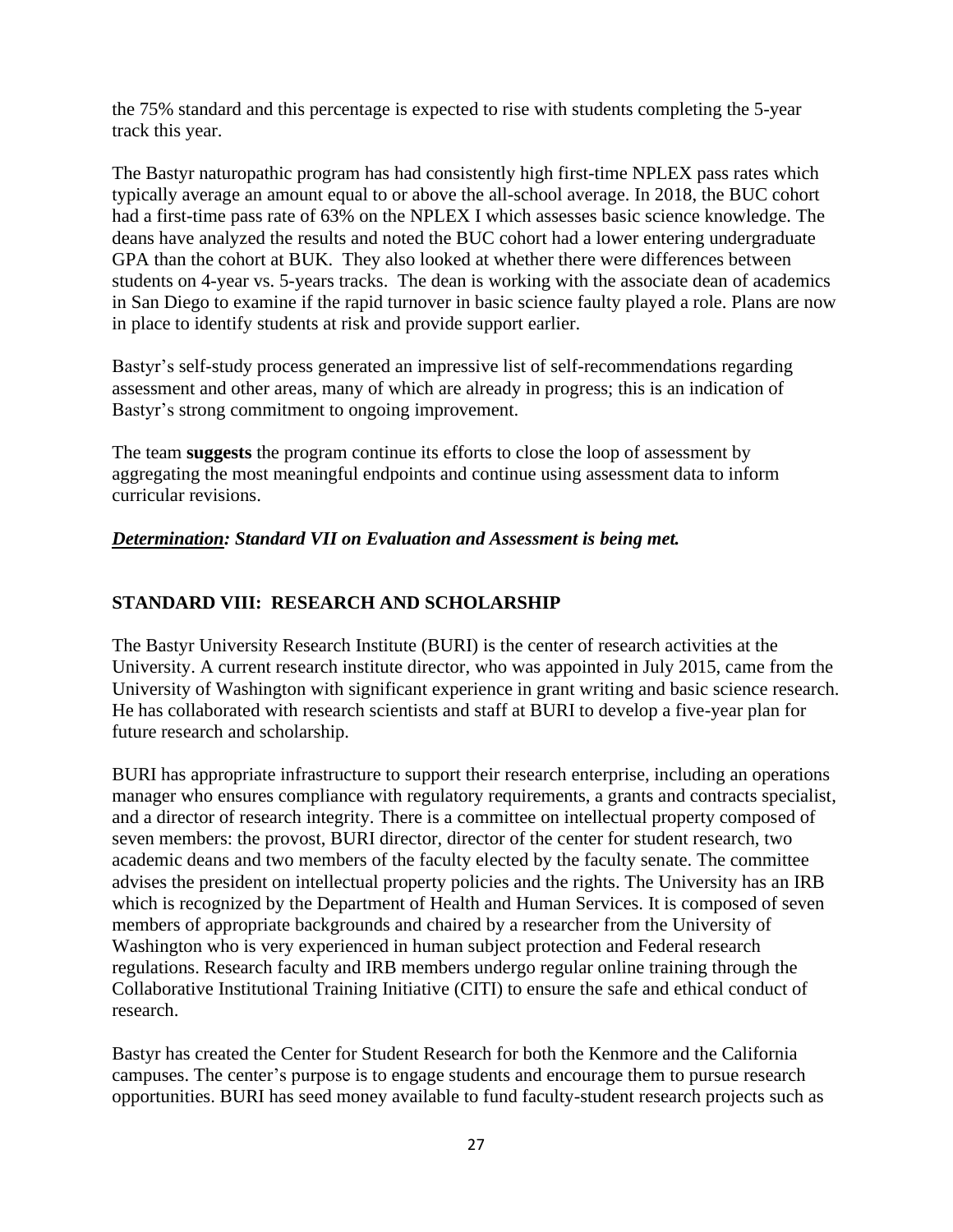pilot studies that faculty and students can apply for. The application process is competitive, and 6 to 12 grants are awarded each year with funding up to \$7,500 per grant. These pilot studies have the potential to generate preliminary data that have the potential to support subsequent applications for larger grants through extramural funding sources, such as the NIH. The grants and contracts specialist is available to work with students and faculty members to identify grant opportunities, including local foundations whose missions and areas of focus encompass natural medicine. Faculty sabbaticals is another mechanism faculty have available to allow dedicated time for research. One basic science faculty member has taken advantage of her sabbatical to further her research on botanical medicines and their effects on cancer cell lines.

Research in basic sciences is conducted at the Tierney research laboratory at BUK. This analytical laboratory is equipped to carry out organic chemistry, biochemistry, molecular biology and tissue culture experiments. The Tierney Lab is overseen by a half-time director of laboratories. The Kenmore campus also has a Clinical Research Center for small-to-moderate scale clinical trials. The Bastyr library has numerous databases that allow student faculty researchers to engage in systematic reviews and meta-analyses. Students are trained to use these databases by librarians, senior naturopathic students, and research faculty. Computers are available in the research wing for students to carry out database searches and statistical analyses.

BURI has continued to build an impressive record of research productivity on a diverse array of topics—e.g., oncology, botanical medicine, neurodegenerative conditions, psychological interventions, healthcare disparities, diabetes, and the microbiome; studies have been published in peer reviewed literature including high impact journals such as JAMA and the Cochrane Database of Systematic Reviews. Funding sources include NIH grants, foundation grants and internal funding through student-faculty grant program noted above. There are also opportunities for BURI research faculty to travel to scientific meetings to disseminate their research findings, and there are plans for an annual research symposium to be held in Kenmore and San Diego beginning in 2019 for students and faculty to present posters and brief presentations. The following is a graph illustrating Bastyr's success in regard to research publications.



A successful strategy for increasing institutional research productivity has been to identify naturopathic graduates who have pursued research degrees and recruit them as research faculty at BURI. This has a twofold benefit in that it provides these doctors an institutional base to pursue their research and increases the number of expert personnel available to train and mentor faculty and students in research. Currently, there are four ND students enrolled in MPH programs focused on research who might be recruited by Bastyr in the future.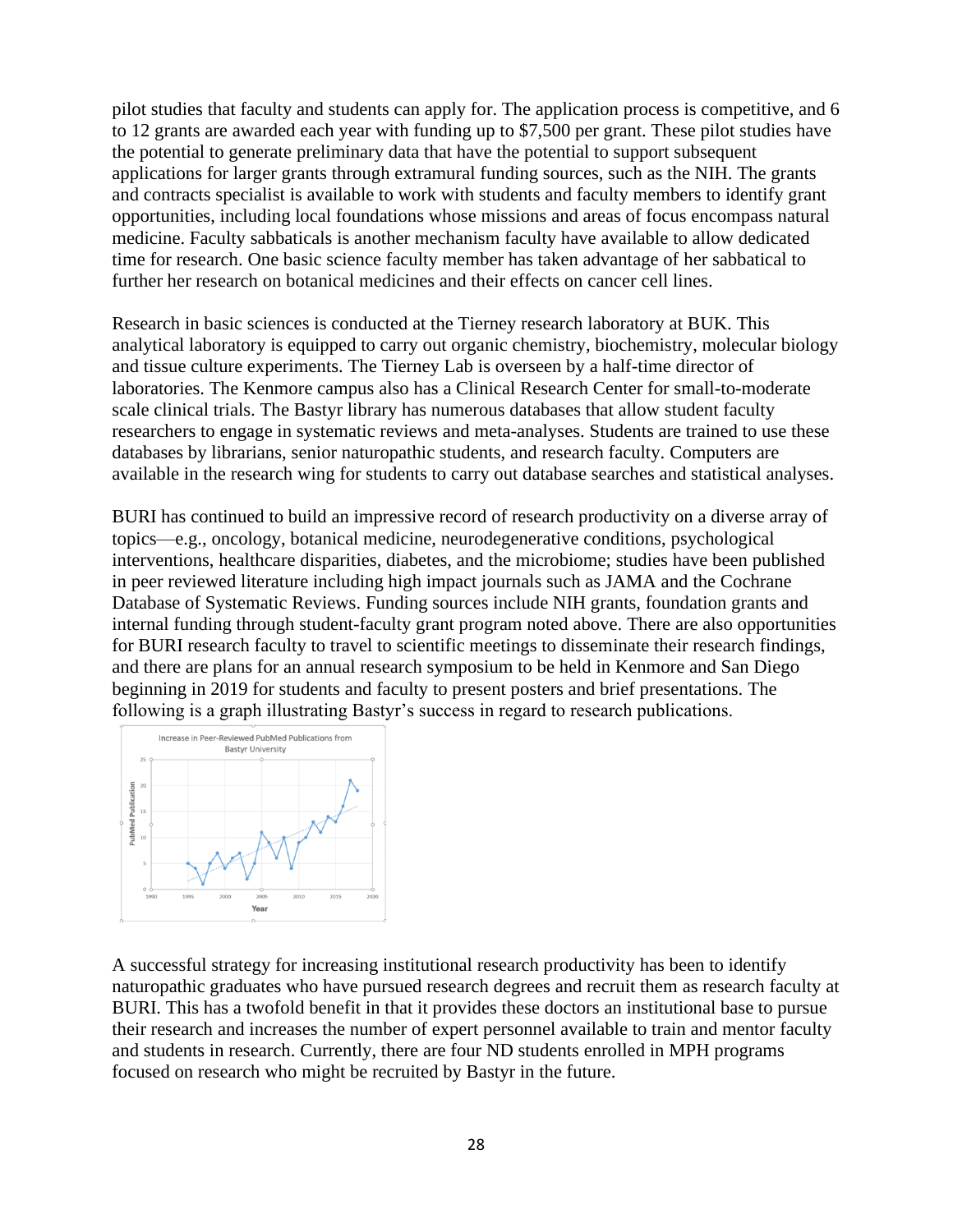The ND program at Bastyr University has been known for its strong emphasis on a science-based curriculum since its inception. Support and encouragement of research is a strong aspect of the institutional culture. Despite the support, the University faces the same challenges seen at other naturopathic institutions in involving students and faculty—beyond the core research faculty—in research activities: sufficient time, money and expertise. The University has been creative and proactive in keeping the culture of research vibrant. One approach suggested by the dean is to expand the conception of research and scholarship to something that resembles Boyer's model of scholarship, which comprises the traditional conception of research as advancing knowledge, the scholarship of integration and synthesis, the scholarship of application, and the scholarship of teaching and learning.

One of the consistent barriers to research is the generally high credit load carried by faculty and the high course load carried by students that do not allow the time necessary to engage in research. In faculty forums during the site visit, the team heard a common refrain that the faculty desired more protected time for research and scholarship. One strategy is to encourage faculty to write case reports on naturopathic medicine. To this end, presentations have been made by BURI faculty to ND faculty, residents and students on how to write high quality case reports. At BUC the associate director for student research had students write case reports as a requirement for their Advanced Case Studies course. Several of these have been selected for publication in the *Naturopathic Doctor News and Review* (NDNR) and the *Townsend Letter*.

The director of BURI along with the chief medical officer of the BCNH and two research faculty are creating templates to assist clinical faculty who wish to engage in outcomes research, taking advantage of their electronic medical record system. Additional training in Epic with the Epic team is expected to support operationalizing this endeavor. Stipends are envisioned for faculty who engage in outcomes research. The research director has met with the clinical faculty and shadowed them on their clinical shifts to better understand how the clinic work, learn more about what conditions are being seen in the clinics, and to engage the clinical faculty in research.

The budget cuts brought on by the downturn in enrollment has impacted BURI. The Institute 's budget was cut by 40%, which has been met with a variety of creative responses aimed at continuing research endeavors at close to the same level. The research director reduced his FTE to 75%, working four days per week. This allowed for critical research infrastructure to remain intact. Another impact was reducing the amount of money available for faculty research stipends; it is now down to around \$5,000.

The Team **suggests** continuing the efforts to fund protected time for faculty research by providing stipends for clinical outcomes research and other means.

# *Determination: Standard VIII on Research and Scholarship is being met.*

**Commendation:** The team commends the Research Institute for its efforts to maintain a high level of research productivity at the University, and for developing a plan to sustain key research infrastructure with a substantially reduced budget.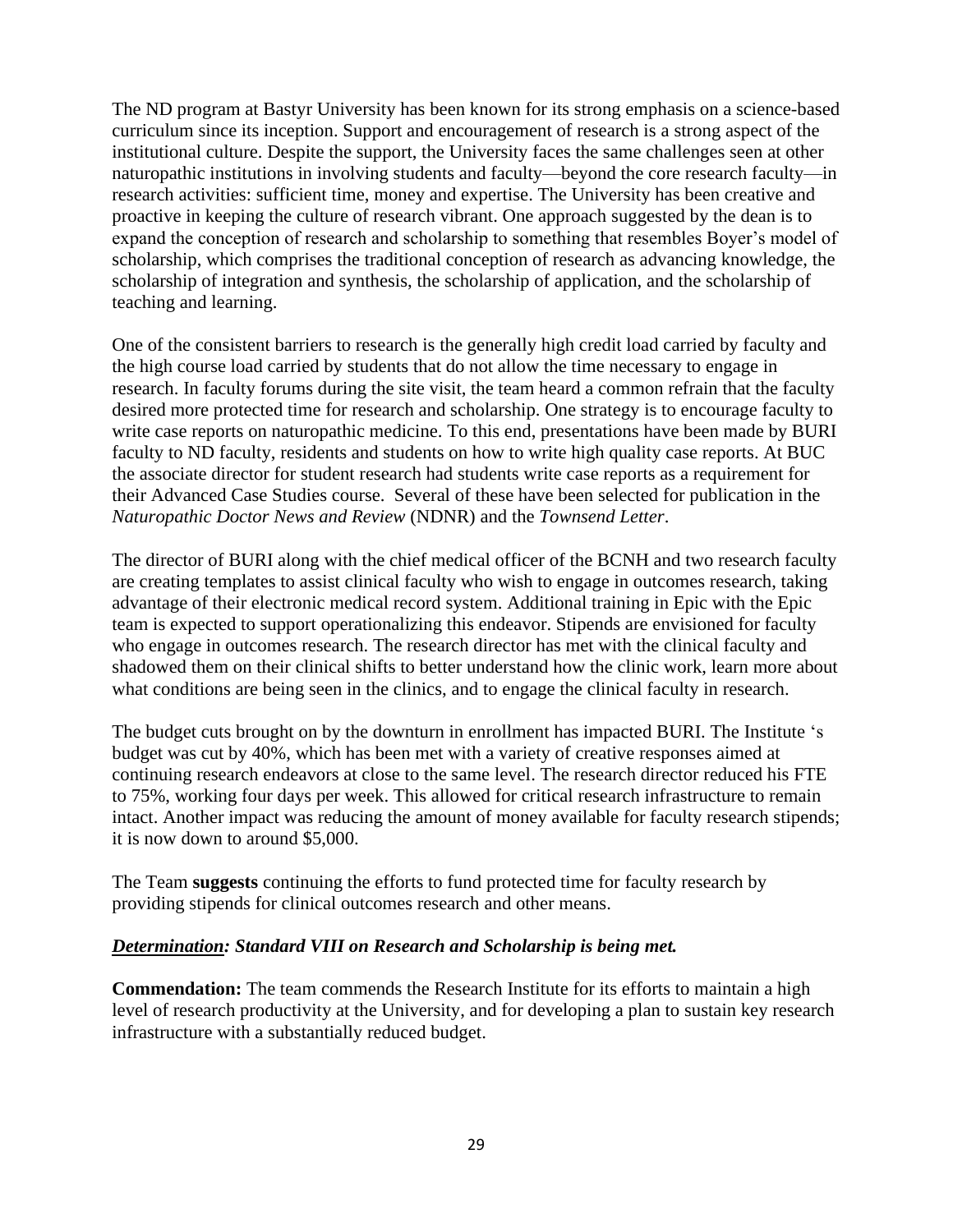# **STANDARD IX: LIBRARY AND LEARNING RESOURCES**

The Bastyr University library system provides curated collections of biomedical, clinical, and specialized resources in a wide variety of formats to support the university's curricula, including print books and journals, electronic databases, e-books and journals, streaming video modules, DVDs, professional conference MP3/MP4 files, full skeleton and other anatomy models, and board game collections. The library's databases and clinical consult tools are highly used; students and faculty have access to a vast number of citations/abstracts and over 12 million full text articles via multi-disciplinary and specialized databases and e-journals. A 1,200 e-book library from Elsevier greatly expands access to core and supplementary resources. The library also offers three of the top-rated clinical consult tools, robust medical image and video collections and pharmaceutical drug modules for exploring medical pathology, diagnoses and treatments. The Bastyr library is a decades-long member of the National Network of Libraries of Medicine (NNLM), participating an interlibrary loan service supplying full text articles to BU faculty and students and requesting libraries nationwide. Forty-one of U. Washington Health Science Library's 97 subscription databases are relevant to BU; of these, BU subscribes to 30 of those 41, and also subscribes to a competitor database for 3 of the 41. Additionally, BU offers 26 additional databases that UW does not have. All the library's e-resources are now available at all sites including the California campus.

The library homepage links to a series of point-of-need tutorials on using library resources, differentiating various research methodologies and covering other topics. Moodle, the University's online learning management system (LMS), allows onsite and remote access to class materials and embedded library guides, tutorials, and assignments (the LMS will be migrating to Canvas in the near future).

All librarians received Master of Library and Information Services (MLIS) degrees from ALAaccredited schools; the library specialist and one of the two library assistants have Library Assistant associate (AA) degrees, also from ALA-accredited schools. The senior librarians specialize in instructional pedagogy; their contributions ensure that the library's information literacy program remains responsive to programmatic and technological change. Staff are embedded in the delivery of integrated case study courses, underscoring a commitment to teaching evidence-informed practice and information literacy. All staff appear to be knowledgeable and skilled, committed, passionate and responsive to student needs.

The budget for full-text access to important medical and science journals remains adequate. Both qualitative and quantitative measures are used to assess resource adequacy and inform the library planning process. The University's annual Student Satisfaction Survey (SSS) provides qualitative measures of the adequacy and utilization of library resources. Distributed and analyzed in spring quarter, 2018, the Office of Institutional Effectiveness (OIE) broke out responses specific to the ND students at the request of the library staff. In response to the question, "Overall, the library meets my needs as a student," 98% and 94% of ND students at the Kenmore and BUC campuses respectively, completely or mostly agreed.

At the end of winter quarter, 2015, a 1.0 FTE systems librarian quit; the position remained unfilled for the remainder of the fiscal year and was then eliminated due to budget cuts. The other librarians assumed the work of the systems librarian; however, as a result, some projects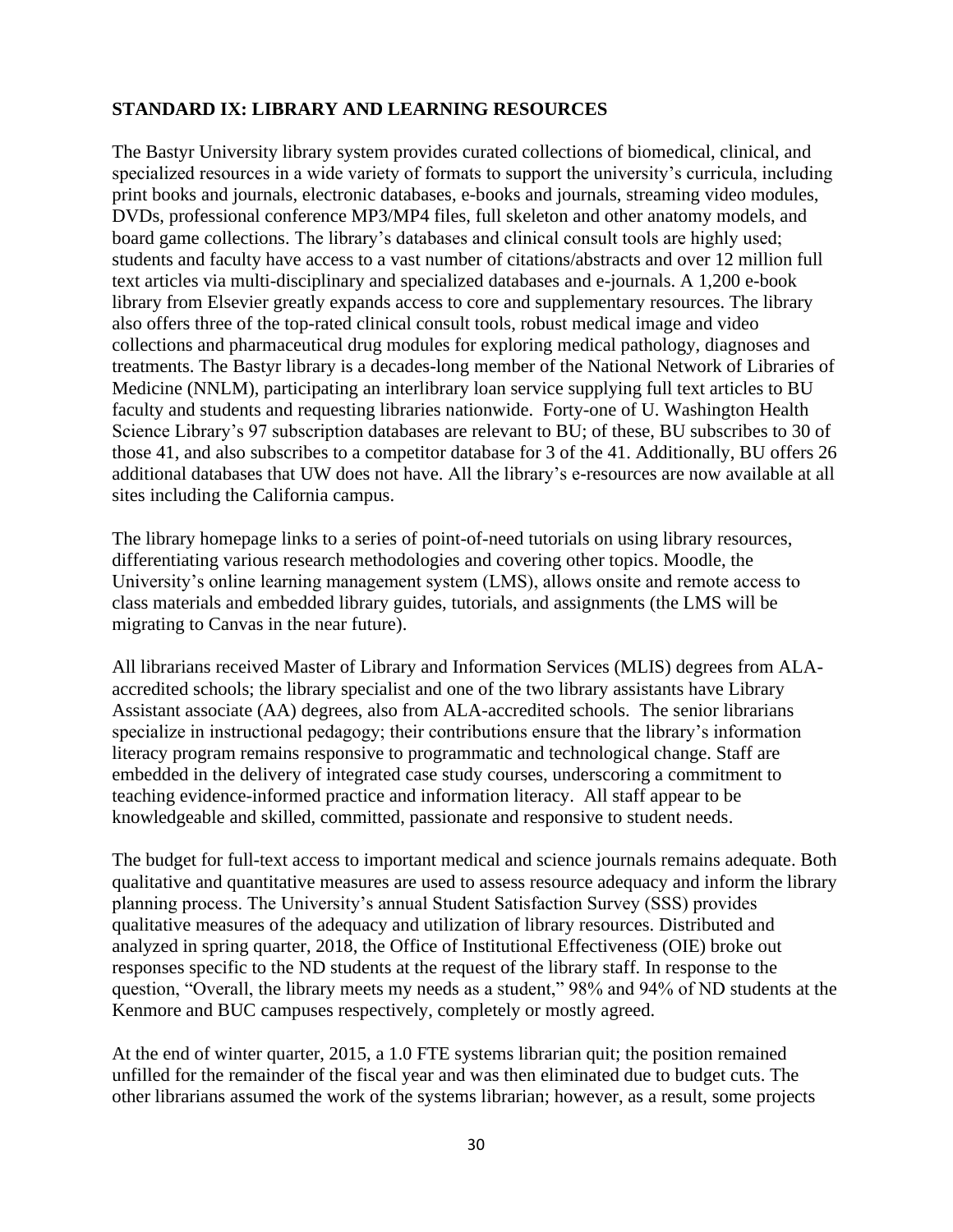that previously had high priority have had to be postponed, and the library staff's ability to carry out some instructional and other responsibilities has been impacted. Evaluation of the San Diego campus's changing needs—as new programs, students and faculty are added—receives special attention to ensure resources and services reflect growth. For example, due to an increased need for professional level activities (instruction, outreach, cataloging), the BUC library assistant, who had an MLIS degree from and ALA-accredited school, was promoted to full-time librarian in July 2018, increasing the total professional staffing of the BUC library to 2.0 FTE. However, given recent budget cuts, this role will again be reduced to part-time.

The major obstacles for library staff participation in professional development activities remain adequacy of funding and time. The director of library services, the senior librarian and the librarian are members of local, regional and national medical library associations and attend conferences and professional development sessions as funding permits.

The library on the Kenmore campus underwent a full renovation in 2016 which created significantly more space for students to meet and study. The Kenmore library consists of 4,900 square feet space, including a spacious main room, a computer lab, a quiet mezzanine study area, a group study room and a large staff office. The main room and computer lab have excellent natural lighting. The print collection was thoughtfully culled to maintain resources that were being actively used. Library staff at both campuses feel that the university values library services and have tried to protect them. Despite reduction in FTE hours on both campuses, there seems to be a reasonable budget for required resources, both in print and electronically.

Both campuses also offer additional computer terminals outside of the library spaces. All computers have access to library software, databases and online journals. Both campuses have wireless networks, allowing students to connect from their laptops anywhere they choose.

# *Determination: Standard IX on Library and Learning Resources is being met.*

**Commendation:** The team commends the library staff for being mindful and deliberate about applying budget cuts to library services in order to minimize impact on students.

# **STANDARD X: PHYSICAL RESOURCES**

The Bastyr University physical resources department supports two campuses: the main campus in Kenmore, Washington, and the branch campus in San Diego area of California. The main campus is situated on 51 wooded acres in Kenmore, Washington—northeast of downtown Seattle—in an 186,000 square-foot building, which was formerly a Catholic seminary. The University also has a 41,300 square-foot natural medicine teaching clinic in the Wallingford district of Seattle. The San Diego campus is a 19,300 square foot facility that includes a clinic, which is located north of downtown San Diego. Physical resources for Bastyr University are planned and developed in accordance with a campus master plan, which aligns with the mission and vision of the University. There is a Safety Committee composed of representatives from all departments.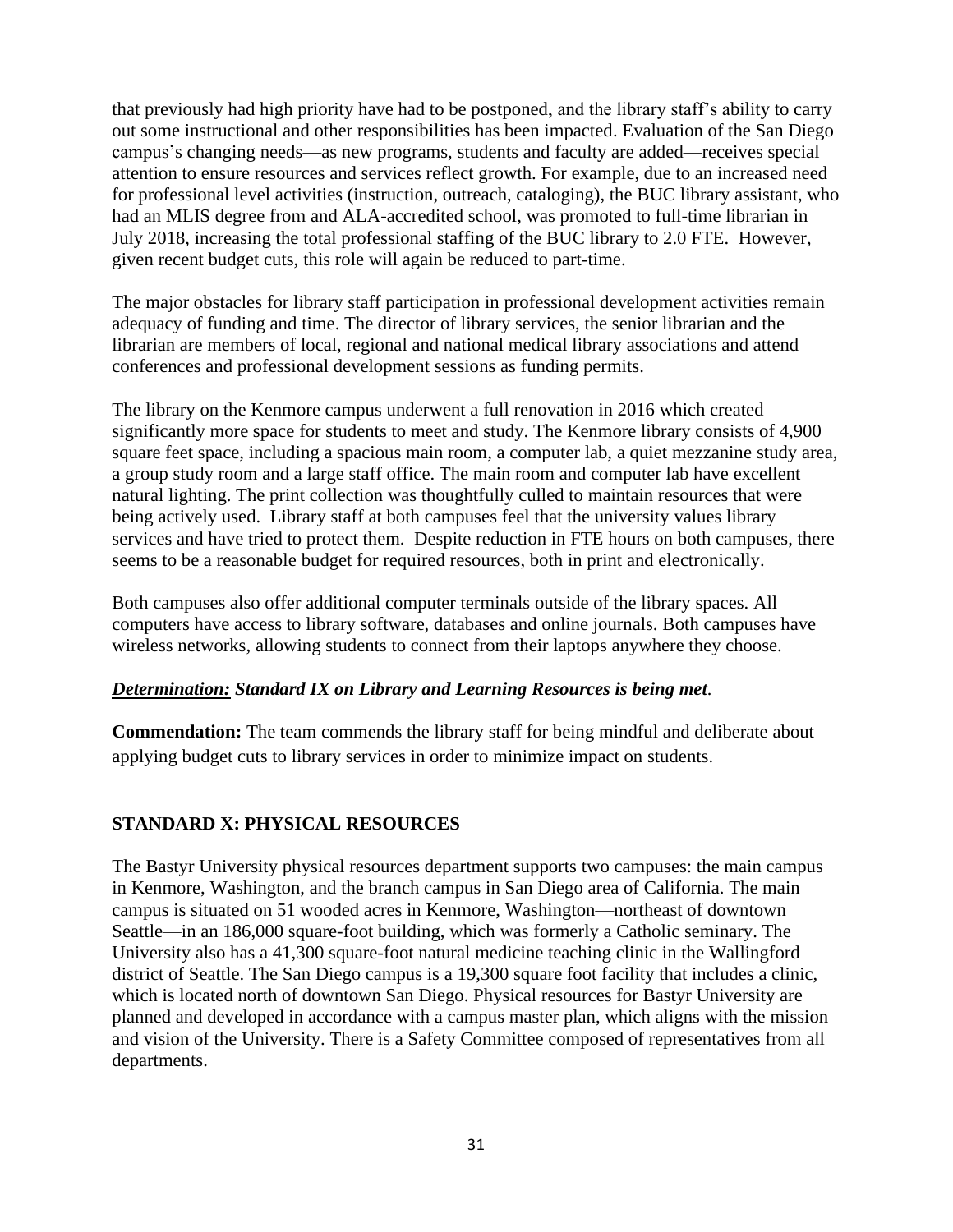Due to budget cuts and loss of several positions, a number of changes to the physical resources department have been implemented. Various sections of the department were merged, and cross training was implemented to compensate for loss of personnel. The department also cut costs by bringing in-house some formerly outsourced maintenance activities they can provide at a lower cost.

Campus security is a high priority on both campuses: there is a system of call boxes, a text alert system, audible message alerts in case of disaster, a key card entry system, and real time and video recording cameras at various locations around the campus and clinic (with the option of installing additional cameras, if needed). At the Kenmore campus there is onsite security 24/7. Students returning to dorms later at night have the option of being escorted by campus security. Crime statistics are compiled and reviewed annually.

The department also evaluates maintenance materials such as paint, flooring, carpeting and other building materials for asbestos and the amount of volatile organic compounds (VOC's). When renovations are planned at a given location, emails are sent and information is posted to alert people who may be chemically sensitive to give them an opportunity to take appropriate action. The cadaver lab was recently renovated to improve air circulation and down-draft tables were installed to minimize student and faculty exposure to noxious chemicals.

Bastyr University has made a commitment to addressing environmental issues in a variety of ways such as recycling, composting, utilizing green cleaning products, and mold abatement. The new dormitories are certified platinum LEED. The University has been recognized by King County for its "ambitious efforts to reduce waste, recycle and purchase recycled products." They have plans to convert to solar power in some areas, add a turbine power generator to the water tower, as well as a wind tree turbine to generate greenhouse electricity. They are currently working with Puget Sound Power to store solar-generated energy and with the City of Kenmore to generate their compost.

The team **suggests** creating policy for all University operations being reviewed for ways to further reduce environmental impact (e.g., in areas such as catering services and packaged foods) that is more in alignment with the Naturopathic oath and commitment to care for the earth. The need for such a policy was more apparent at BUC.

While Information Technology (IT) services are addressed very well at the Kenmore campus, the services at California campus were lacking due to budget cuts, with only a part-time IT position in place. The current facilities operation manager, despite no formal training, has made an effort to assume some IT responsibilities. IT support is especially important for electronic medical records (EMR) to ensure continuity of patient care and legal compliance. Didactic, clinical and administrative operations are also hampered when the system is down or does not function properly.

The team **suggests** that the University increase IT staffing at the Bastyr California campus to a level proportionately comparable to that of the Kenmore campus.

The California campus does not have elevators allowing ADA access to the second floor. Plans for better ADA access are part of the vision for future of the California campus.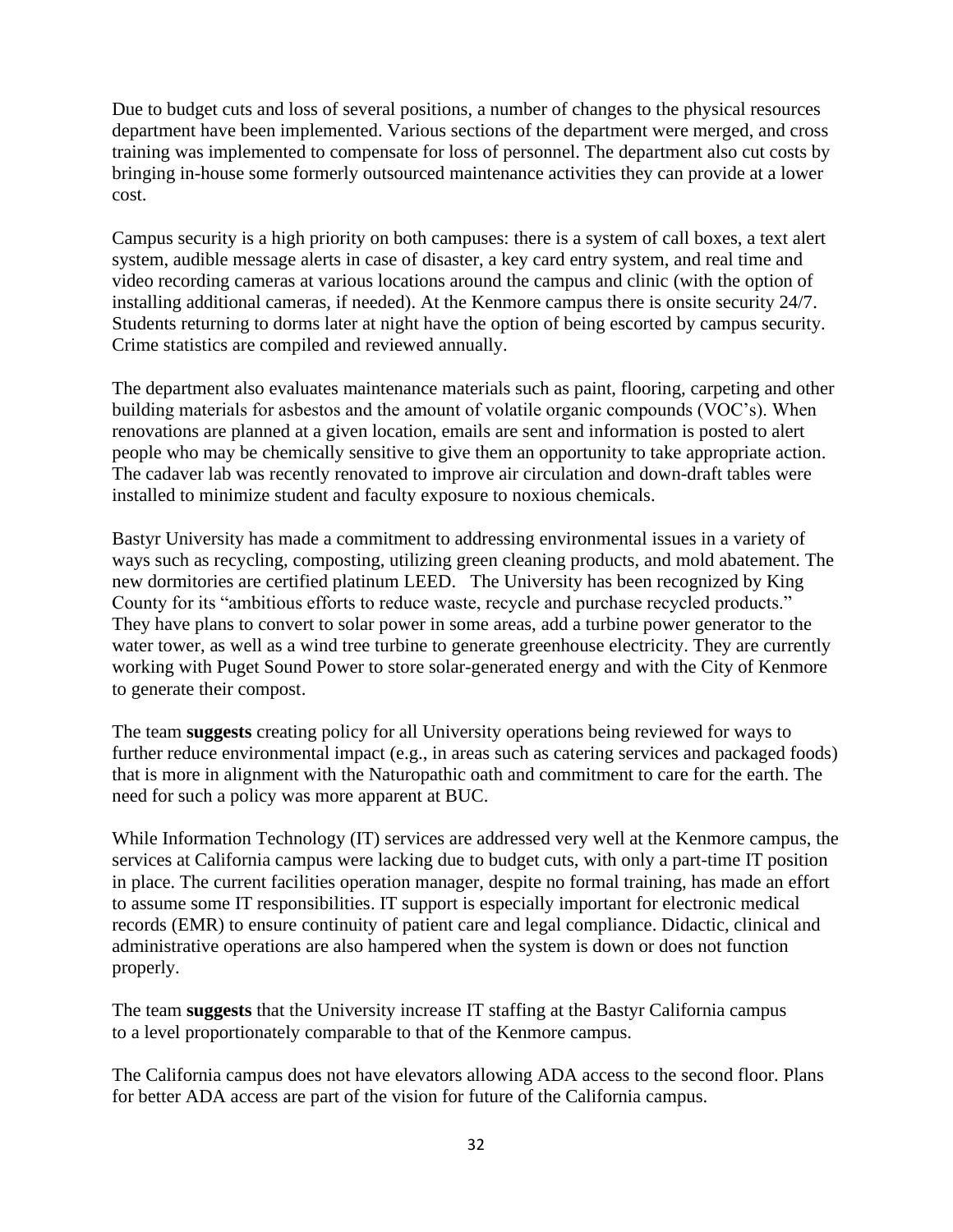#### *Determination: Standard X on Physical Resources is being met.*

**Commendation:** The University has been remarkably proactive in addressing environmental concerns—especially at the Kenmore campus—and in pursuing the goal of a green campus with minimal environmental impact.

# **STANDARD XI: CONTINUING MEDICAL EDUCATION**

Continuing Education courses are offered though the Department of Continuing and Community Education, which is part of University Events and Guest Services. The department maintains all records and academic control over the courses to ensure appropriateness and quality. The department is overseen by the senior director of university events and guest services who reports to the vice president of student affairs. The department has a program manager who has direct responsibility for continuing education, but lacks a background in Naturopathic Medicine and academics. Decisions as to what constitutes appropriate CE programs are made by the program coordinator, who consults with the appropriate Dean or department chair if she has any questions about the suitability of a particular program.

CE programs are offered on site, online, and in hybrid formats; there are CE's for NDs and category II CE for MDs and nurses. The focus is on research-based continuing education. Guidelines for what constitutes appropriate CE reflect the requirements of the various state licensing boards and the American Association of Naturopathic Physicians.

CE program instructors are most often alumni, faculty or outside vendors. Most CE programs are initiated by the instructors, who go through a proposal process to ensure the program is alignment with the University's vision and mission.

Continuing education presentations require an hour-by-hour breakdown as well as a syllabus backed by references; these materials are reviewed to ensure quality, consistency and relevancy. Instructors are required to provide license information, two references and a current resume or CV. Instructors are provided conflict of interest guidelines with their contract. Course evaluations are completed at the conclusion of each presentation.

The continuing education department was transferred to the University Events and Guest Services several years ago at a time when the CE department stopped coordinating its events with the Washington Association of Naturopathic Physicians and was losing money. The University hopes that this reorganization will decrease the financial losses.

The team **suggests** that the University look into organizational structures and strategies to ensure that CME offerings are more intentional and in alignment with its academic programs and the CNME standard that states that "… naturopathic programs have in place an administrative structure that *maintains* academic control over the courses or programs in order to ensure appropriateness, quality and consistency."

#### *Determination: Standard XI on Continuing Medical Education is being met.*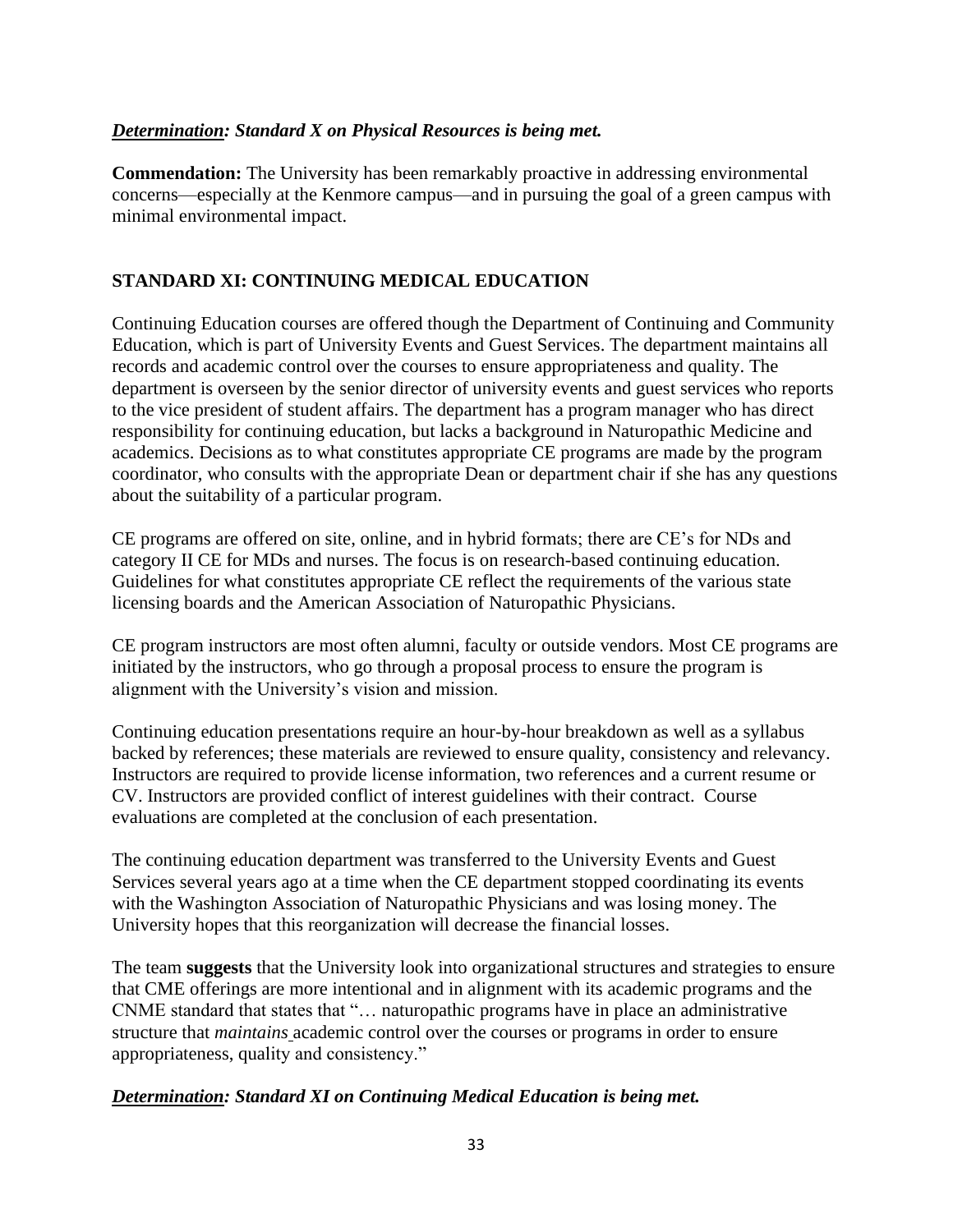#### **RESIDENCY PROGRAM**

Bastyr has a robust residency program with 41 affiliated training sites. The vision of the University is to offer a residency opportunity for every graduate. With this in mind, the University develops and launches affiliated residency training sites where and when it can as long as the individual sites comply with the CNME standards; it has also collaborated with community health clinics and other non-profit organizations to increase the availability of placements, including a funding partnership with the Institute for Natural Medicine (INM), a non-profit  $501(c)(3)$  organization. Affiliate sites may be supervised by practitioners other than naturopathic doctors; however, in such cases, residents are assigned a naturopathic advisor with whom they have regular check-ins.

It appears as though the majority of residents are having positive and valuable learning opportunities. The director of the residency program is diligent about vetting sites, aiming to check in with residents and site supervisors quarterly, and monitoring progression through the residency program. Although at the time of the writing of the self-study report there was a full time administrative assistant responsible for supporting the task of monitoring and maintaining compliance of all sites, at the time of the visit this position had been eliminated. The strain on the director is significant given the large number of affiliate sites. The residency database, for example, has not always been maintained in a timely fashion, and by placing full administrative responsibilities on the director alone, fewer resources are available to engage in mentorship, guidance and support of sites, supervisors and residents. We will be interested to learn of the director's findings regarding an online tracking system to reduce the burden of constant efforts to obtain required documentation. The team **suggests** the university provide the residency program with sufficient resources to adequately support the large number of affiliated residency sites, especially as the number of additional sites increase.

The campus-based residency programs on both campuses are an integral part of the clinical learning environment. Residents have progressively autonomous opportunities to care for patients and engage in clinical education over the course of the program. Based on both the selfstudy report and communication with school-based residents, it appears that a more formal mentorship program to enhance the educational component of the residency would be beneficial. While in some cases this appears to be happening organically, in others residents may not be receiving sufficient structured guidance and education. This requires effective development of objectives, tracking methods, and support and training for mentors.

A majority of residents engage in research through literature review, case presentations, and critiquing published articles during journal club. Critically appraising articles on cases they are seeing gives the residents opportunities to determine the effectiveness of treatments or their adverse effects. Residents at school-based programs have access to research faculty. At private clinic residencies, the residents review published research related to the clinical conditions they encounter during patient visits. Occasionally, they provide research references to their supervisors who are preparing a lecture or talk on a certain topic. Other residents use these materials for poster board presentations or to contribute to other authors. It was noted that the need to provide patient services at affiliated sites sometimes gets in the way of other activities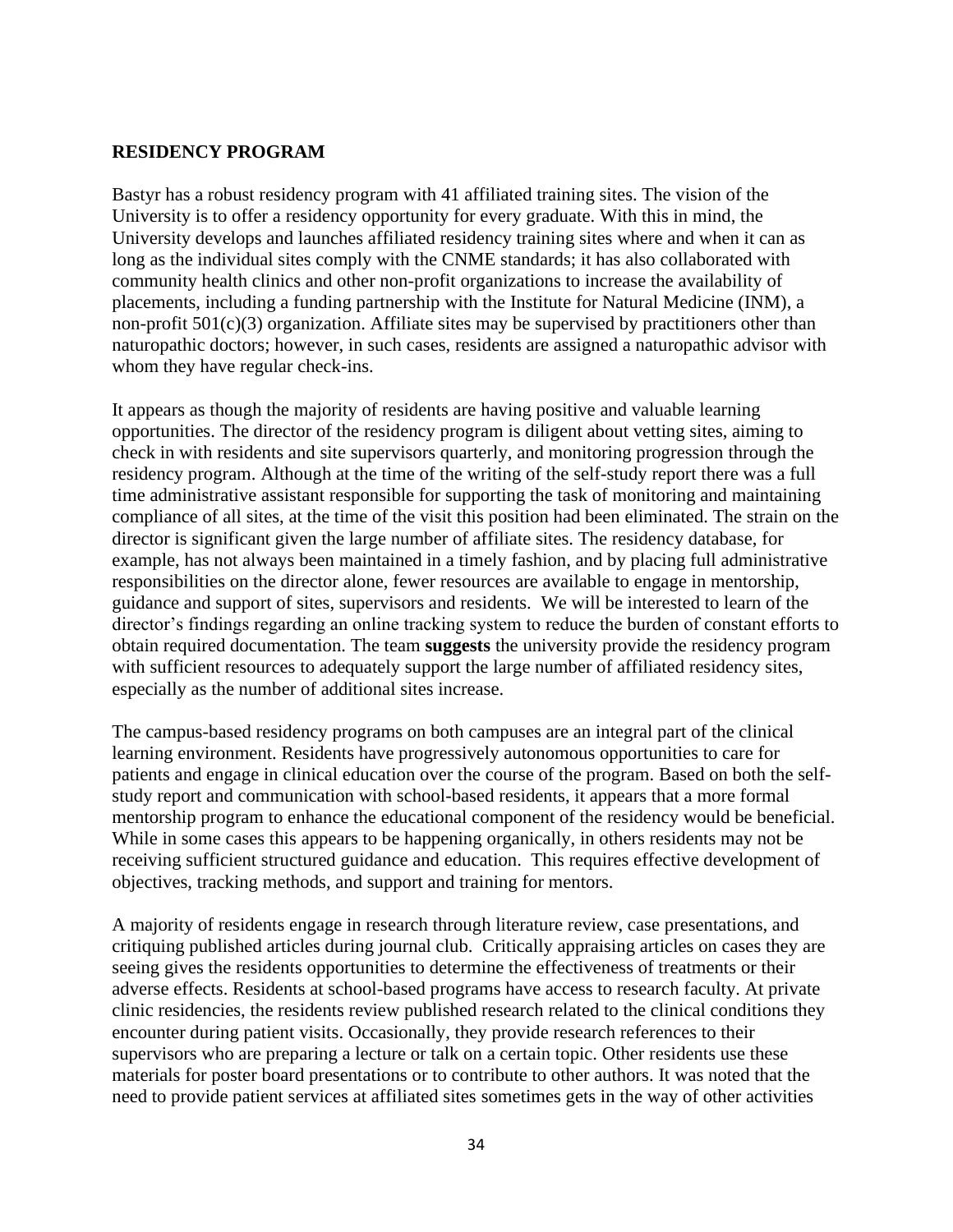related to resident education. Some affiliate residents stated that the majority of their time is devoted to providing patient care, performing IV procedures, or catching up on administrative tasks, and thus little time is left for study, outside preceptorships and involvement in other scholarly activities.

Both CPNME standards and the self-study report indicate that research opportunities should be integrated into the residency experience. Although critical analysis of literature in the context of patient care is an essential skill for lifelong learning, other than documentation of journal club activities and presentations, focused research activities are not being explicitly tracked or prioritized. Residents expressed a desire for more support, structure and mentorship in the realm of research. The team suggests, particularly with a new undergraduate program outcome prioritizing development and dissemination of new knowledge, that research activities be brought more to the forefront of the residency program. Creating a formal mentorship structure linking the BU research department, various levels of residency, and the student body would enhance the culture of research across the institution. Having "access" to research faculty may not be sufficient to ensure adequate support and integration of research activities.

Bastyr has implemented rigorous tracking documentation to monitor formal feedback, and resident engagement in patient care, procedures, educational/didactic activities and consultations. It appears as though most sites provide sufficient experiences to meet the site's educational goals. All residencies meet the 48-week minimum length requirement over a 12 month period as a basis for granting a residency certificate. The responsibilities of residents vary among the affiliated training sites, and resident workloads range between 45 to 60 hours per week, with an average of around 55 hours per week. Although efforts are made to avoid long shifts or excessive workloads, there are occasions where long hours and/or heavy workloads are required of residents. Most residents agree that their workload can exceed the minimum hours described in their contracts, but accept that this is part of the training and accords with their expectations.

**Area of Interest**: The research/scholarship component of the residency experience is weak and needs to be strengthened. (CNME Residency Handbook, Sections 3.4 and 3.11)

# **COMPLIANCE WITH CNME POLICIES**

The team found Bastyr University to be in compliance with CNME policies.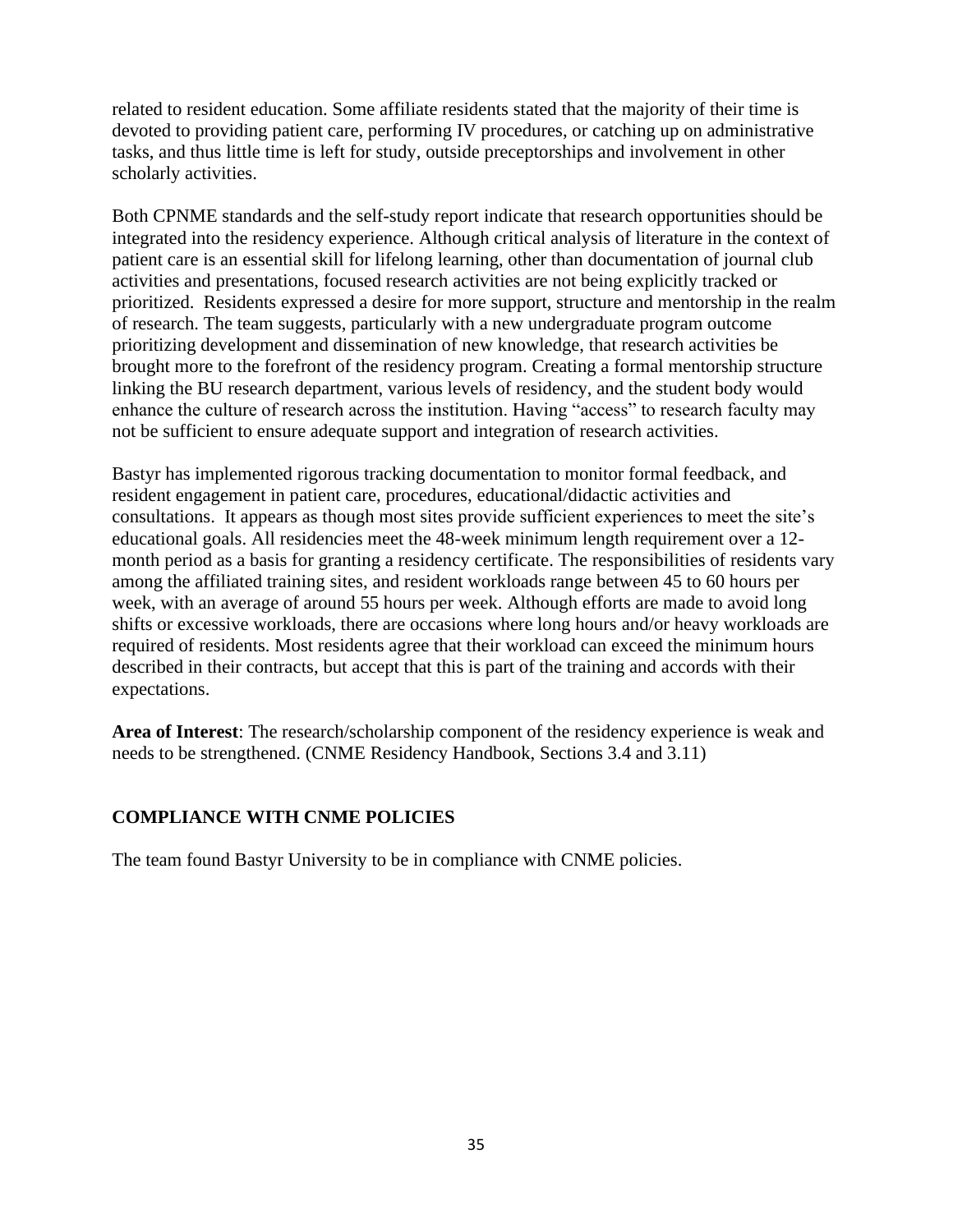# **SUMMARY OF EVALUATION TEAM FINDINGS**

# **LIST OF COMMENDATIONS**

**Commendation:** the program for the thoughtful, inclusive, and iterative process by which the mission and program outcomes were reviewed and revised. The explicit inclusion of cultural competence and humility as a program outcome demonstrates the commitment to caring for the "health and well-being of the community" as articulated in the mission, both within and beyond the Bastyr community.

**Commendation:** The board's willingness to acknowledge to the Bastyr community its role in not addressing issues with the former president in a timely manner, and to take proactive steps to heal the community, including: the creation of an ombudsperson position, the hiring of an Associate Vice President for Diversity, Equity and Inclusion, and the development of a shared governance policy.

**Commendation:** Dedicated, able and hardworking staff who are willing to go the extra mile.

**Commendation:** The leadership team has been proactive in developing thoughtful plans to address the institution's current financial challenges that evidence a responsible use of reserves by targeting reductions in some areas and investments in others.

**Commendation:** The overall expertise, passion and dedication of the faculty, and the core faculty's willingness during a time of limited financial resources to forego a cost of living increase to allow for increases for staff and adjunct faculty.

**Commendation:** The institution has created an innovative student wellness committee to address the needs of students in crisis.

**Commendation:** There exists a wonderful sense of community among the students at both the Kenmore and San Diego campuses, and students expressed great appreciation for the support they receive from their fellow students.

**Commendation:** The integrated curriculum is widely appreciated by the students, and supports student academic success in the program.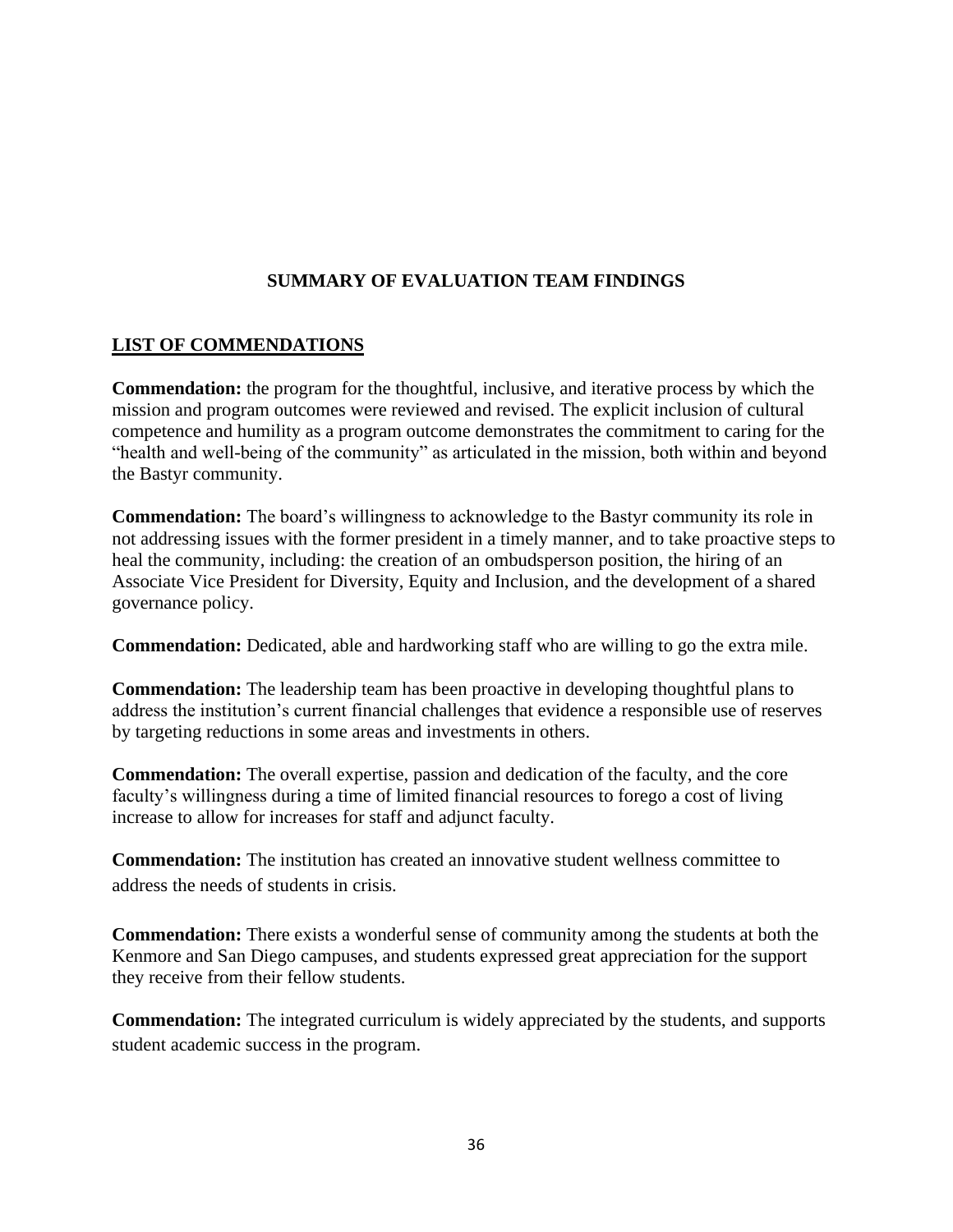**Commendation:** The Bastyr University Clinic at BUC has impressive hydrotherapy, botanical medicine and nutrition facilities that support the support the learning of—and underscore the importance of— nature cure modalities.

**Commendation:** The team commends the Research Institute for its efforts to maintain a high level of research productivity at the University, and for developing a plan to sustain key research infrastructure with a substantially reduced budget.

**Commendation:** The team commends the library staff for being mindful and deliberate about applying budget cuts to library services in order to minimize impact on students.

**Commendation:** The University has been remarkably proactive in addressing environmental concerns—especially at the Kenmore campus—and in pursuing the goal of a green campus with minimal environmental impact.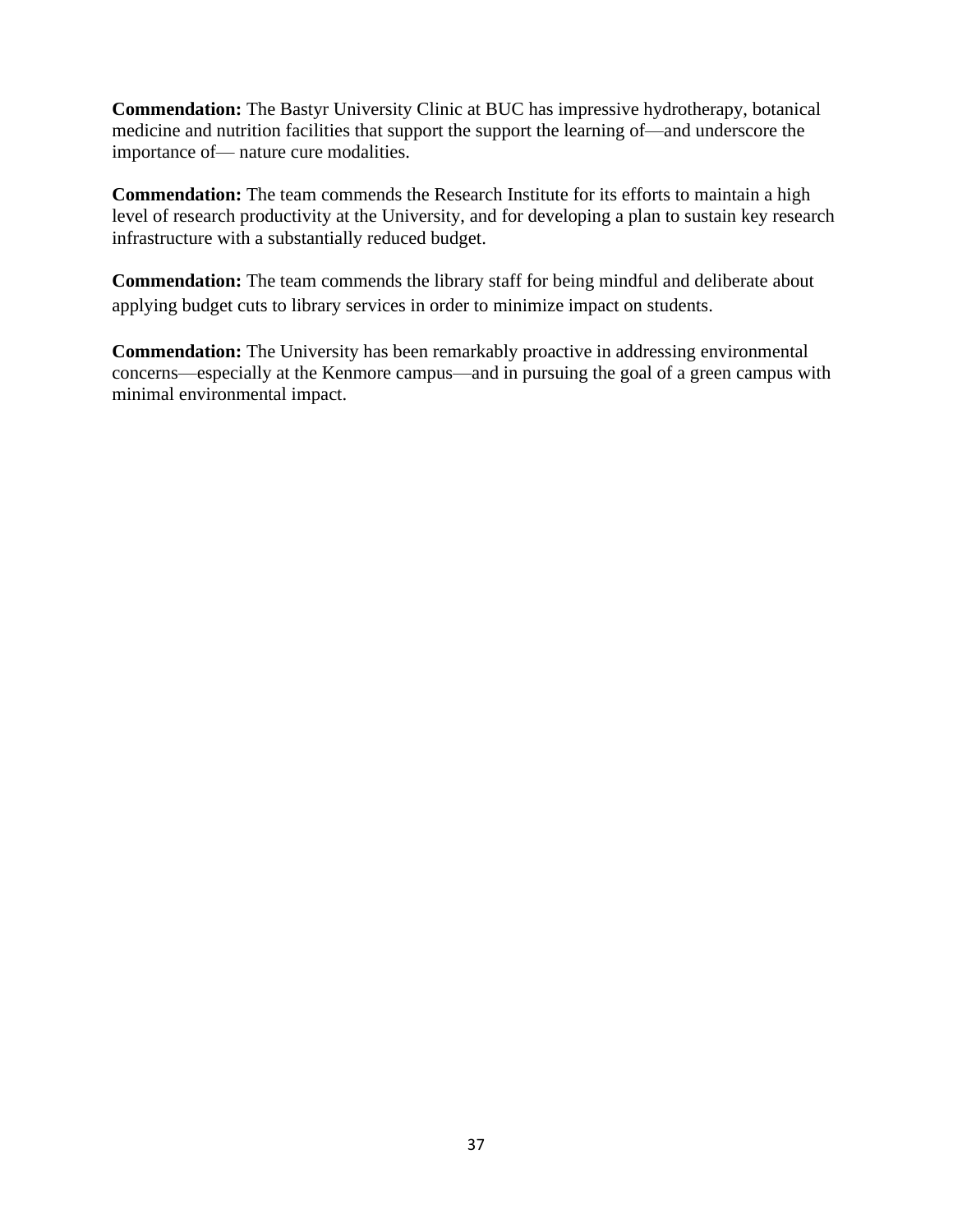# **LIST OF RECOMMENDATIONS**

**Recommendation:** The team is concerned that there has been an unusually large amount of administrative staff turnover, particularly at the San Diego campus. The program/institution needs to reduce administrative staff turnover to ensure effective operations. (Std. II, Sec. B, Para. 3)

**Recommendation:** The team is concerned that due to reductions in administrative staff and a decrease in administrative/academic support, the workload increase for the remaining employees is causing burnout and erosion of morale and is impeding staff ability to fully meet job responsibilities. The program must make sure that administrative workloads are reasonable and manageable, and that there is sufficient administrative/academic support. (Std. II, Sec. B, Para. 3)

**Recommendation:** The San Diego campus formerly had a campus director, a position eliminated due to budget considerations. The provost has stepped in on an interim basis to oversee the San Diego campus and visits the campus every other week, which is a useful stopgap measure; similarly, the SNM dean regularly visits the campus. The team is concerned that the lack of an onsite campus leader hampers the effective delivery of the program and efficient accomplishment of day-to-day operations, including timely provision of student services and addressing campus needs as they arise. The program needs to ensure that the administrative structure for the San Diego campus allows for more effective operation of the campus. (Std. II, Sec. B, Para. 3)

**Recommendation**: The team is concerned that during the past three years around 19% of core faculty have resigned, and either have been replaced by adjunct faculty or have not been replaced; this has had an adverse impact on program quality, faculty and student morale, and faculty ability to meet service and research/scholarship expectations. The University needs to effectively address this high level of faculty turnover. (Std. IV, Sec. B, Para. 1 & 2)

**Recommendation**: The team is concerned that adjunct faculty do not receive regular periodic performance reviews. The program needs to ensure that performance reviews are regularly and consistently performed for all faculty. (Std. IV, Sec. C, Para. 2)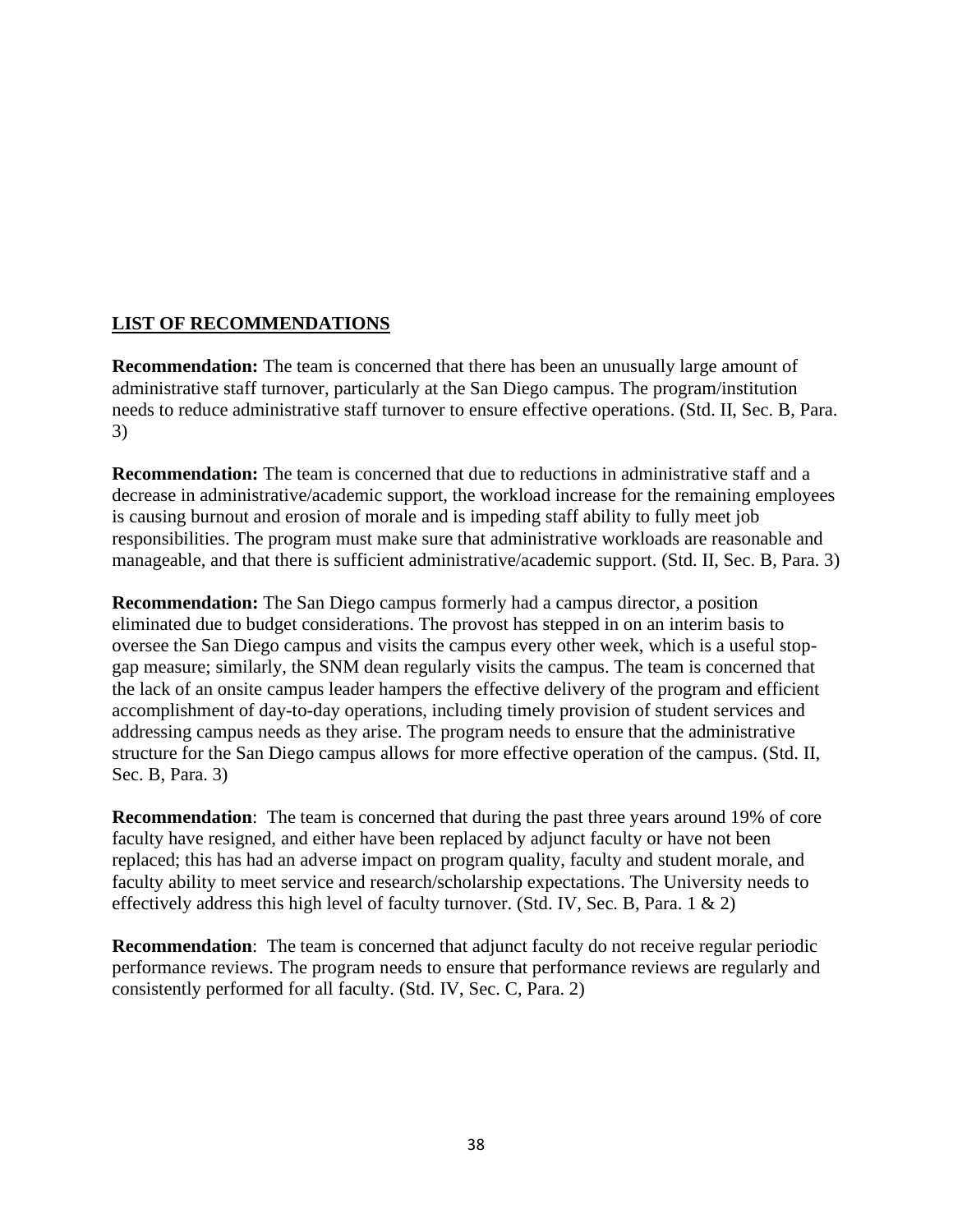# **LIST OF AREAS OF INTEREST**

**Area of Interest:** Due to an overall drop in enrollment, the institution is experiencing financial challenges. While the financial position poses no immediate danger, it needs to be strengthened in a timely manner in order for the institution to be financially stable in the future. (Std. III, Sec. B, Para. 2)

**Area of Interest:** Faculty members reported widely that the brief onboarding/orientation process was inadequate. There needs to be a more thorough orientation/onboarding process for new faculty. (Std. IV, Sec. C, Para. 1)

**Area of interest**: Several faculty members are carrying loads above 36 credits without being designated as core faculty; this poses possible legal issues, as well as a fairness issue. (Std. IV, Sec. F, Para. 2)

**Area of Interest:** Clinical faculty salaries are well below what is generally paid by other accredited ND programs, which may be adversely impacting the programs ability to attract and retain well qualified instructors. (Std. IV, Sec. F, Para. 3)

**Area of Interest:** Some of the student services offered at the Kenmore campus are not readily available for students at the San Diego campus or offered at a lesser level, and thus the San Diego students do not always receive comparable support to their Kenmore counterparts. (Std. V, Sec. A, Para. 1)

**Area of Interest:** There coordination of the program and communication between the San Diego and Kenmore campuses is inconsistent, which impedes consistent delivery of the ND program at both locations. (VI.A.5)

**Area of Interest:** Formerly, the San Diego clinic was managed by a clinic manager, a position that has been eliminated due to budget constraints. The team is concerned—based upon input from ND faculty and students, as well as direct inspection—that while there are several administrative staff responsible for managing components of the clinic, there is an overall lack of coordination, efficiency and clarity regarding clinic operations due to communication challenges and confusion about job roles and lines of authority; this situation adversely impacts clinic operations. The program needs to consider options for addressing this situation. (Std. VI, Sec. D, Para. 1)